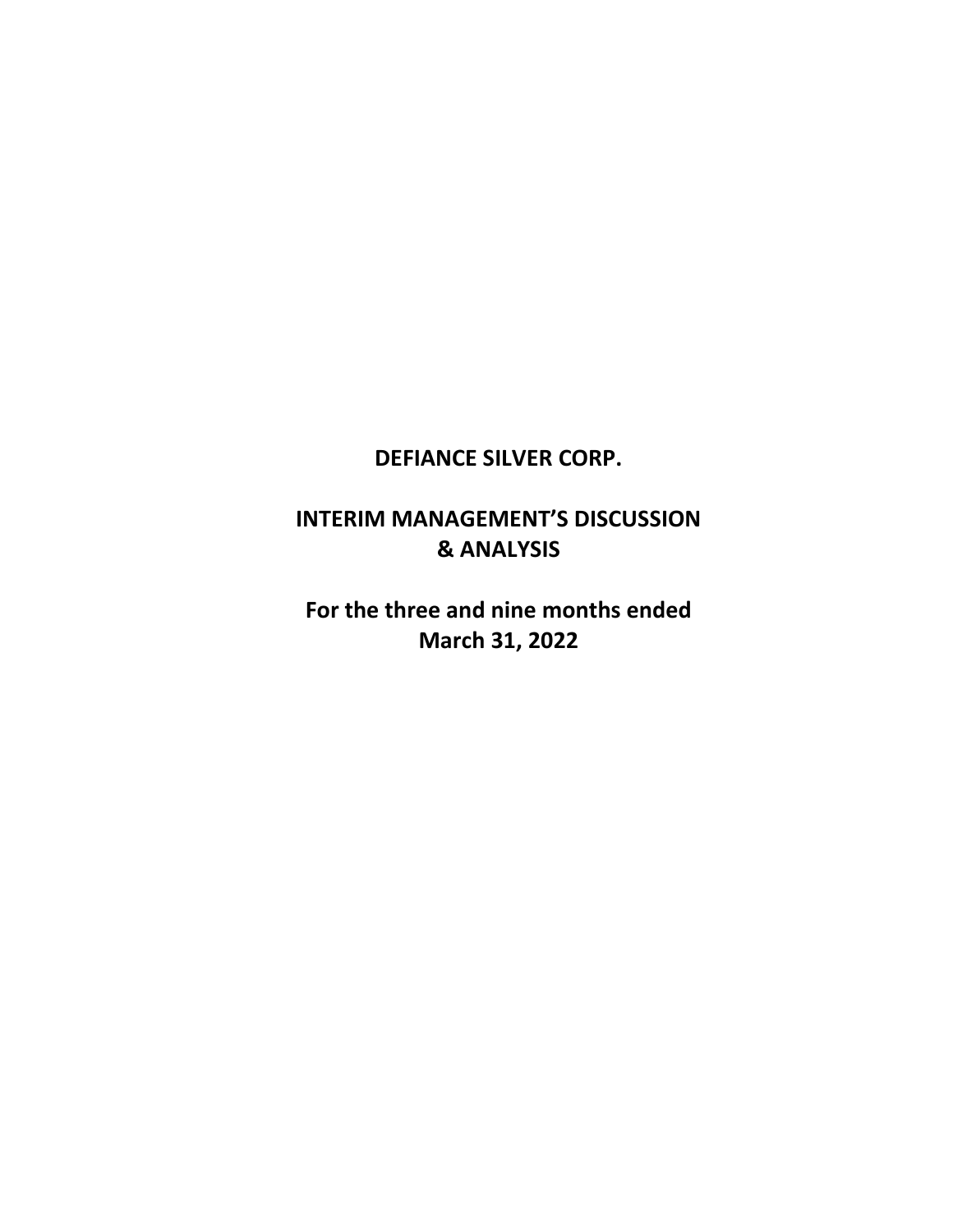#### **Introduction**

The following Interim Management's Discussion and Analysis ("**MD&A**") is an overview of all material information about Defiance Silver Corp. (the "**Company**" or "**Defiance**") operations, liquidity and capital resources for the three and nine months ended March 31, 2022. The interim MD&A should be read with the unaudited condensed consolidated interim financial statements for the three and nine months ended March 31, 2022, and the related notes contained therein which have been prepared under International Accounting Standard 34 – Interim Financial Reporting as issued by the International Accounting Standards Board. The following should also be read in conjunction with the audited consolidated financial statements for the year ended June 30, 2021, and the related notes contained therein which have been prepared under International Financial Reporting Standards ("IFRS"), and all other disclosure documents of the Company. All amounts are stated in Canadian dollars unless otherwise indicated. The information contained herein is not a substitute for detailed investigation or analysis on any particular issue. Additional information relevant to the Company's activities can be found on SEDAR at [www.sedar.com](http://www.sedar.com/) and the Company's website at [www.defiancesilver.](http://www.defiancesilver/)com. The effective date of this MD&A is May 25, 2022.

All financial information in this MD&A related to 2022 and 2021 has been prepared in accordance with IFRS and all dollar amounts are quoted in Canadian dollars, the reporting and functional currency of the Company, unless specifically noted.

#### **Going Concern**

These consolidated financial statements have been prepared assuming the Company will continue on a going-concern basis. The Company has incurred losses since inception and the ability of the Company to continue as a going-concern depends upon its ability to develop profitable operations and to continue to raise adequate financing. Management is actively targeting sources of additional financing through other business and financial transactions which would assure continuation of the Company's operations and exploration programs. At March 31, 2022, the Company had cash of \$13,619,521 (June 30, 2021 - \$20,831,725) and working capital of \$13,421,487 (June 30, 2021 - \$20,292,881). The Company's continuation as a going concern is dependent upon the successful results from its exploration activities and its ability to attain profitable operations and generate funds therefrom and/or raise equity capital or borrowings sufficient to meet current and future obligations. The Company estimates it has sufficient working capital to continue operations for the upcoming year.

In March 2020, the World Health Organization declared coronavirus COVID-19 a global pandemic. The situation is dynamic and the ultimate duration and magnitude of the impact on the economy and capital markets are not known at this time.

#### **Forward-Looking Statements**

Except for historical information, this MD&A may contain forward-looking statements. The statements involve known and unknown risks, uncertainties, and other factors that may cause the Company's actual results, levels of activity, performance or achievements to be materially different from any future results, levels of activity, performance or achievement expressed or implied by these forward-looking statements.

The factors that could cause actual results to differ materially include, but are not limited to, the following: general economic conditions; changes in financial markets; the impact of exchange rates;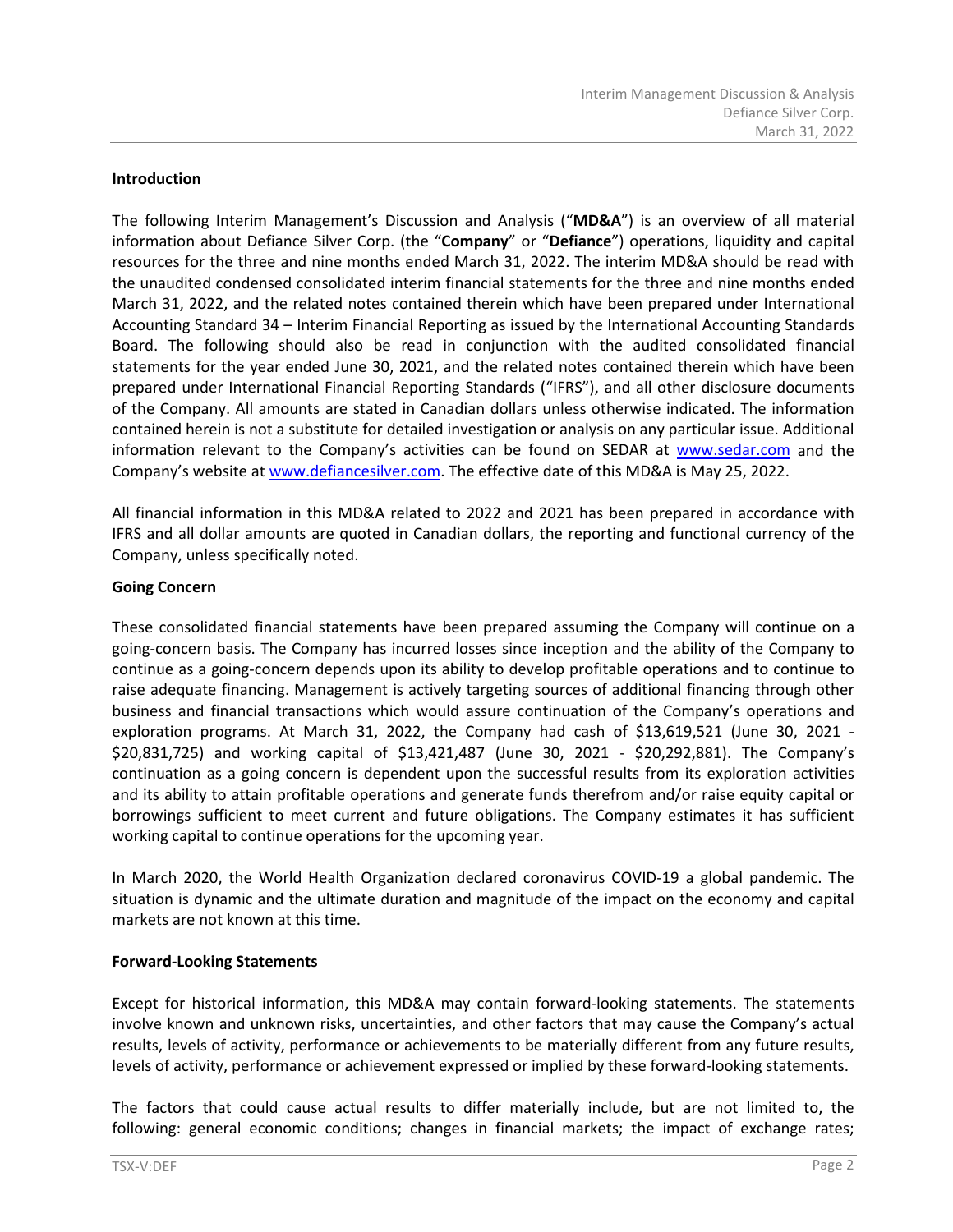political conditions and developments or criminal activity in countries in which the Company operates; changes in the supply, demand and pricing of the metal commodities which the Company hopes to find and successfully mine; changes in regulatory requirements impacting the Company's operations; the sufficiency of current working capital and the estimated cost and availability of funding for the continued exploration and development of the Company's exploration properties.

This list is not exhaustive and these and other factors should be considered carefully, and readers should not place undue reliance on the Company's forward-looking statements. As a result of the foregoing and other factors, no assurance can be given as to any such future results, levels of activity or achievements and neither the Company nor any other person assumes responsibility for the accuracy and completeness of these forward-looking statements (except as required by applicable law). The Company does not assume the obligation to update any forward-looking statement.

#### **Description of Business**

The Company is a publicly listed company on the TSX Venture Exchange ("TSX-V") trading under the symbol DEF. The Company is an exploration-stage company and engages principally in the acquisition and exploration of exploration and evaluation assets primarily in Mexico. To date, equity financings and shortterm loans have provided the main source of financing.

The recovery of the Company's investment in its mineral rights is dependent upon the discovery of economically recoverable mineral reserves and the ability to raise sufficient capital to finance these operations. The ultimate outcome of these operations cannot presently be determined because they are contingent on future matters.

# **Liquidity**

The Company is in the acquisition and early exploration stage and therefore has no incoming cash flows from operations. At March 31, 2022, the Company had cash of \$13,619,521 (June 30, 2021 - \$20,831,725) and working capital of \$13,421,487 (June 30, 2021 - \$20,292,881).

At present, the Company's operations do not generate positive cash flows and its financial success is dependent on management's ability to discover economically viable mineral deposits. The mineral exploration process can take many years and is subject to factors that are beyond the Company's control.

The Company is considered to be in the exploration and evaluation stage. Thus, it is dependent on obtaining regular financings in order to continue its exploration and evaluation programs. Despite previous success in acquiring these financings, there is no guarantee of obtaining future financings. The Company's cash is invested in business accounts with quality financial institutions, is available on demand for the Company's programs, and is not invested in any asset backed commercial paper.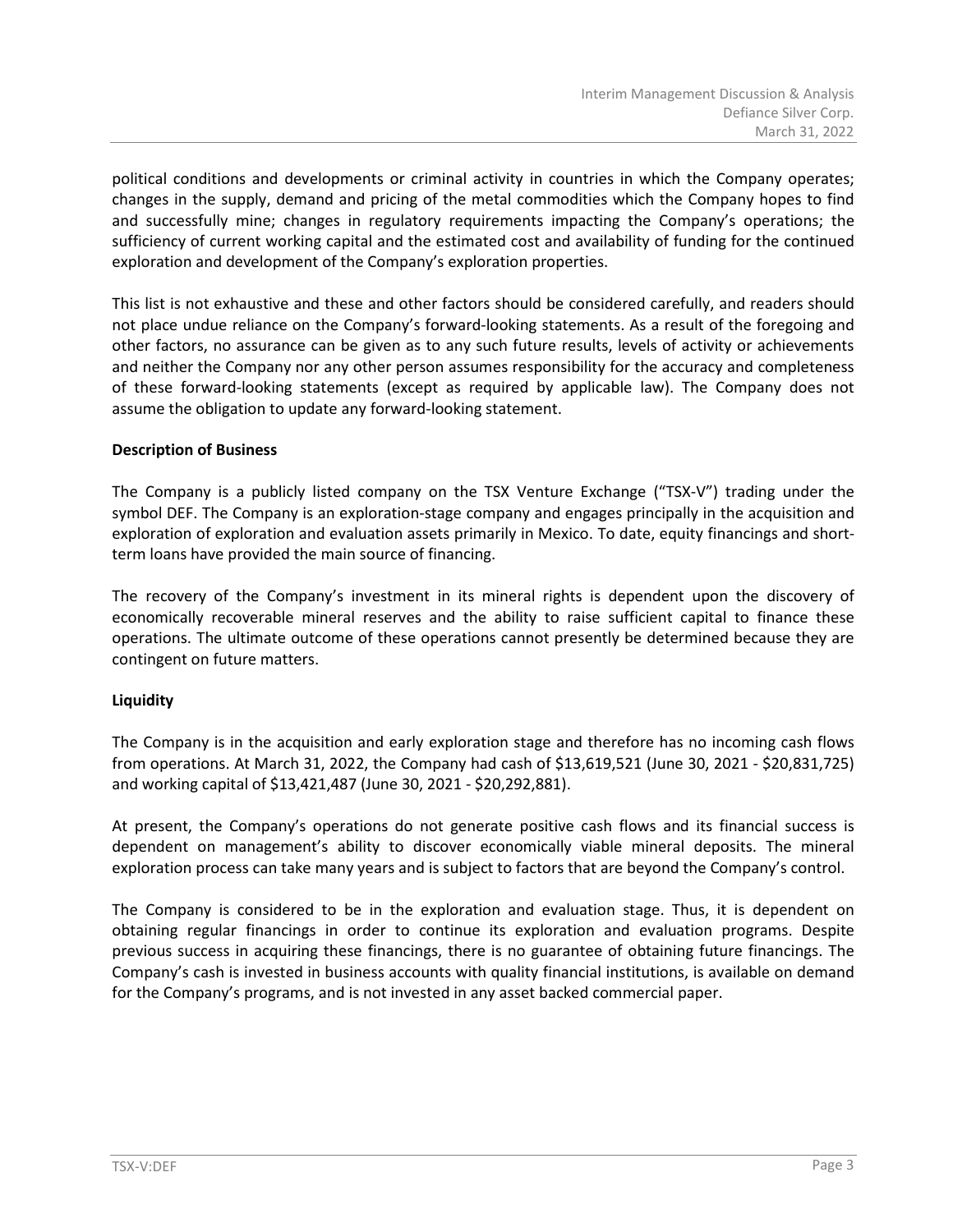# **Capital Resources**

The Company will continue to seek capital through public markets by issuing common shares pursuant to private placements. The Company manages its capital structure to maximize financial flexibility and makes adjustments in response to changes in economic conditions and the risk characteristics of the underlying assets and business opportunities. The Company does not presently utilize any quantitative measures to monitor its capital and is not subject to externally imposed capital requirements.

# **Financings**

On June 10, 2021 the Company closed a brokered private placement by issuing 12,777,778 units at a price of \$0.90 per unit for gross proceeds of \$11,500,000. Each unit consists of one common share and one-half of one common share purchase warrant (each whole warrant a "Warrant"). Each Warrant is exercisable to purchase one common share at a price of \$1.35 per share on or before June 10, 2023. The Company paid finder's fees of \$605,152 and other issue costs of \$145,913 and recognized \$313,934 for share issuance costs related to the issuance of 672,391 non-transferable compensation options, each compensation option consists of an option to purchase one unit at a price of \$0.90 per unit with each unit consisting of one common share at \$0.90 and one-half of one common share purchase warrant. Each Warrant is exercisable to purchase one common share at a price of \$1.35 per share on or before June 10, 2023. The fair value of the compensation options was determined using the Black-Scholes option pricing model using the following assumptions: risk free interest rate 0.32%, expected life of 2 years, annualized volatility 90.03% and dividend rate at nil.

On September 16, 2020 the Company closed a brokered private placement by issuing 29,415,000 units at a price of \$0.34 per unit for gross proceeds of \$10,001,100. Each unit consists of one common share and one-half of one common share purchase warrant (each whole warrant a "Warrant"). Each Warrant is exercisable to purchase one common share at a price of \$0.48 per share on or before September 16, 2022. The Company paid finder's fees of \$499,844 and other issue costs of \$262,597 and recognized \$633,177 for share issuance costs related to the issuance of 1,470,783 non-transferable compensation options, each compensation option consists of an option to purchase one unit at a price of \$0.34 per unit with each unit consisting of one common share at \$0.34 and one-half of one common share purchase warrant. Each Warrant is exercisable to purchase one common share at a price of \$0.48 per share on or before September 16, 2022. The fair value of the compensation options was determined using the Black-Scholes option pricing model using the following assumptions: risk free interest rate 0.24%, expected life of 2 years, annualized volatility 97.69% and dividend rate at nil.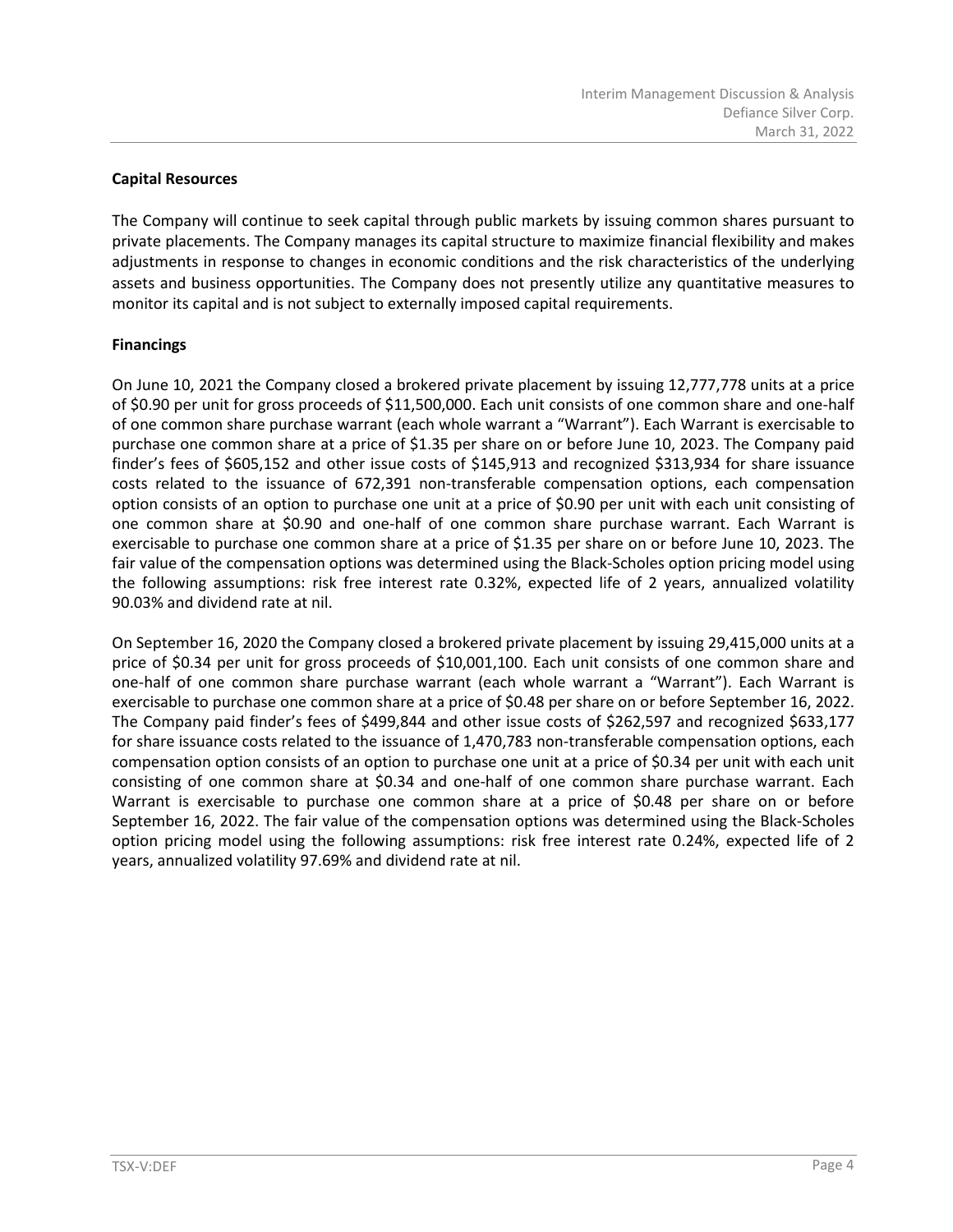# **Overall Performance/Significant Events**

#### **Significant events**

- April 13, 2022 Defiance returns up to 3,260 G/T silver in maiden drilling at Lucita
- January 31, 2022 Defiance Announces Exploration Update at the Zacatecas District Project.
- December 13, 2021 Defiance Announces Results Of 2021 Annual And Special General Meeting.
- October 1, 2021 Defiance announces that it will be commencing a drill campaign on the regional exploration targets at Lucita on the company's Zacatecas project. Drilling will initially be focused at Lucita South, which includes the Palenque, El Puerto, and the Tahuares vein structures.
- September 7, 2021 drilling returns high grade silver, expands new zone of mineralization at the Zacatecas Project
- August 4, 2021 Defiance announced that drilling continues to return wide widths at the Zacatecas Project
- June 10, 2021 Defiance closed C\$11.5 Million Brokered Private Placement
- May 25, 2021 Defiance announced upsizing of previously announced Brokered Private Placement for up to C\$11.5 Million.
- May 19, 2021 Defiance announced Brokered Private Placement for up to C\$7.2 Million.
- April 28, 2021 Defiance released drill results returning high grades and wide widths in a new zone at Zacatecas project.
- April 15, 2021 Defiance commenced trading on the OTCQX.
- January 27, 2021 Defiance announced that it has entered into an option to acquire 1,915 Ha surrounding the Tepal Gold-Copper Project in Michoacán, Mexico. Defiance has agreed to pay the annual concession fees until a production decision has been made, upon which Defiance will pay the vendor USD \$2 million for 100% ownership of the mining concessions.
- January 16, 2021 Mr. Darrell Rader resigned from the board of directors.
- December 16, 2020 Defiance announced that Geologix Explorations Mexico, S.A. de C.V., a subsidiary of Defiance Silver Corp., acquired an option to repurchase the royalty on the Company's Tepal project in Michoacán, Mexico from Minera Tepal, S.A. de C.V ("Minera Tepal"). The Company has the option to acquire the existing 2.5% net smelter return royalty ("NSR") from Minera Tepal over four years for total consideration of USD \$4.85 million. Payments may be accelerated at the option of the purchaser.
- December 9, 2020 Defiance reported that drilling commenced on the San Acacio project in Zacatecas, Mexico. The drill program was planned as a minimum 5,000 metre program. Drilling was prioritized on testing the Veta Grande vein system in hanging wall structural offsets; the Veta Grande structure at depth and blind hanging wall and footwall veins outside of the known resource and historical mining areas.
- December 2, 2020 Defiance announced that it entered into a definitive option agreement with Pan American Silver Corp. ("Pan American") to acquire a 100% interest in Pan American's Lucita property, located adjacent to Defiance's San Acacio project. If the option requirements are satisfied and the option is exercised by the Company, this acquisition would nearly triple the land position of Defiance in the historic Zacatecas silver district to over 4,300 Ha and contains some of the most prospective targets in the camp.
- November 5, 2020 Defiance announced several appointments to its executive and management teams, including Mr. George Cavey P.Geo, who joined the Company as Vice President, Exploration. Mr. Douglas Cavey joined as Vice President of Corporate Development and Senior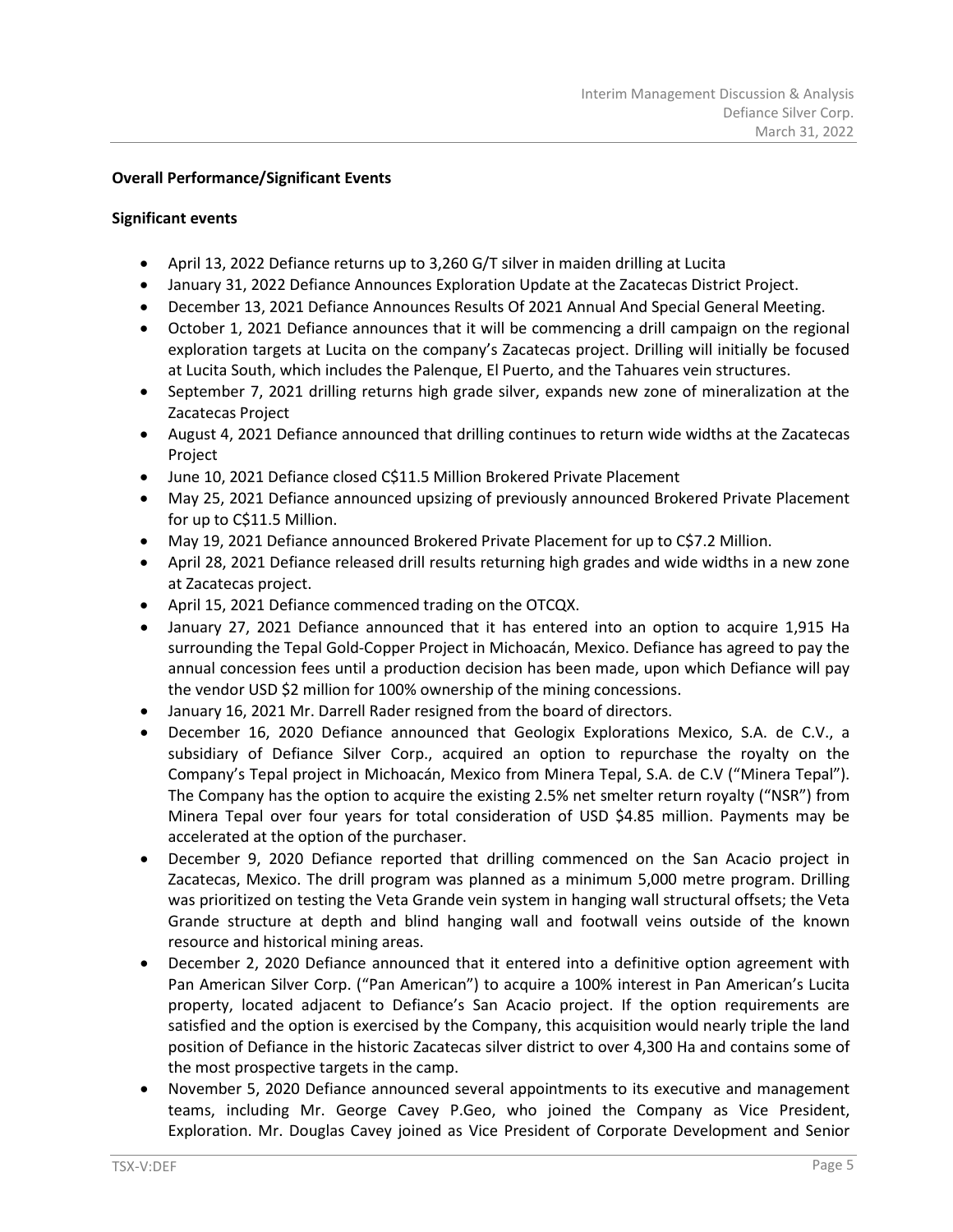Technical Advisor and Ms. Jennifer Roskowski as Principal Geologist.

- September 21, 2020 Defiance announced that it repaid in full the Company's outstanding Loan with Windermere Capital Fund SPC (on behalf of the Navigator Segregated Portfolio). The Company has now repaid the total outstanding balance of \$1,312,018 including accrued interest. The Loan was secured by the assets of the Company's subsidiaries and the General Security Agreement has now been removed following repayment of the Loan in full.
- September 16, 2020 Defiance Silver Closed C\$10.0m Brokered Private Placement
- June 20, 2020 Defiance announced that it was resuming its aggressive field program that included core re-logging, surface and underground mapping, geochemistry and surface diamond drilling.
- May 19, 2020 Defiance announced that it successfully renegotiated and significantly extended the terms of the option agreement on the Company's flagship San Acacio Silver project. The project vendor agreed to extend the option agreement terms by three years from September 27, 2020 to September, 27, 2023.

# **Exploration and Evaluation Assets Review**

# *Minera Santa Remy SA de CV Projects*

#### *Qualified Person*

The review of the Minera Santa Remy SA de CV Projects for the periods October 2011-October 2019 was prepared by the geological staff under the supervision of Bruce Winfield, P.Geo., a Consultant of the Company, and a Qualified Person ("QP") as defined by National Instrument 43-101 (Standards of Disclosure for Exploration and Evaluation Projects).

Subsequent to November 1, 2019, the review of the Minera Santa Remy SA de CV Projects has been prepared by the geological staff under the supervision of George Cavey, P.Geo., Vice President of Exploration for the Company and a Consultant of the Company, and a Qualified Person ("QP") as defined by National Instrument 43-101 (Standards of Disclosure for Exploration and Evaluation Projects).

The Company currently has the right to acquire an interest in two properties, the San Acacio property, and the Lucita Property both located in Zacatecas State, Mexico, through the San Acacio purchase option agreement and the Lucita purchase option agreement. The company owns the Lagartos licenses 100% outright through a purchase agreement with MAG Silver.

#### **San Acacio Property**

The Company entered into an option agreement on October 24, 2011, subsequently the subject of several amendments, with the Mexican owners ("the Vendors") for an option to purchase a 100% interest in the San Acacio property consisting of 10 mining concessions and associated surface rights and tailings. The San Acacio property is located approximately 6.5 km north of the city of Zacatecas, Mexico.

The Company has paid US\$4,847,333 towards the agreement through March 31, 2022.

During the year ended June 30, 2020, the Company renegotiated and extended the terms of its San Acacio Silver Project option agreement by three years from September 27, 2020 to September 27, 2023. In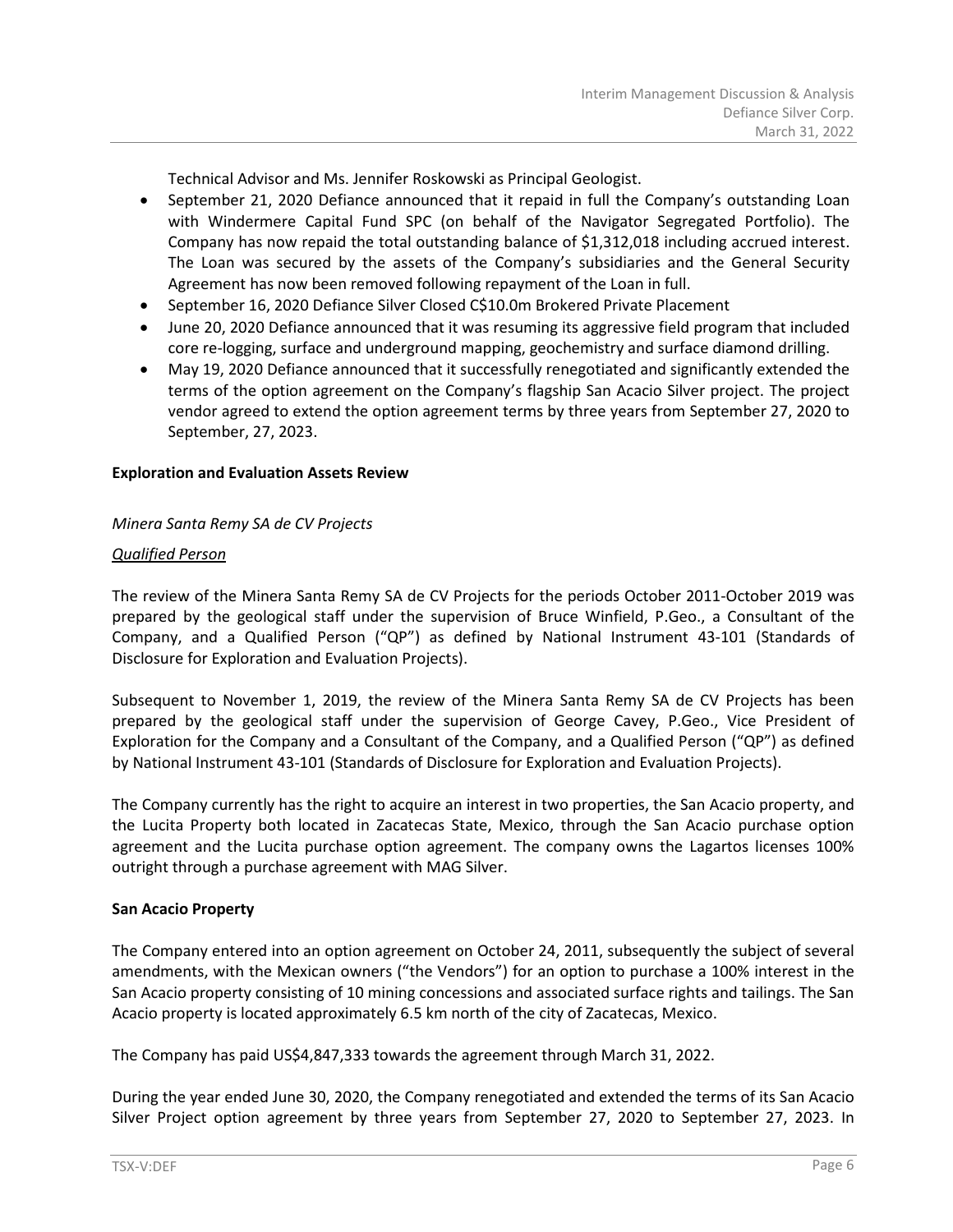|                       | Letter Of Intent | <b>Option</b> | Lease         | <b>Interest</b> |               |                |
|-----------------------|------------------|---------------|---------------|-----------------|---------------|----------------|
|                       | Payment          | Payment       | Payment       | Payment         | Total         |                |
| By September 27, 2012 | USD 25,000       | <b>USD</b>    | <b>USD</b>    | <b>USD</b>      | USD 25,000    | (paid)         |
| By September 27, 2013 |                  | 250,000       |               |                 | 250,000       | (paid)         |
| By September 27, 2014 |                  |               | 150,000       |                 | 150,000       | (paid)         |
| By September 27, 2015 |                  |               | 225,000       |                 | 225,000       | (paid)         |
| By September 27, 2016 |                  | 100,000       | 150,000       |                 | 250,000       | (paid)         |
| By September 27, 2017 |                  | 200,000       | 150,000       |                 | 350,000       | (paid)         |
| By September 27, 2018 |                  | 600,000       | 150,000       |                 | 750,000       | (paid)         |
| By September 27, 2019 |                  | 600,000       | 200,000       | 107,600         | 907,600       | (paid)         |
| By September 27, 2020 |                  | 500,000       | 100,000       |                 | 600,000       | (paid)         |
| By September 27, 2021 |                  | 400,000       | 283,334       | 86,063          | 769,397       | (paid)         |
| By September 27, 2022 |                  | 400,000       | 283,333       | 76,063          | 759,396       | (570,337 paid) |
| By September 27, 2023 |                  | 400,000       | 283,333       | 66,063          | 749,396       |                |
| On September 27, 2023 |                  | 2,300,000     |               | 107,461         | 2,407,461     |                |
| Total                 | USD 25,000       | USD 5,750,000 | USD 1,975,000 | USD 443,250     | USD 8,193,250 |                |

addition, 80% of the option payments due before March 27 and June 27, 2020 were deferred as a part of this extension. The Company will make quarterly payments, over three years, to the property vendor. As a result of the amending agreement, the payment terms are as follows:

The property is subject to a 2.5% net smelter return royalty ("NSR") payable to the vendors on production from the property. The Company will have the right to purchase the NSR at any time for US\$2,500,000 which will escalate with the official Mexican Inflation Index after a five-year period. Should the agreement be terminated prior to September 27, 2023 a break fee equal to 5% of the outstanding option balance shall be paid to the property vendor.

Following the first anniversary of the purchase of the Assets, the Company must make minimum advance annual royalty payments of US\$125,000. The minimum advance royalty commitment terminates in the event that the production royalty paid is equal to or higher than the equivalent to the minimum that would have been due during six consecutive months.

The Veta Grande vein, which pinches and swells along strike, produced approximately 200M ounces of silver from high-grade shoots in the swells, with an estimated 100M ounces of silver from high-grade shoots on Defiance's portion of the Veta Grande (Reference R. Burk, July 1994, Summary of Property Evaluation Veta Grande, San Acacio for Minera Teck S.A. de C.V.). Mapping, mineralogical studies and drilling to date indicate that the pinching and swelling continues along strike and the mineralized system hosting the San Acacio deposit is tilted to the southeast. With only a few shallow historic exploration shafts and minor modern exploration, there is significant potential for the discovery of multiple intact, high grade silver shoots in this area. Over 4.4 km of Defiance's 5.6 km holdings along the Veta Grande vein have not seen historical production nor been systematically explored, providing Defiance the opportunity to potentially grow the resource along strike.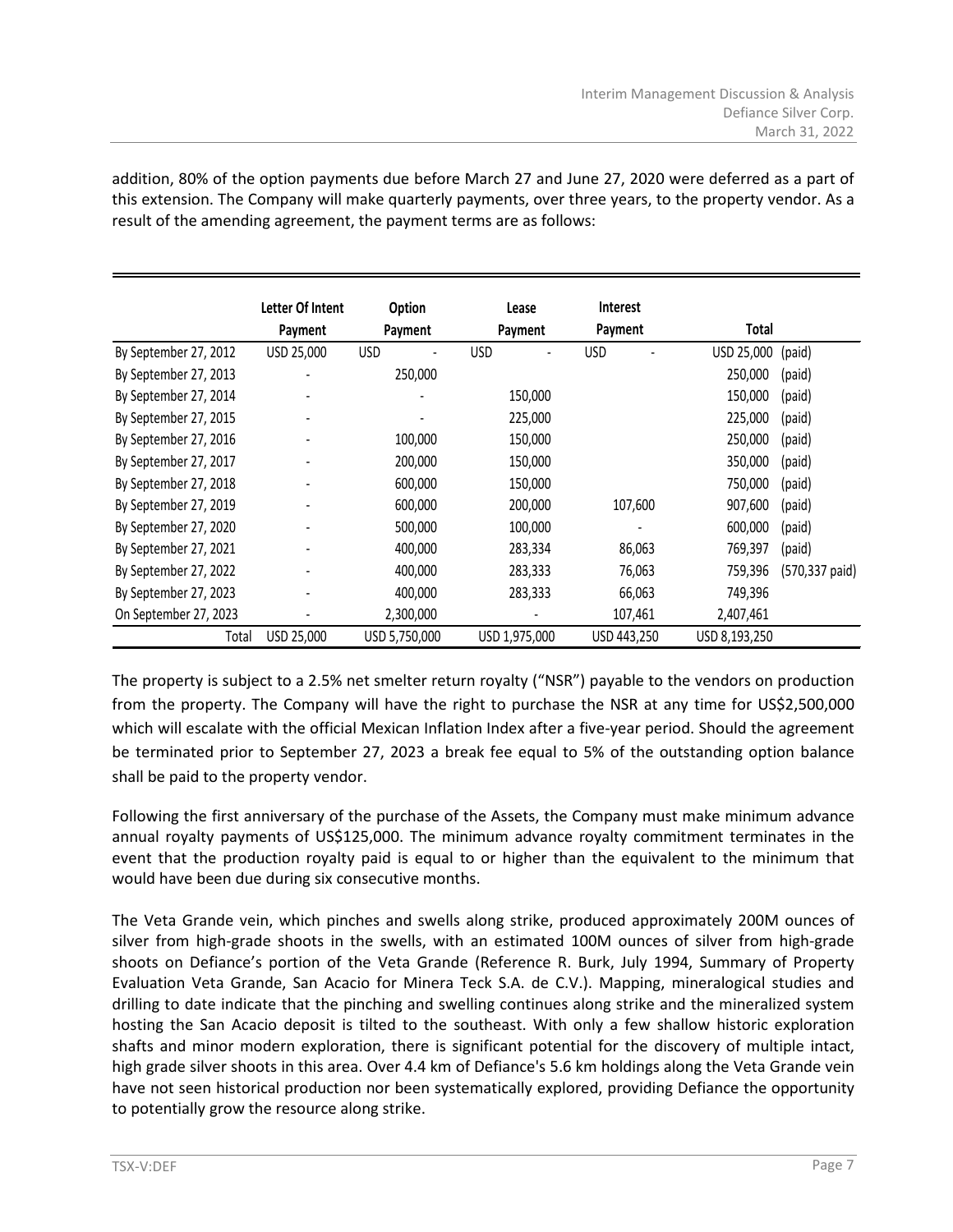#### **Surface rights agreements**

In August 2014, the Company obtained authorization to temporarily occupy and explore certain land holdings on the San Acacio property. In order to keep the agreement in good standing, the Company is required to make semi-annual payments during the exploration phase and the development phase. The agreement will be valid for twenty years with the option to extend in the future.

On February 27, 2015, the Company entered into a Surface Rights Agreement with the Ejido called "Sauceda de la Borda", Municipality of Vetagrande, State of Zacatecas, for the right to occupy and perform exploration work on common use lands of such Ejido, specifically 681.00 Hectares. The Company had the authorization to explore the surface of the property for a term of three years which could be extended for an additional three years at the Company's choice, by making annual advance payments and by paying a one-time fee on the execution of the agreement.

On February 26, 2018, the Company exercised its right to extend the term of the agreement above mentioned for an additional three years by making a one-time payment, and was required to make semiannual payments. All required payments have been made.

On March 30, 2021, the Company entered into an Agreement to extend the Surface Rights Agreement with the Ejido called "Sauceda de la Borda", Municipality of Vetagrande, State of Zacatecas, where it was agreed that the Company could continue with its exploration works exclusively in the Ejido's lands for three additional years, being the Surface Rights Agreement valid until March 12, 2024. The Company is able to extend the Surface Rights Agreement for a new occasion for a term of three additional years, at the election of the Company, subject to the previous approval of the Ejido's assembly.

On August 13, 2021, the Company entered into a Temporary Occupancy and Right of Way Agreement in common use lands for exploration with the Rural Fractioning (Fraccionamiento) "Fraccionamiento Sauceda de la Borda", Municipality of Vetagrande, State of Zacatecas, in which the Company is authorized to temporarily use a certain part of its land, exclusively for mining exploration works. This agreement is valid until August 13, 2026.

#### **Property Background**

The San Acacio mining concessions control approximately 5.6 kilometers of the 8.5 kilometer long Veta Grande vein system, one of the three major vein systems within the Zacatecas Silver District that has produced over 700 million ounces of silver since 1548. Veta Grande is a classic epithermal silver rich vein system with accessory gold and base metal credits. The San Acacio Deposit has been exploited over a strike length of 1.2 kilometer to an approximate depth of 200 meters. Three shallow exploration shafts were also made prior to 1910 along the vein for an additional 900 meters along strike to the southeast. The structure, which is believed to exist over a further 3.5 kilometers of strike length to the southeast, has not had any modern exploration.

On January 15th, 2015 the Company announced a new resource estimation with additional ounces of silver (AgEq) as well as significantly higher grade (AgEq).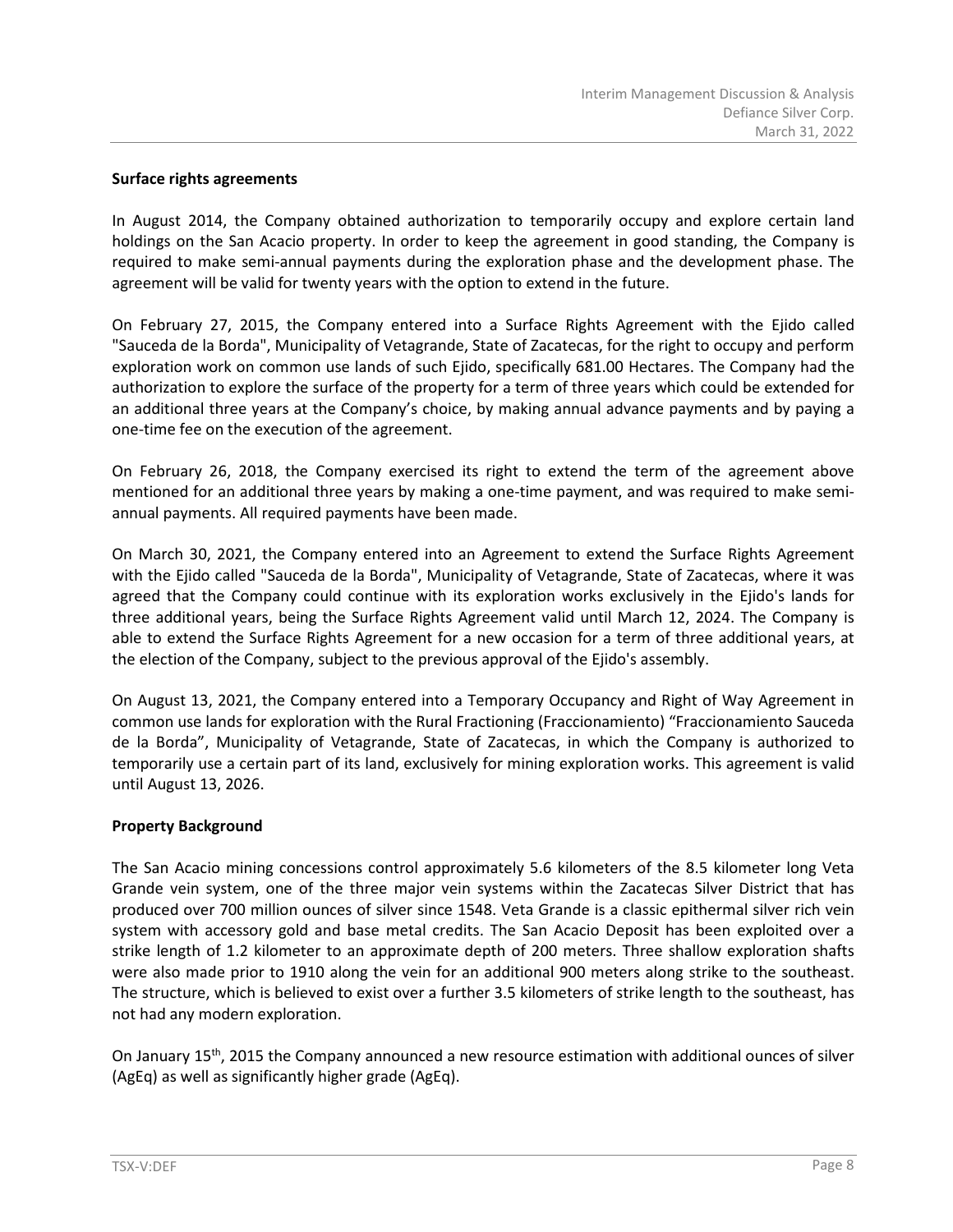|        |                  |               |         | Grade > Cut-off |           | <b>Contained Metal</b> |         |            |  |
|--------|------------------|---------------|---------|-----------------|-----------|------------------------|---------|------------|--|
| Vein   | <b>AgEq Cut-</b> | Tonnes > Cut- | Ag(g/t) | Au(g/t)         | AgEq(g/t) | $Ag$ (oz)              | Au (oz) | AgEq (oz)  |  |
|        | off g/t          | off (tonnes)  |         |                 |           |                        |         |            |  |
| Veta G | 100              | 2,150,000     | 192.43  | 0.19            | 204.66    | 13,302,000             | 10,000  | 14,147     |  |
| Veta C | 100              | 739.000       | 153.28  | 0.08            | 158.66    | 3,642,000              | 19,000  | 3,770,000  |  |
| Veta B | 100              | 13.000        | 76.53   | 0.45            | 105.98    | 32,000                 | 190     | 44,000     |  |
| Total  | 100              | 2,902,000     | 181.94  | 0.16            | 192.50    | 16,976,000             | 12,090  | 17,961,000 |  |

#### San Acacio Inferred Resource

Note: AgEq refers to silver equivalent using a gold price of \$1,270/ oz Au and silver price of \$19.60 the silver equivalent value would be silver content plus 65 times the gold content. (Note: total contained AgEq values may not add exactly because of rounding). Metallurgical recoveries are not taken into account.

Reference: Technical Report and Resource Estimate, San Acacio Silver Deposit, Zacatecas Sate, Mexico, by Giroux and Cuttle; September 2014

Since the date of the Giroux and Cuttle resource estimate and from a period of Dec 2014 through to Dec 2017, Defiance drilled 32 additional diamond drill holes for a total of 10,194m. These holes tested the Veta Grande vein system; at depth beneath the area of the 2014 resource estimate, in areas within the 2015 resource estimate as well as along strike beyond the limits of the 2014 resource estimate. Of interest, a number of holes intercepted encouraging mineralization below the limits of the 2014 resource estimate.

#### Intercepts Below 2014 Resource Estimate

| Hole #   | From (m) | To $(m)$ | Length (m) | Ag, $g/t$ | Au, g/t | Cu, % | Pb, % | Zn, % | AgEq, $g/t^*$ |
|----------|----------|----------|------------|-----------|---------|-------|-------|-------|---------------|
| SAD14-01 | 134.00   | 142.10   | 8.10       | 222.12    | 0.219   | 0.01  | 0.20  | 0.53  | 268.1         |
| SAD14-02 | 168.50   | 171.70   | 3.20       | 419.09    | 0.820   | 0.02  | 0.14  | 0.30  | 499.4         |
| SAD14-02 | 176.20   | 182.10   | 5.90       | 30.15     | 1.460   | 0.03  | 0.23  | 4.62  | 334.7         |
| SAD14-03 | 205.00   | 213.30   | 8.30       | 42.89     | 0.920   | 0.04  | 1.87  | 2.44  | 278.3         |
| SAD14-04 | 143.00   | 153.10   | 10.10      | 100.23    | 0.560   | 0.13  | 0.77  | 1.61  | 248.1         |
| Includes | 147.00   | 153.10   | 6.10       | 138.35    | 0.800   | 0.19  | 1.27  | 1.90  | 340.4         |
| SAD15-06 | 224.00   | 231.00   | 7.00       | 19.88     | 0.571   | 0.03  | 0.06  | 2.35  | 161.8         |
| SAD15-07 | 136.40   | 140.00   | 3.60       | 211.49    | 0.135   | 0.01  | 0.11  | 0.20  | 234.2         |
| SAD15-07 | 147.10   | 149.50   | 2.40       | 149.16    | 0.162   | 0.02  | 0.42  | 1.59  | 241.6         |
| SAD15-07 | 185.40   | 206.50   | 21.10      | 70.84     | 0.237   | 0.03  | 0.35  | 0.77  | 134.9         |
| SAD15-07 | 199.10   | 206.50   | 7.40       | 158.75    | 0.500   | 0.07  | 0.81  | 1.83  | 306.7         |
| SAD15-10 | 331.50   | 333.60   | 2.10       | 283.31    | 0.171   | 0.01  | 0.38  | 0.70  | 337.8         |
| SAD15-10 | 335.65   | 341.15   | 5.50       | 96.65     | 0.263   | 0.03  | 0.61  | 1.34  | 194.3         |
| SAD17-12 | 226.62   | 253.65   | 27.03      | 148.21    | 0.293   | 0.02  | 0.13  | 0.67  | 203.0         |
| Includes | 226.62   | 234.20   | 7.58       | 212.91    | 0.046   | 0.01  | 0.06  | 0.26  | 230.0         |
| Includes | 238.00   | 243.00   | 5.00       | 230.69    | 0.508   | 0.04  | 0.43  | 1.68  | 355.0         |
| Includes | 247.60   | 253.65   | 6.05       | 122.07    | 0.737   | 0.01  | 0.09  | 1.04  | 222.6         |
| SAD17-13 | 261.00   | 271.00   | 10.00      | 171.22    | 0.082   | 0.01  | 0.27  | 0.42  | 204.7         |
| Includes | 261.00   | 264.00   | 3.00       | 372.21    | 0.096   | 0.01  | 0.16  | 0.45  | 404.0         |
| SAD17-15 | 209.82   | 213.00   | 3.18       | 285.04    | 0.020   | 0.01  | 0.05  | 0.17  | 296.3         |
| SAD17-16 | 393.30   | 399.48   | 6.18       | 7.37      | 0.250   | 0.01  | 0.00  | 0.98  | 65.9          |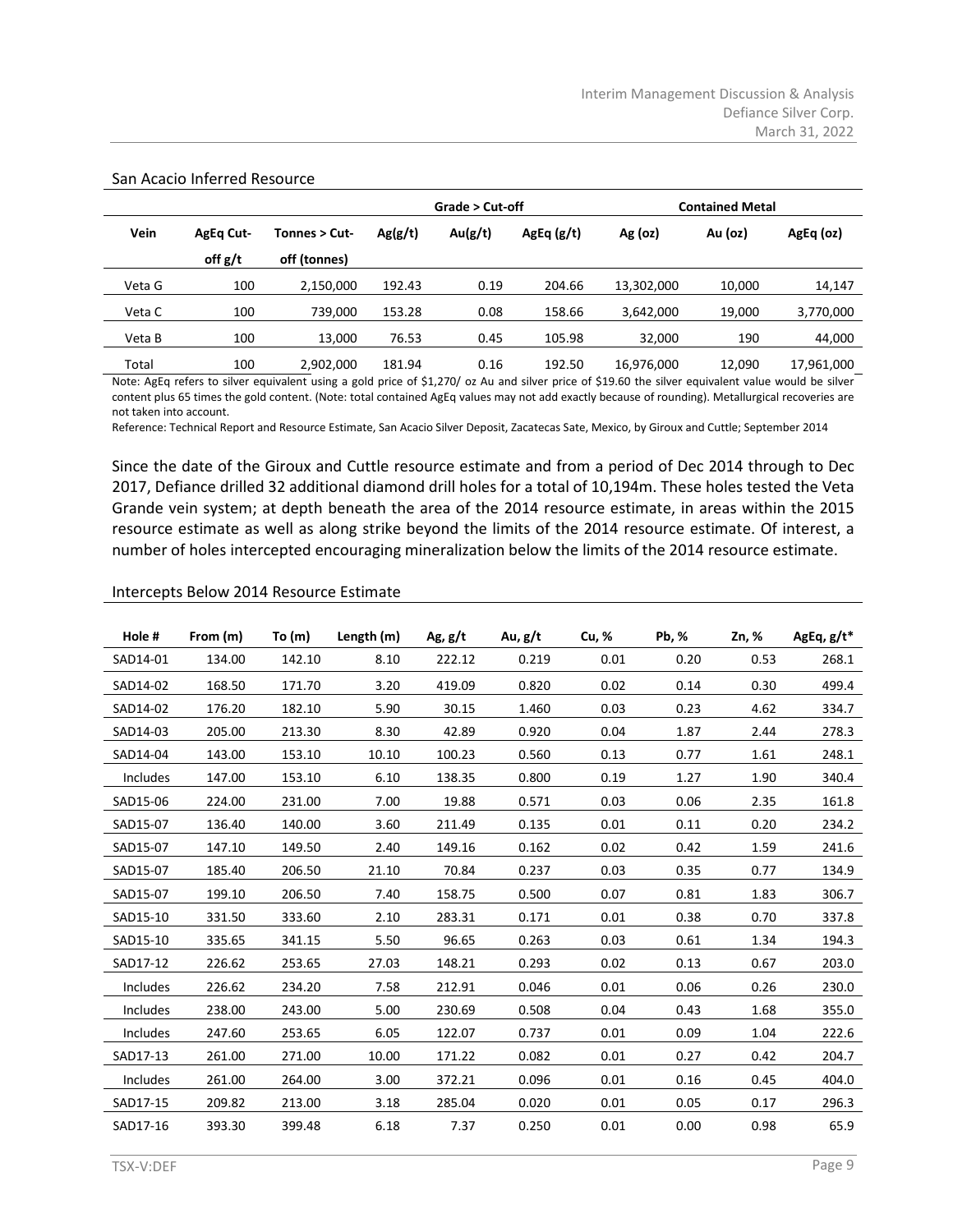|          |        |        |      |       |       | Interim Management Discussion & Analysis |      |                       |                |  |  |  |  |
|----------|--------|--------|------|-------|-------|------------------------------------------|------|-----------------------|----------------|--|--|--|--|
|          |        |        |      |       |       |                                          |      | Defiance Silver Corp. |                |  |  |  |  |
|          |        |        |      |       |       |                                          |      |                       | March 31, 2022 |  |  |  |  |
|          |        |        |      |       |       |                                          |      |                       |                |  |  |  |  |
| SAD17-17 | 439.13 | 440.14 | 1.01 | 33.90 | 0.122 | 0.01                                     | 0.51 | 3.14                  | 187.8          |  |  |  |  |

\*Reported for comparison only, with no assumptions regarding metal recovery or smelter payments. Prices used are Au: \$1210.50/ounce, Ag: \$16.33/ounce, Cu: \$2.80/pound, Pb: \$0.83/pound and Zn \$0.95/pound. US dollars.

1 Gram = 0.03215074657 Troy ounce \*\*True Widths are approximately 70% to 80% of each intersection

#### **November 2019 - 2020**

#### **Qualified Person**

*Mr. George Cavey, P.Geo, is a Qualified Person within the meaning of National Instrument 43-101, and has approved the following technical information concerning the Company's material mineral properties. He has verified that the data disclosed is in accordance with the published results of the reports described under the 2019-2020, and ongoing 2021 and 2022 exploration plans of the San Acacio, Lagartos and Lucita Projects.*

Defiance's exploration teams spent the fall of 2019 and the spring of 2020 executing a work program focused on property-scale mapping, 3D modeling and drill core re-logging at the San Acacio project. As a result of this program, Defiance and its technical team, have generated new targets in previously overlooked portions of the property. The recent work highlights the potential for composite vein systems at depth and suggests the presence of a long-lived mineralizing system at San Acacio.

This following table is presented to highlight the significant mineralization outside of the principle Veta Grande structure. Re-logging and property-scale mapping has been successful in identifying multiple phases or pulses of mineralization. These targets have largely been untested and may have been intersected in multiple holes, such as SAD17-13, where several styles of overprinting mineralization is witnessed at similar depths as veining found in the NW of the property in the hanging wall of the Veta Grande structure.

| asic <b>*</b> in interest interested in the nanging wanter the veta oranac (vo) |        |        |         |         |      |       |      |      |           |
|---------------------------------------------------------------------------------|--------|--------|---------|---------|------|-------|------|------|-----------|
| Hole ID                                                                         | From   | Тο     | Width*  | Αg      | Au   | Cu    | Pb   | Zn   | Zone      |
| SADD09-04A                                                                      | 243.0  | 244.3  | $1.3*$  | 769     | 0.15 | 0.01  | 0.23 | 0.79 | Natividad |
| including                                                                       | 243.0  | 243.30 | $0.3*$  | 3.090.0 | 0.57 | 0.04  | 0.92 | 3.27 | Natividad |
| SADD10-09                                                                       | 314.85 | 316.05 | $1.20*$ | 239     | 0.42 | 0.117 | 1.33 | 4.10 | HW VG     |
| SAD15-08                                                                        | 106.05 | 113.3  | $7.25*$ | 631.46  | 0.43 | 0.01  | 0.09 | 0.22 | Unknown   |
| SAD17-13                                                                        | 261.0  | 264.0  | $3.0*$  | 372.21  | 0.10 | 0.01  | 0.16 | 0.45 | HW Vein   |
| including                                                                       | 261.0  | 262.0  | $1.0*$  | 748.7   | 0.19 | 0.01  | 0.31 | 0.88 | HW Vein   |

#### **Table 1**. Highlighted Intercepts in the Hanging wall of the Veta Grande (VG)

There is strong evidence supporting a buried system at depth. Metal zonation ratios and alteration assemblages support this theory. More importantly, core re-logging identified a style of mineralization that is observed as silver sulphide veins in vertical structures in the hanging wall of the Veta Grande, cross cutting the Veta Grande mineralizing events. These important observations help support the theory of a long-lived, multi-phased mineralizing event in the Veta Grande camp. These features can be found in epithermal environments, and micro-veining adjacent to known veins were key features that led to the blind discovery of the high-grade Martha Vein at Coeur Mining's La Preciosa Silver Deposit.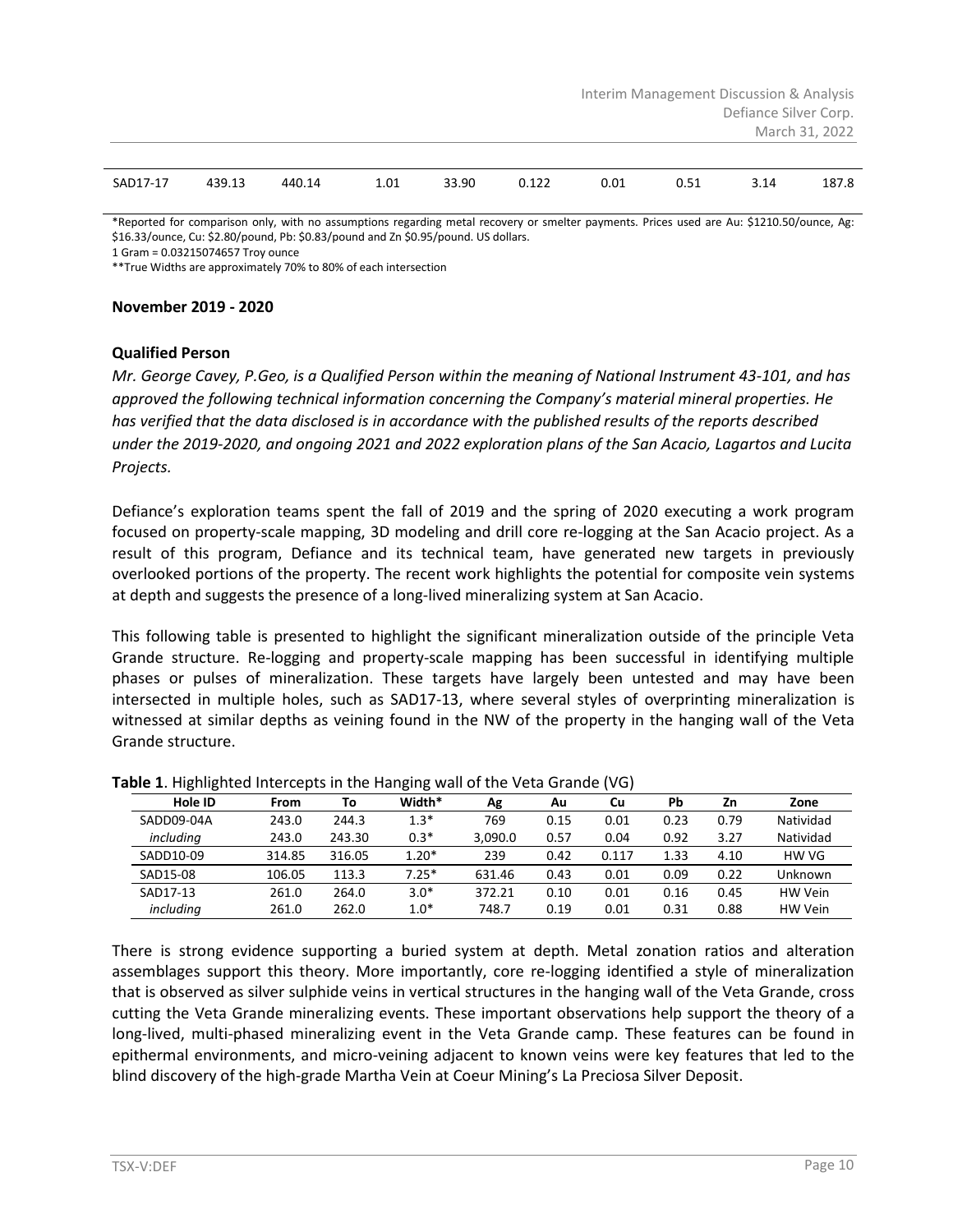#### **San Acacio 2020 Exploration Program highlights**

- 1) Extensive 3D geological modelling refined the companies understanding of the mineral system at San Acacio.
- 2) A detailed trace element geochemistry program was conducted over the entire San Acacio license area. This has helped identify the metal zonation and mineral system footprints. Surface geochemistry in conjunction with geological mapping and geophysics provide excellent tools for system fingerprinting and outlining deeper prospective targets.
- 3) Data compilation of all relevant historical and recent geologic and development data from the Zacatecas District; currently there is data covering over 135,000 Ha in the database.
- 4) The company started an exploration drill program within permit areas with drilling partners Major Drilling, a total of 941m was drilled to the end of 2020. Drilling is being done as oriented core drilling, for industry best practice down-hole structural modeling.
- 5) The company began an extensive program of surface geological mapping.

# **San Acacio 2021 Exploration Updates**

On April 28, 2021, the Company provided an update to the ongoing drill program, including a newlydiscovered zone of mineralization in the heart of the Veta Grande vein system at the Zacatecas silver project. The drill holes reported in the release were designed to test the northwestern portion of the historic San Acacio mine area. Hole DDSA-21-35 was an infill hole within a zone that has historical drill holes. The other three holes – DDSA-21-36, 37, and 38 – drilled into a zone without substantial historical drilling and with poorly understood geology. Previous generations of miners and explorers were not successful in locating the Veta Grande system in the area to the east of DDSA-21-35. It is evident from historical long sections of the mine that whilst there were tunnels probing this area, no significant workings were developed. A 1995 series of short drill holes along the trend of the outcropping Veta Grande vein also failed to return significant results. A zone of more than 250m of strike length remained untested at depth due to uncertainty regarding the location or presence of the vein system in this area.

Defiance Silver used historical data to compile a 3D model of the veins and undertook a surface mapping program to help constrain the geometries of the veins and potential faults in the area. Hole DDSA-21-36 was designed to drill from an area with good control into an area with poor control, using the modelling as a guide. DDSA-21-36 drilled through a faulted zone, into historic workings with only moderate alteration or mineralization, and then into several unmined, mineralized zones. The top of the widest zone of highgrade mineralization in DDSA-21-36 was approximately 15m below the workings and is believed to have been missed by the historic workers due to the small offset in elevation, likely the result of faulting.

Using the updated modelling and the structural data collected from oriented core drilling in hole DDSA-21- 36, holes DDSA-21-37 and DDSA-21-38 were planned to follow up this newly located zone of mineralization along strike. Both holes DDSA-21-37 and DDSA-21-38 encountered wide zones of veinlet arrays and multiple vein zones. In both holes, as well as in DDSA-21-36, the lower vein zone [Veta Grande] is not a simple vein but is a polyphase breccia with volumetrically significant sulfide material. Clasts of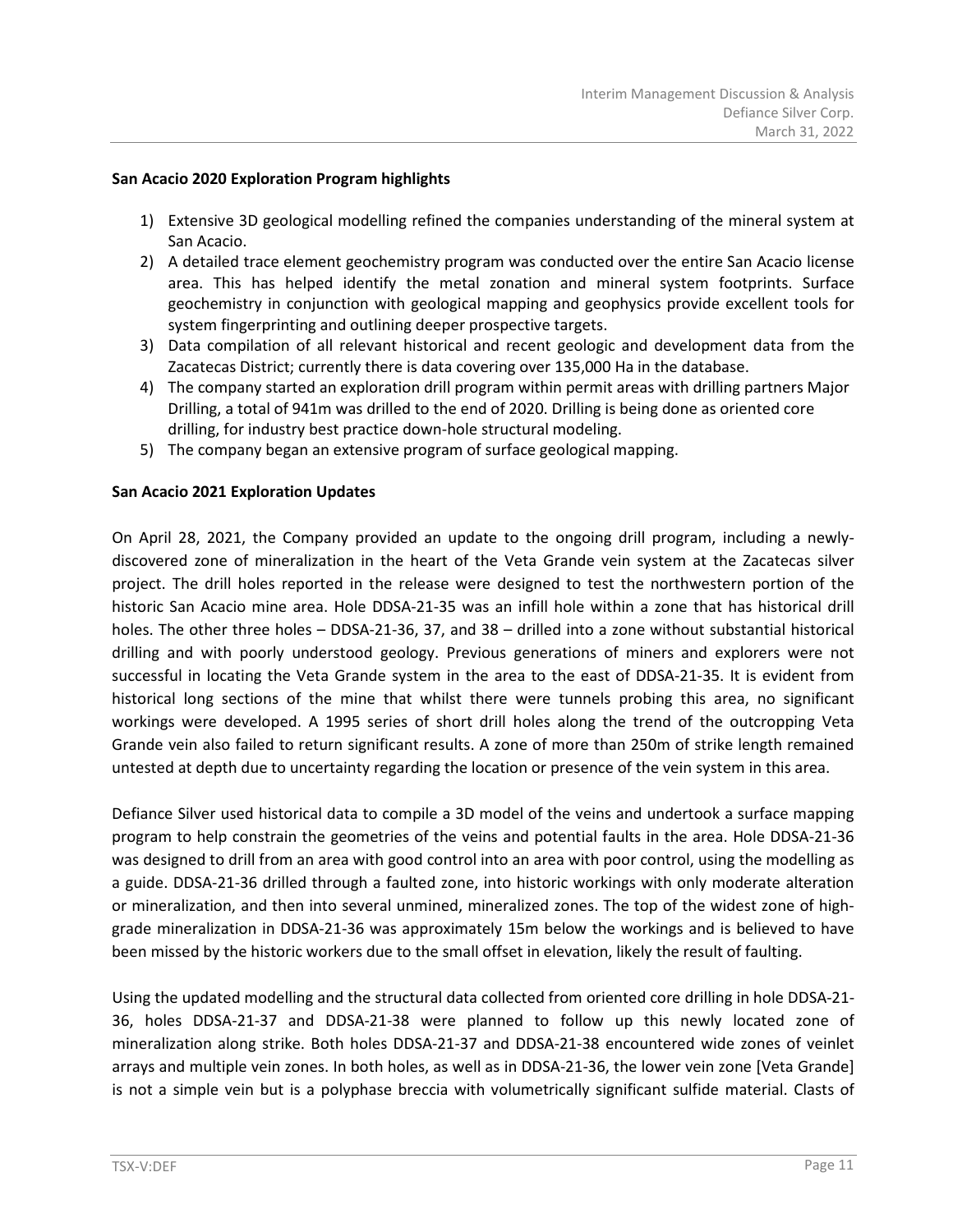particular importance include dark sulfide-matrix breccias and pieces of quartz-sphalerite-silver sulfide vein material. These polyphase breccias are observed in a number of other drill holes across the property.

The highest-grade silver mineralization is typically associated with honey-coloured sphalerite, argentiferous galena, variable silver sulfides, and spatially correlated with amethyst. The highest-grade gold mineralization is typically associated with pyrite, brown to red-coloured sphalerite, and occasionally with hematite. The hanging wall mineralization tends to express as a more conventional vein to veinlet array morphology while the Veta Grande often occurs as a breccia with vein-type textures and gangue.

San Acacio hosts a current inferred mineral resource estimate containing 16.97 M oz silver (17.76 M oz AgEq) grading 181.94 g/t silver (192.5 g/t AgEq) with a 100 g/t AgEq cut off (Technical Report and Resource Estimate, San Acacio Silver Deposit, Zacatecas State, Mexico by Giroux and Cuttle dated September 26, 2014).

| Hole ID/Vein ID          |           | From   | To     | Width (m) | Au (ppm) | Ag (ppm) | Pb, % | Zn, % | AgEq, g/t |
|--------------------------|-----------|--------|--------|-----------|----------|----------|-------|-------|-----------|
| <b>DDSA-21-35</b>        |           |        |        |           |          |          |       |       |           |
| Veta Blanca              |           | 148.65 | 152.55 | 3.90      | 0.15     | 116.15   | 0.07  | 0.18  | 134       |
|                          |           | 154.53 | 158.17 | 3.64      | 0.20     | 191.13   | 0.09  | 0.20  | 213       |
|                          | including | 154.53 | 155.45 | 0.92      | 0.74     | 705.43   | 0.34  | 0.70  | 787       |
|                          | including | 155.05 | 155.45 | 0.40      | 1.02     | 1200.00  | 0.52  | 1.22  | 1322      |
| <b>Veta Grande</b>       |           | 241.35 | 259.90 | 18.55     | 0.39     | 99.53    | 0.08  | 0.63  | 149       |
|                          | including | 248.70 | 250.27 | 1.57      | 2.27     | 1090.00  | 0.72  | 2.33  | 1340      |
| <b>DDSA-21-36</b>        |           |        |        |           |          |          |       |       |           |
| Veta Blanca              |           | 149.15 | 152.20 | 3.05      | 0.07     | 123.44   | 0.05  | 0.20  | 136       |
| Veta Intermedia          |           | 165.65 | 174.00 | 8.35      | 0.07     | 96.77    | 0.02  | 0.04  | 103       |
|                          | including | 165.65 | 166.35 | 0.70      | 0.23     | 403.00   | 0.09  | 0.12  | 425       |
| <b>Veta Grande Splay</b> |           | 188.05 | 211.55 | 23.50     | 0.47     | 51.70    | 0.93  | 1.36  | 148       |
|                          | including | 193.80 | 198.53 | 4.73      | 1.31     | 144.11   | 2.80  | 3.60  | 386       |
| <b>DDSA-21-37</b>        |           |        |        |           |          |          |       |       |           |
| Veta Blanca              |           | 229.00 | 234.87 | 5.87      | 0.17     | 124.89   | 0.22  | 0.61  | 161       |
| Veta Intermedia          |           | 250.18 | 255.75 | 5.57      | 0.04     | 182.87   | 0.08  | 0.26  | 196       |
|                          | including | 253.10 | 255.75 | 2.65      | 0.05     | 307.26   | 0.09  | 0.27  | 321       |
| <b>Veta Grande</b>       |           | 270.45 | 278.67 | 8.22      | 0.32     | 262.04   | 0.36  | 1.26  | 333       |
|                          | including | 270.45 | 273.45 | 3.00      | 0.42     | 689.84   | 0.42  | 1.87  | 742       |
|                          | including | 270.45 | 272.30 | 1.85      | 0.14     | 1102.43  | 0.45  | 1.10  | 1157      |
| <b>DDSA-21-38</b>        |           |        |        |           |          |          |       |       |           |
| <b>Veta Grande</b>       |           | 226.40 | 275.96 | 9.56      | 0.82     | 42.84    | 0.15  | 2.31  | 180       |

#### **Table of Results**

Note: Silver equivalent is calculated using the following formula: Silver-Equivalent (AgEq) = [(Au\_ppm x 56.26)+(Ag\_ppm x 0.80)+(Pb\_ppm x .0016)+(Zn\_ppm x 0.0026)]/ 0.80. Metal price assumptions are Au:\$1750, Ag:\$25, Pb: \$0.75, Zn:\$1.2. 100% recovery has been assumed for all metals. At this stage of the project, no metallurgy has been completed, and the reader is cautioned that 100% recoveries are never achieved. True thickness is assumed to be 50%-80% of downhole width.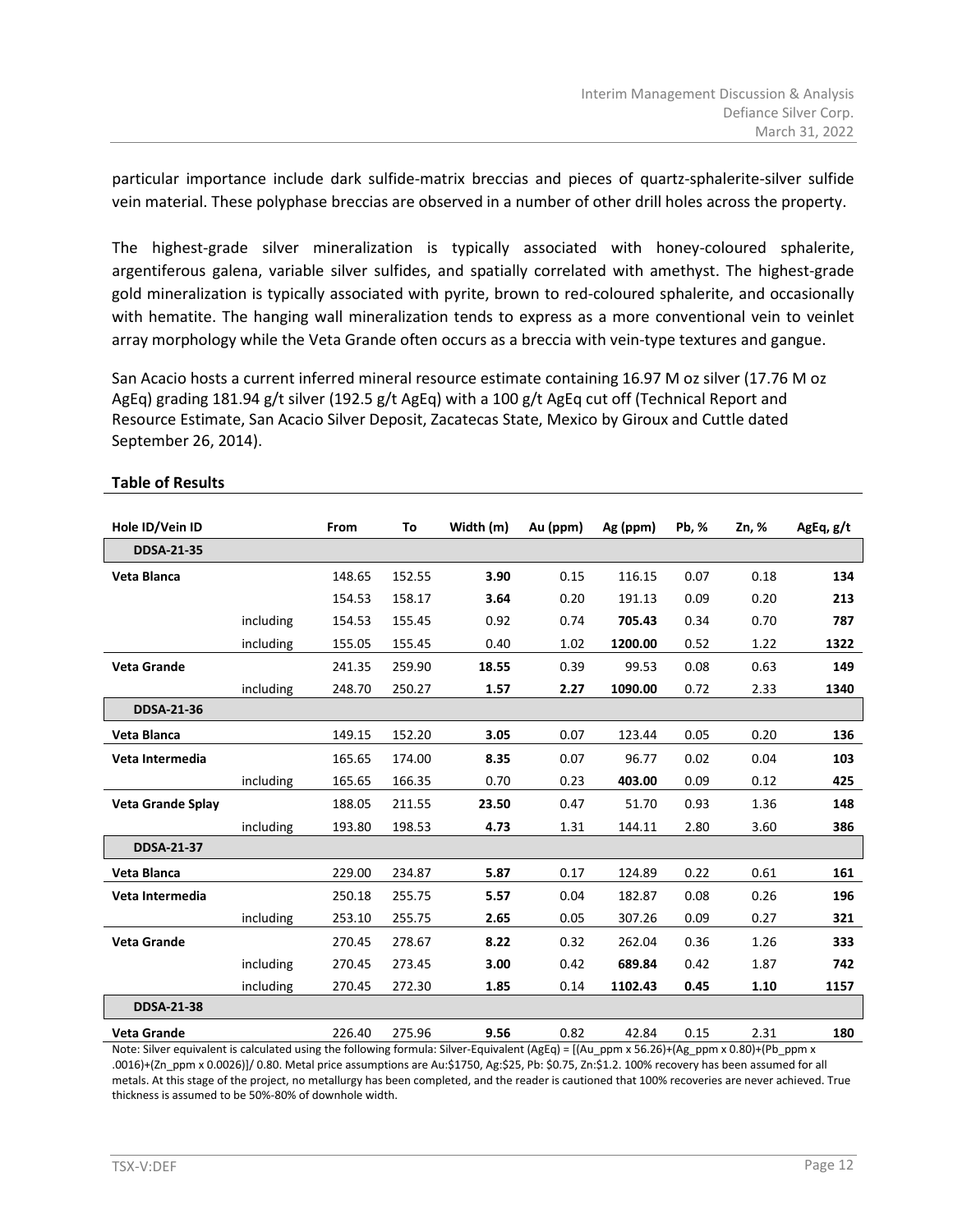The current drill program, a continuation of the previously numbered drill holes, commenced with hole DDSA-20-33. Defiance is currently drilling DDSA-21-49. This news release contains the results from four holes (DDSA-21-36 to 38) for a total of approximately 1496 metres.

On August 4, 2021, the company released additional results from is ongoing diamond drill program at San Acacio. It has been observed from the drill program to date, that historical stopes and higher-grade mineralized intercepts appear to primarily occur at the intersections of north-striking faults and the Veta Grande vein system. The vein system looks to contain higher grades and wider intercepts of mineralization at these intersections, as evident by the presence of substantial underground workings, high-grade historical drill results, and wide widths with high metal grades encountered in the 2021 drill program (e.g. DDSA-21-36, 37).

Proof of concept exploration success: one drill hole into the Veta Morada area discovered a previously unrecognized hanging-wall vein system with multiple elevated precious and base metal intercepts. The drill holes in the August 4, 2021 release were designed to test several targets at the San Acacio Project area.

| Hole ID/Vein ID     |                               | <b>From</b> | To     | Width (m) | Au (ppm) | Ag (ppm) | Pb, % | Zn, % | AgEq, g/t |
|---------------------|-------------------------------|-------------|--------|-----------|----------|----------|-------|-------|-----------|
| <b>DDSA-21-33</b>   | <b>No Significant Results</b> |             |        |           |          |          |       |       |           |
| <b>DDSA-21-34</b>   |                               |             |        |           |          |          |       |       |           |
| <b>Unnamed Vein</b> |                               | 206.90      | 210.05 | 3.15      | 0.09     | 117.56   | 0.06  | 0.23  | 133       |
|                     | including                     | 206.90      | 208.15 | 1.25      | 0.20     | 253.63   | 0.12  | 0.47  | 286       |
| <b>DDSA-21-39</b>   | <b>No Significant Results</b> |             |        |           |          |          |       |       |           |
| <b>DDSA-21-40</b>   |                               |             |        |           |          |          |       |       |           |
| Veta Blanca         |                               | 214.21      | 216.43 | 2.22      | 0.01     | 138.23   | 0.02  | 0.08  | 143       |
| Veta Intermedia     | <b>Old Workings</b>           | 242.40      | 248.40 |           |          |          |       |       |           |
| <b>Veta Grande</b>  |                               | 302.48      | 318.95 | 16.47     | 0.17     | 105.97   | 0.05  | 0.31  | 129       |
|                     | including                     | 310.67      | 318.95 | 8.28      | 0.17     | 166.32   | 0.06  | 0.28  | 188       |
|                     |                               | 314.40      | 318.95 | 4.55      | 0.12     | 241.45   | 0.07  | 0.17  | 257       |
|                     |                               | 314.40      | 317.20 | 2.80      | 0.17     | 315.31   | 0.01  | 0.10  | 337       |
| <b>DDSA-21-41</b>   | <b>No Significant Results</b> |             |        |           |          |          |       |       |           |
| <b>DDSA-21-42</b>   |                               |             |        |           |          |          |       |       |           |
| Veta Blanca         | <b>Old Workings</b>           | 330.00      | 332.80 |           |          |          |       |       |           |
| Veta Intermedia     | <b>Old Workings</b>           | 366.00      | 367.92 |           |          |          |       |       |           |
| <b>Veta Grande</b>  | <b>Old Workings</b>           | 432.50      | 433.60 |           |          |          |       |       |           |
| <b>DDSA-21-43</b>   |                               |             |        |           |          |          |       |       |           |
| <b>Veta Grande</b>  | <b>Old Workings</b>           | 480.00      | 486.26 | 6.26      | 0.11     | 29.00    | 0.02  | 2.06  |           |
| <b>DDSA-21-44</b>   | <b>Hole Abandoned</b>         |             |        |           |          |          |       |       |           |
| <b>DDSA-21-45</b>   | <b>No Significant Results</b> |             |        |           |          |          |       |       |           |

# **Table of Results**

Note: Silver equivalent is calculated using the following formula: Silver-Equivalent (AgEq) = [(Au\_ppm x 56.26)+(Ag\_ppm x 0.80)+(Pb\_ppm x .0016)+(Zn\_ppm x 0.0026)]/0.80. Metal price assumptions are Au:\$1750, Ag:\$25, Pb: \$0.75, Zn:\$1.2. 100% recovery has been assumed for all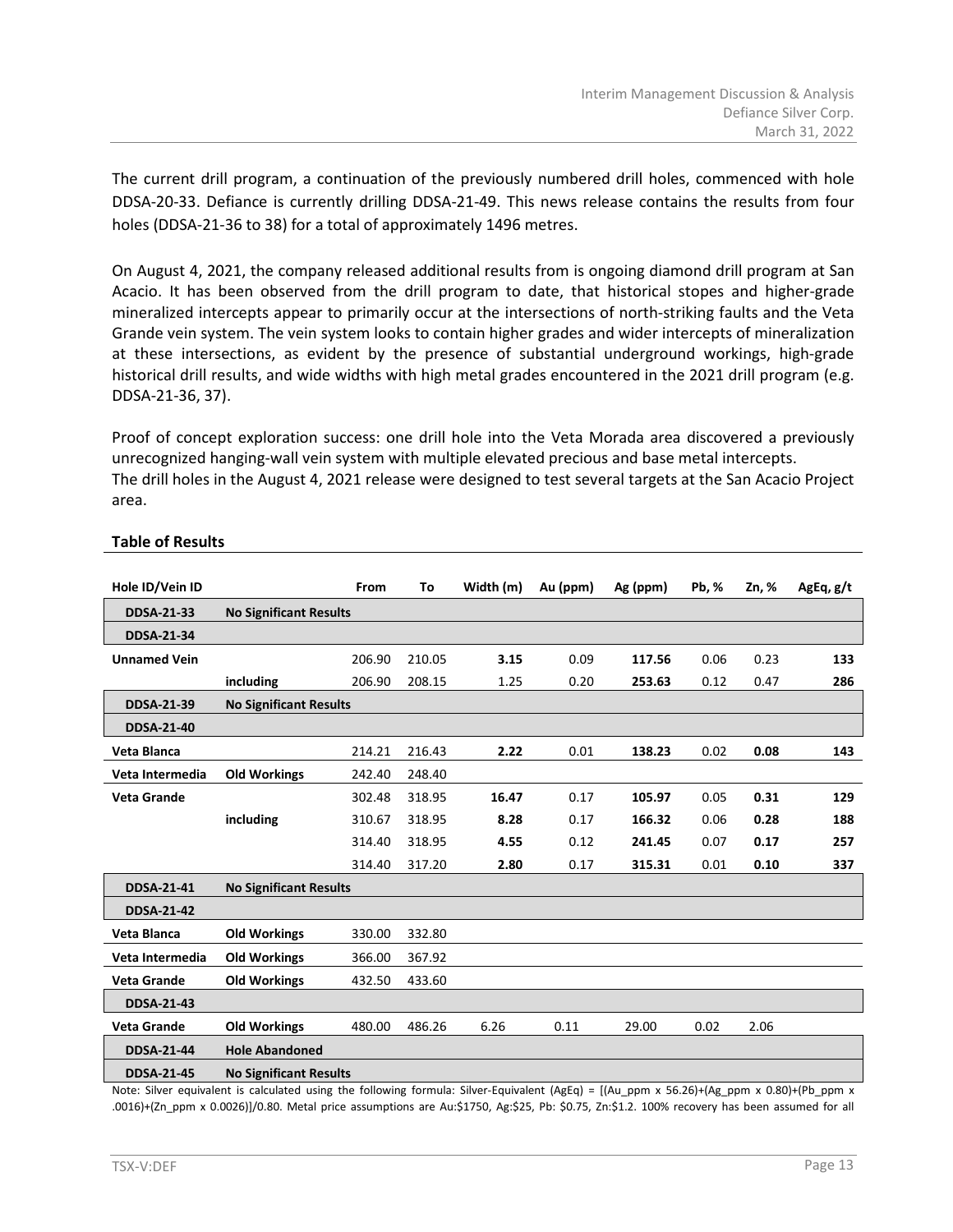metals. At this stage of the project, no metallurgy has been completed, and the reader is cautioned that 100% recoveries are never achieved. True thickness is assumed to be 50%-80% of downhole width.

# Objective 1 – New Vein Zone

Hole DDSA-20-34 Was designed to test the Veta Morada fault at depth and intersected a new, unnamed vein with elevated Ag, Au, Pb, Zn results near the Veta Morada fault, including 1.25m (206.9-208.15m) of 253.63 g/t Ag, 0.20 g/t Au and 0.47 % Zn or 286 g/t AgEq. This was in a 3.10 metre wide zone (206.90- 210.05m) of 133 g/t AgEq. This was the first hole into a newly identified structural zone. This unnamed vein has limited information and further drill programs will continue to follow up on and delineate this vein.

# Objective 2 – Structural Controls on Grade-Thickness

Holes 33, 39, 40, and 45 were drilled on locations within the Veta Grande system that were untested by previous exploration drill holes. Hole DDSA-20-33 was the first hole drilled during this drill program. It was drilled deep underneath the system prior to the mapping team's identification the potential controlling structures. This hole does intersect the three veins of the Veta Grande vein system; however, the veins are poorly mineralized in this location. Subsequent mapping has shown that this hole was drilled into the footwall of the north-striking, east-dipping faults that appear to control the mineralization in this area. Holes drilled into the hanging-wall of this same structure tend to have significant grade-thickness.

Likewise, hole DDSA-21-39 hit vein and breccia material at the predicted location; however, this hole appears to be too far from the north-striking faults that control the new mineralization announced in the last release (holes DDSA-21-36, 37 & 38). The vein is present in DDSA-21-39 but is silica-flooded and richer in lithics rather than polyphase breccia clasts. The vein does contain sulphide mineralization, but in lesser amounts than DDSA-21-36, 37 & 38. Sulphide content progressively decreases from 36 to 37 to 38 to 39 and appears to be controlled by proximity to another of these north-striking structures.

Following on this understanding, DDSA-21-40 was collared in the same location as DDSA-21-39 but drilled from the footwall into the hanging wall of a prospective north-trending fault. A large interval of substantial mineralization was encountered here. DDSA-21-40 intersected high grade and wide widths of silver on the Veta Grande vein, including 2.8 metres of 336 g/t AgEq (from 314.40-317.20m) within an 8.28 metre wide zone of 188 g/t AgEq included in a wider interval of 16.47m of 129 g/t AgEq (from 302.48-318.95m). Historic miners did not penetrate this zone of the Veta Grande vein, though Veta Intermedia was mined in this location.

Hole DDSA-21-45 was a re-drill of hole DDSA-21-44, which was attempting to target the intersection of the Veta Grande structure and a north-striking fault farther to the east within the project area. Hole DDSA-21- 44 experienced severe deviation, and the hole was abandoned and re-collared nearby as hole DDSA-21-45. Unfortunately, hole DDSA-21-45 experienced further deviation (+12 degrees) and failed to intersect the target.

# Objective 3 – Extent of Historic Workings

Holes DDSA-21-41, 42, and 43 were drilled into the eastern extent of the most significant historical workings to understand the extent of mineralization and underground workings in this area. Hole DDSA-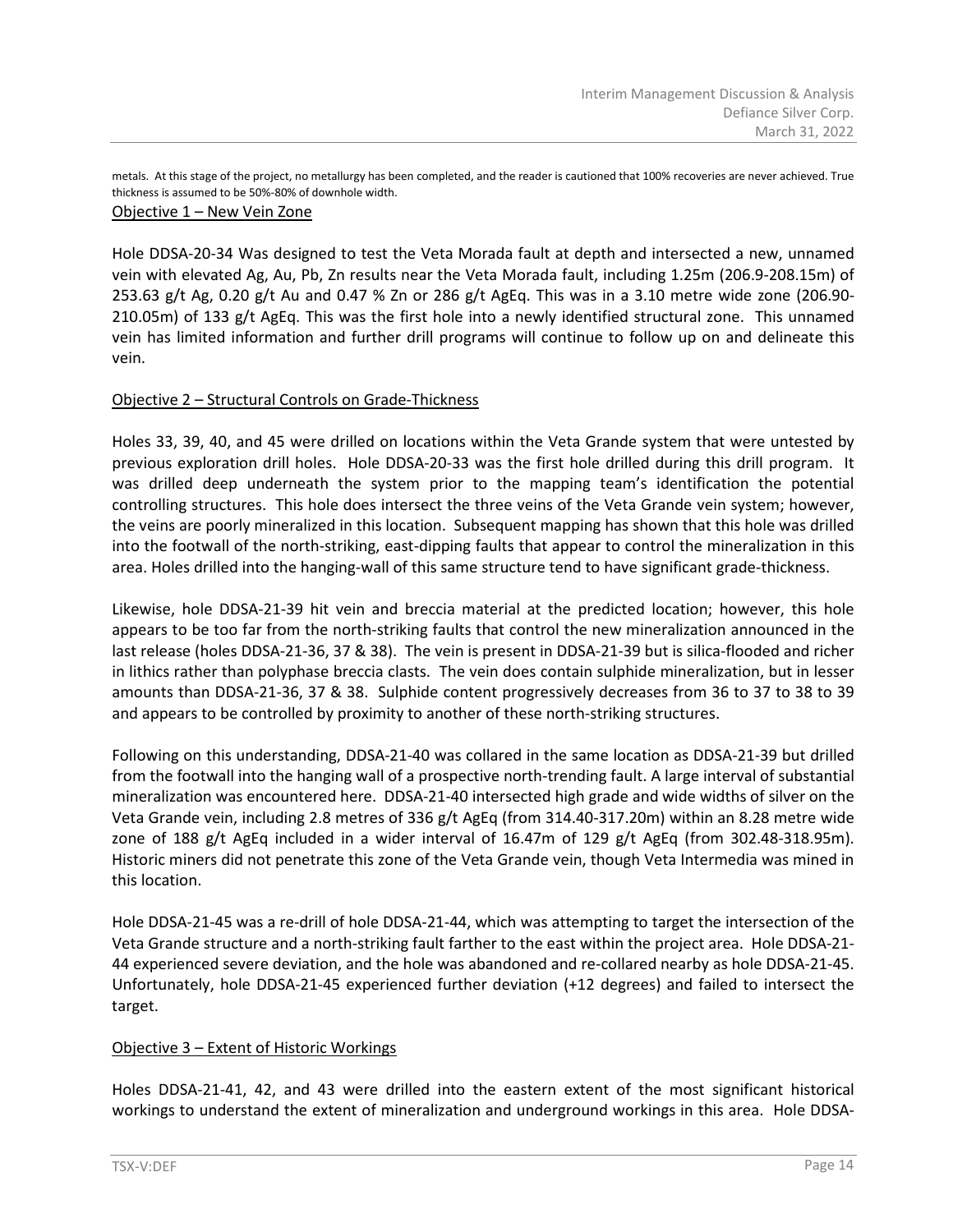21-41 was drilled broadly parallel to and underneath the Refugio tunnel, confirming the lack of underground workings and the diminished sulphide content of the veins in this portion of the vein system.

Hole DDSA-21-42 was drilled directly into the area with the largest amount of historic workings mapped on the historic long-section and between two historic underground drill holes with moderate silver grades. Hole DDSA-21-42 encountered three different workings, including a set of deeper workings not shown on the historic long section of the mine.

Hole DDSA-21-43 targeted the intersection of a mapped north-striking fault and the projection of the Veta Grande vein; the portion of the vein targeted in this hole is down-dip from that of hole DDSA-21-42. Hole DDSA-21-43 encountered a large historic working (6+ metres) at the projection of the Veta Grande vein. These workings are not shown on any historic long sections or level plans, but the size of the working and tenor of the remaining mineralization indicates that the structural intersection that was targeted is productive for historically mineable mineralization.

On September 6, 2021, the company released more results from is ongoing diamond drill program at San Acacio. Holes DDSA-21-46, 47, and 48 were drilled in various directions from the same pad within the northwestern zone of the San Acacio project.

| Hole ID/Vein ID   |                  | <b>From</b> | To     | Width (m) | Au (ppm) | Ag (ppm) | <b>Pb, %</b> | Zn, % | AgEq, g/t |
|-------------------|------------------|-------------|--------|-----------|----------|----------|--------------|-------|-----------|
| <b>DDSA-21-46</b> |                  |             |        |           |          |          |              |       |           |
| Veta Blanca       |                  | 225.65      | 228.80 | 3.15      | 0.25     | 9.28     | 1.38         | 4.34  | 212       |
| <b>DDSA-21-47</b> |                  |             |        |           |          |          |              |       |           |
| Veta Grande       |                  | 128.50      | 132.00 | 3.50      | 0.50     | 274.50   | 0.32         | 1.25  | 362       |
|                   | including        | 129.10      | 130.90 | 1.80      | 0.47     | 473.08   | 0.40         | 1.34  | 564       |
|                   | Historical stope | 132.00      | 144.00 | 12.00     | 0.34     | 183.03   | 0.85         | 1.74  | 289       |
| <b>DDSA-21-48</b> |                  |             |        |           |          |          |              |       |           |
| Veta Grande       |                  | 142.20      | 163.17 | 20.97     | 0.11     | 144.00   | 0.38         | 0.49  | 179       |
|                   | including        | 153.27      | 154.90 | 1.63      | 0.23     | 597.29   | 0.48         | 1.14  | 665       |
|                   | including        | 154.30      | 154.90 | 0.60      | 0.38     | 1460.00  | 0.79         | 1.94  | 1574      |
| Veta Alta         |                  | 183.50      | 188.66 | 5.16      | 0.36     | 21.44    | 0.67         | 1.30  | 109       |

#### **Table of Results**

Note: Silver equivalent is calculated using the following formula: Silver-Equivalent (AgEq) = [(Au\_ppm x 56.26)+(Ag\_ppm x 0.80)+(Pb\_ppm x .0016)+(Zn\_ppm x 0.0026)]/0.80. Metal price assumptions are Au:\$1750, Ag:\$25, Pb: \$0.75, Zn:\$1.2. 100% recovery has been assumed for all metals. At this stage of the project, no metallurgy has been completed, and the reader is cautioned that 100% recoveries are never achieved. True thickness is assumed to be 50%-80% of downhole width.

DDSA-21-47 targeted the main vein system up-dip from SAD-15-05 and in a gap between two historic 1995 drill holes [SAD95-10 and 11]; this hole targeted the area directly below the historic Almaden zone trench. Historic underground workings (~12m wide, true width unknown) were encountered broadly where expected; whilst these historically mined zones had poor recovery (~18%), grades were very high in the available sample material. The hanging-wall portion of the vein remains intact with 3.50m at 274.50 g/t Ag or 362 g/t AgEq. DDSA-21-47 drilled ~200m into the footwall to gain additional information about the geology and structure of this zone. DDSA-21-47 hit Veta Grande vein at approximately the same level as holes SAD-14-01 & 14-04, which also contains encouraging mineralization outside the area of the current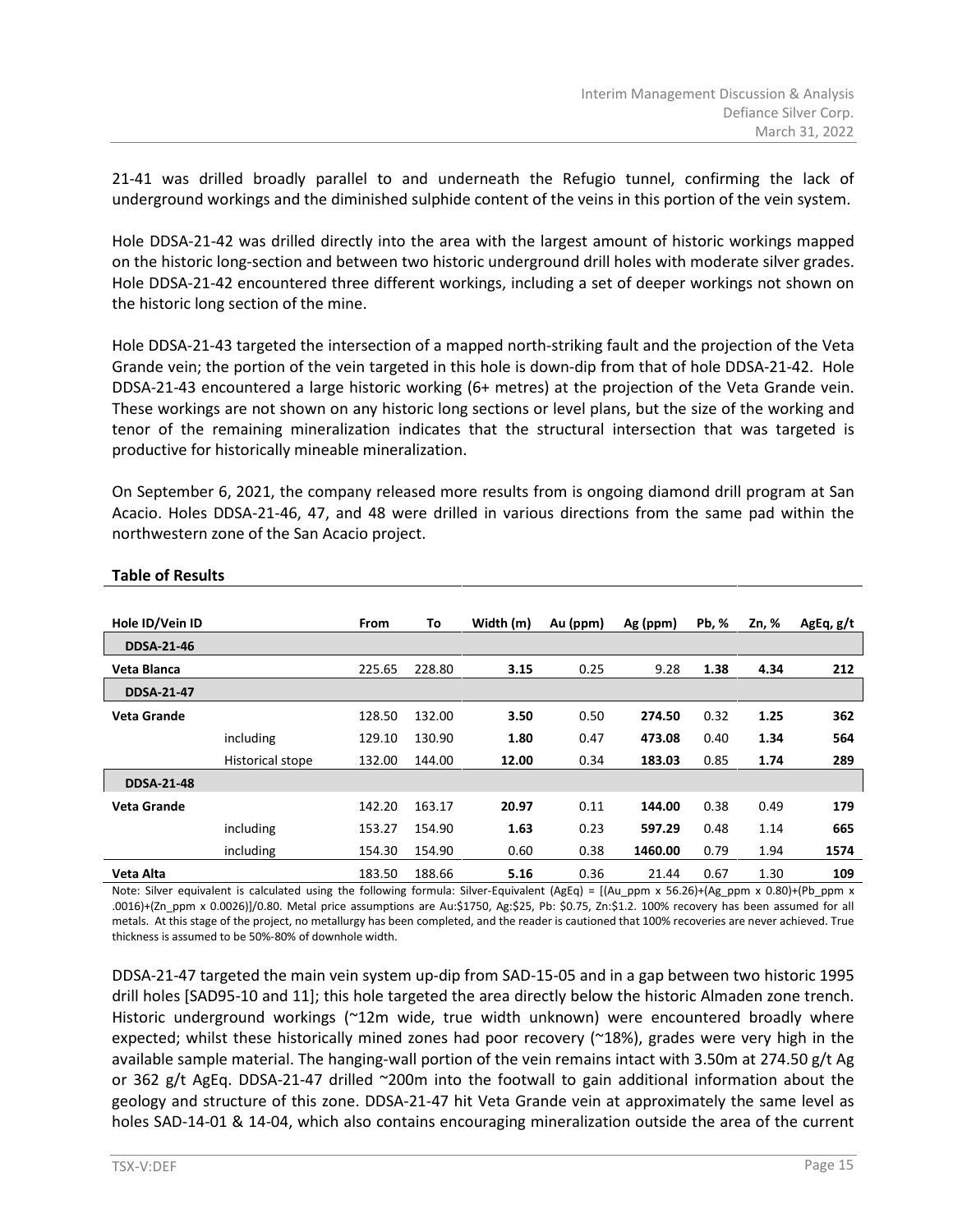resource. Further down hole, drilling encountered historical workings which resulted in poor recovery (less than 20%) that returned 12.0m of 183.03 g/t Ag or 289 g/t AgEq (from 132.00m – 144.00m)

DDSA-21-48 was drilled as a step-out hole into an area of the Veta Grande system without historic drilling, approximately 60m east of SAD-15-05 and 55m up-dip of the well-mineralised DDSA-21-36. DDSA-21-48 extends the newly located mineralization zone, Veta Alta, up-dip from the high-grade hole DDSA-21-36. DDSA-21-48 targeted the Veta Grande vein below the Purisima level, and no historic workings were encountered. Two notable intercepts are highlighted, including the known Veta Grande, and the lesser established Veta Alta. Veta Alta is base-metal rich in this location and appears to contain significant silver grades in other locations within the property.

DDSA-21-46 tested the Veta Grande vein system and a potential intersection with the Veta Morada structure. The best mineralisation was encountered on the Veta Blanca, which returned 3.15m of 212 g/t AgEq (from 225.65m – 228.80m) within a base-metal rich zone in a hole that was designed to test structural targets at depth.

# **Continuing San Acacio program in 2022**

- 1) Continued drilling in the main resource area at the San Acacio mine, designed to test the limits of the vein system for an updated resource estimate.
- 2) Core re-logging of the historical drill holes is ongoing.
- 3) Complete some updated magnetometer surveying.
- 4) Reviewing the historic metallurgical data for planning purposes and conducting future metallurgical testing.
- 5) Permits were submitted for additional exploration holes as a follow up to the property-wide surface geochemistry and mapping program at San Acacio. The company has received an answer and positive resolution from the authorities to commence the drilling program to test additional key targets on the San Acacio land package.
- 6) Outside of the surface exploration program, underground engineering work is underway with an objective of establishing safe and secure underground access in the extensive underground mine infrastructure at San Acacio.

# **Lagartos Project**

Defiance has also received a database covering an additional 135,000 hectares in the Zacatecas silver district providing the opportunity to acquire further concessions. All of the Lagartos concessions are located within the Zacatecas silver district, which has produced an estimated 700 million ounces of silver, principally before 1895. Zacatecas lies along the "Fresnillo Silver Trend" a regional structural zone that has yielded over 5 billion ounces of silver. The four largest districts along the trend; Guanajuato, Zacatecas, Sombrerete and Fresnillo are all characterized by multiple sets of parallel silver-gold veins with high-grade oreshoots located periodically along their lengths. The Zacatecas District is characterized by six major sets of such parallel veins. This consolidation gives Defiance control of over 65% of the Veta Grande vein, which historically produced an estimated 200 million oz of silver within the district. A number of the other newly acquired Lagartos concessions are adjacent to other important vein systems in the Zacatecas Silver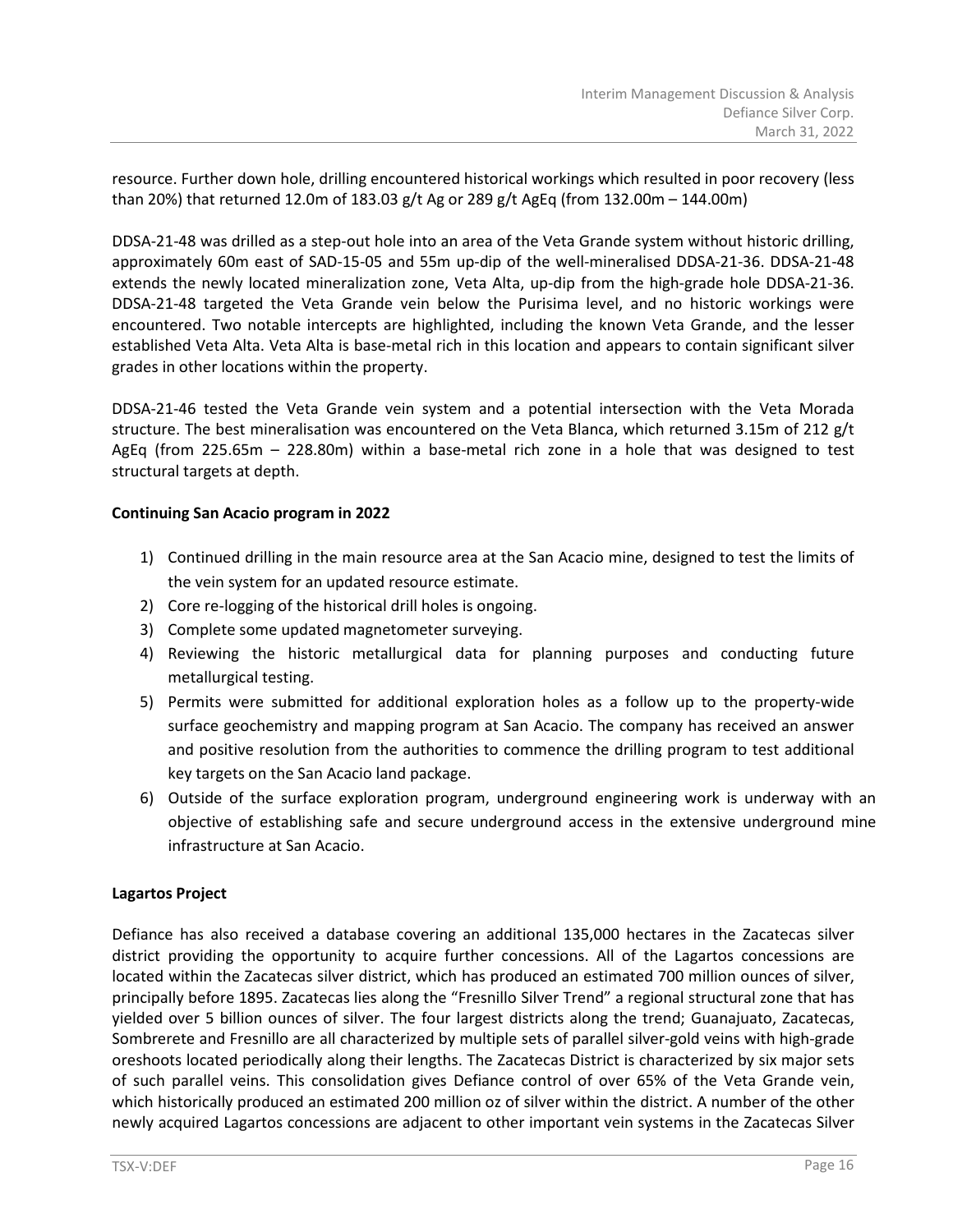District including: the Malanoche vein system currently being mined by Capstone Mining Corp.; the Cantera - El Bote vein system; and the Panuco vein system controlled by Zacatecas Silver Corp. and Pan American Silver Corp. It is believed that all the known deposits were found in outcrop 350 to 500 years ago, while new "blind"vein systems remain to be discovered.

MAG's exploration programs successfully identified a number of broad (10s of meters wide) hydrothermal alteration zones along structures up to 4 kilometers long that appear to represent the upper level manifestations of deeper Zacatecas and/or Fresnillo (Juanicipio)-style epithermal vein mineralization. Selected grab samples are not necessarily representative of the mineralization hosted on the property.

Highlights of the Lagartos acquisition:

• 800 hectares of mining rights in 14 concessions

• Exploration digital data bank including; a drill hole database totaling 90 holes, extensive geochemistry, geophysics, satellite imagery, and detailed drill logs from over 135,000ha of ground stretching from the Zacatecas Silver District to the Fresnillo Silver District

• All core drilled by MAG Silver in the district.

# **2022 Exploration plans at the Lagartos project area**

- 1) Detailed surface mapping to integrate the mineral system into a geologic model.
- 2) Surface geochemistry over the "Las Majadas" area, where previous drilling has intersected a mineralized epithermal system.
- 3) Permit applications for surface diamond drilling.

# **Lucita Project**

On November 30, 2020, the Company entered into a definitive option agreement with Pan American Silver Corp. ("Pan American") to acquire a 100% interest in Pan American's Lucita property consisting of 28 mining concessions, located adjacent to the Company's San Acacio project. The property is subject to a 2% NSR payable to the vendors on production from the property. The payment terms are as follows:

|                   |       |            | <b>Option Payment</b> |        |
|-------------------|-------|------------|-----------------------|--------|
| November 30, 2020 |       | <b>USD</b> | 100,000               | (paid) |
| November 30, 2021 |       |            | 100,000               | (paid) |
| November 30, 2022 |       |            | 500,000               |        |
| November 30, 2023 |       |            | 800,000               |        |
|                   | Total |            | USD 1,500,000         |        |

Highlights of the Acquisition Include:

- Defiance's Zacatecas District landholding interests increased from 1,600 Ha to over 4,300 Ha, including more than 10 known veins that returned drill results including 3.25m of 325 g/t Ag and 1.25m of 775 g/t Ag.
- Acquired the on-strike extension of Zacatecas Silver Corporation's 19 million ounce Ag-Equivalent Panuco Deposit (2016 Mineral Resource Estimate, Panuco Deposit, Zacatecas Mexico for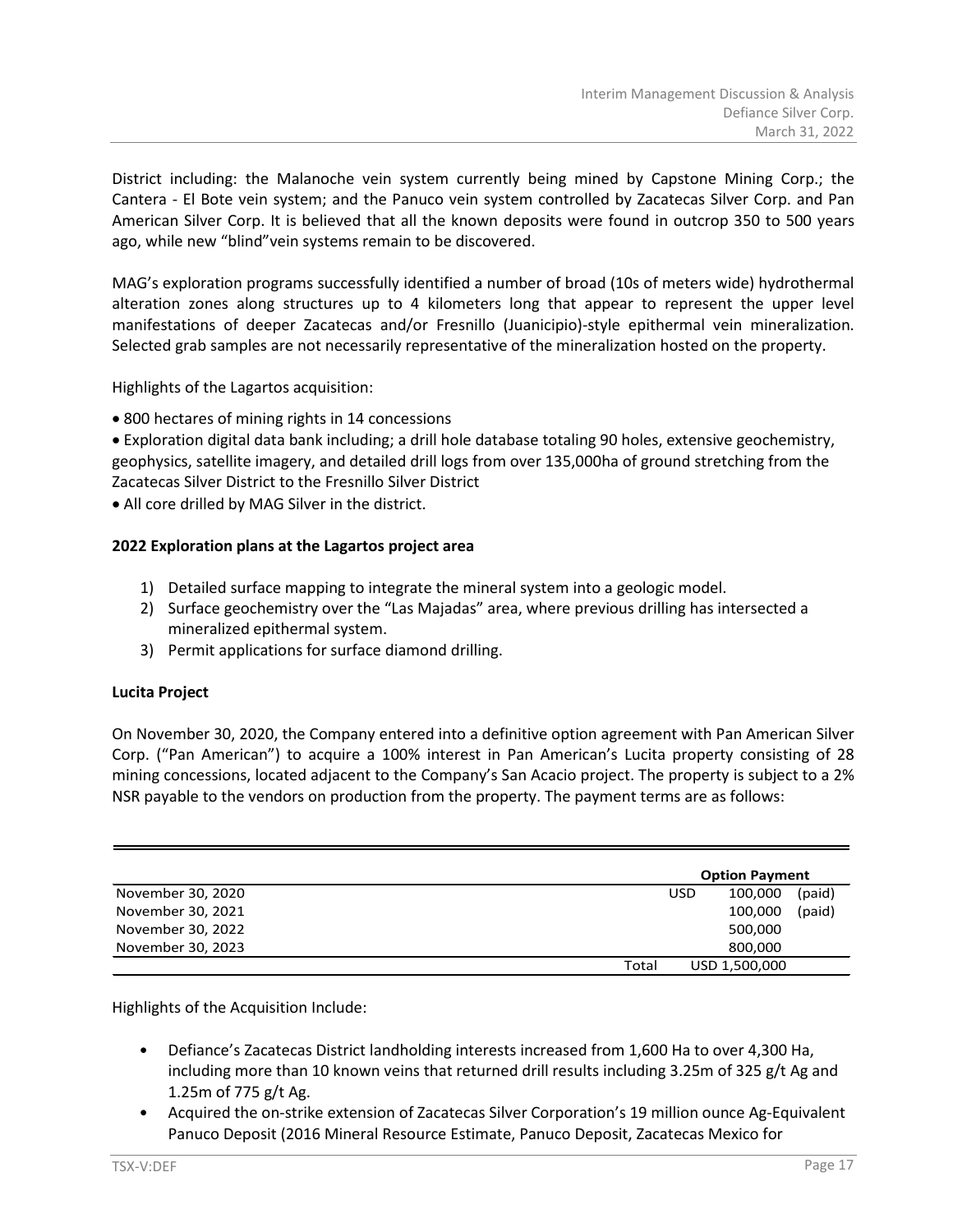SantaCruz Silver Mining by V. Bui and G. Giroux). Note that Defiance Silver's qualified person and technical team have been unable to verify this information, and that the information is not necessarily indicative of the mineralization on the Lucita property.

- Lucita hosts the undrilled Palenque vein structure, a 12 metre wide structure that has a 4km strike length and has return historical in situ grab and dump samples ranging from 25g/t Ag to over 700g/t Ag.
- Other priority high-grade vein structures also exist on the southern license area.

The 2,674 Ha Lucita property consists of the Panuco zone in the north, the central Lucita zone (Palenque vein system), and the southern Lucita zone adjacent to Defiance's San Acacio project. The mineralization within the Lucita land package is characterized as a low to intermediate sulfidation epithermal Ag-Au vein, breccia, and stockwork system. While historical work in the central Lucita area has been limited to firstpass regional geological mapping and sampling, the northern license area of Panuco has historical highgrade drill results and multiple drill ready exploration targets.

Pan American Silver previously conducted geological mapping, sampling, and two drilling campaigns in the Panuco license area. Historical drilling of veins from 20 holes completed by Pan American in 2011-2012 (Table 3, Figure 3) returned encouraging results including 3.35m of 325 g/t Ag from hole LU11-16 (Veta Lucero) and 1.25m of 775 g/t Ag from hole LU11-9 (Veta San Andres). Phase I drilling in 1996 comprised 10 holes and 1,409.85 metres of drilling. Phase II drilling was carried out in late 2011 and early 2012, comprising 20 drill holes with 3,693.41 metres drilled. Both drill campaigns intersected mineralized veining typical of a high-level epithermal system.

Within the northern license area of Panuco, there are at least 10 known mineralized structures over a strike length of more than 4km, including the on-strike extension of the Panuco and Panuco Norte (Tres Cruces) vein systems currently being explored by Zacatecas Silver Corp (TSX-V: ZAC). Zacatecas Silver Corp. recently released a series of high grade drill results on the Panuco Norte (Tres Cruces vein system) within 500m to the north west of Defiance's property boundary. Given the proximity of these high-grade drill holes on the Panuco Norte (Tres Cruces) and the mapped continuation of mineralized Panuco Norte (Tres Cruces) vein system onto the Lucita property, the extension of the Panuco Norte vein system represents a prospective exploration target for Defiance Silver.

Within the central Lucita Palenque vein system, work limited to surface sampling and first pass mapping had been completed prior to Defiance's involvement. Defiance has since completed extensive geological mapping and sampling and first pass drilling on the central Lucita project (Palenque). Work to date on central Lucita has shown that there are number of prospective structures suited for follow up exploration, including drilling.

In early November 2021, the Company commenced the first-ever regional drill program on the central Lucita land package. To date, the Company has completed over 4,750 metres of regional drilling at the central Lucita land package. The drill program is the first ever to be completed at the central Lucita asset (Palenque vein system), which is currently under option from Pan American Silver Corp (See [News Release](https://defiancesilver.com/news/defiance-acquires-option-on-pan-american-silver-s-lucita-property-significantly-expands-zacatecas-projects) dated December 2nd, 2020). First phase drilling has been completed, with further assays pending for an additional 8 holes (DDLU-21-06 to DDLU-21-13). The initial results presented are highly-encouraging and warrant extensive follow-up exploration work.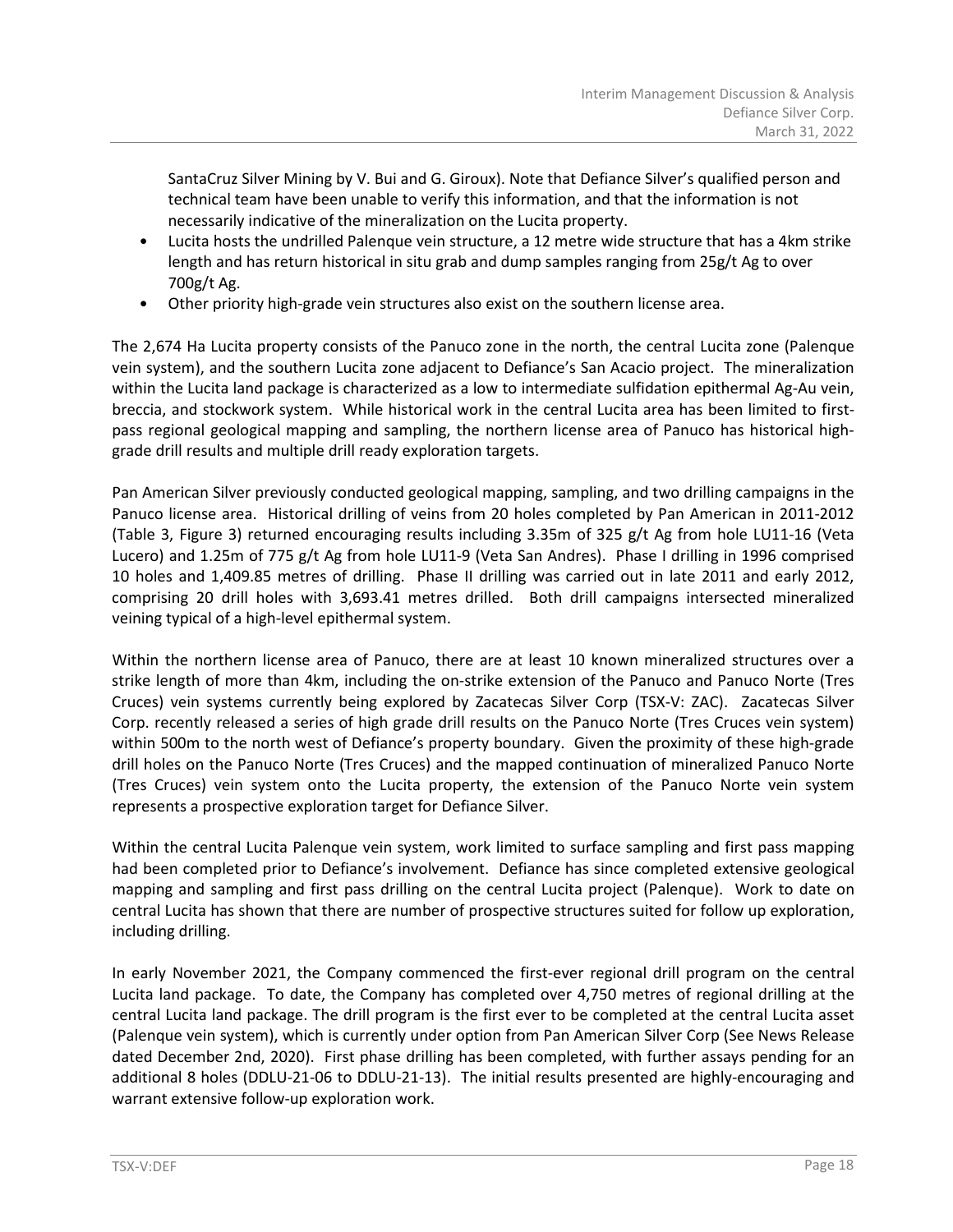On April 13, 2022 the Company released the results from the first 4,750m of drilling. Highlights:

- DDSA-21-50 returned a downhole interval of 1.15m of 1,603.90 g/t Ag, within a downhole interval of 3.33m grading 709.04 g/t Ag (from 115.82m to 119.15m).
- DDLU-21-05 returned multiple results greater than 100 g/t Ag, including 3.48m of 513.57 g/t Ag (from 152.52m to 156.00m), with a high-grade interval of 1.90m of 940.18 g/t Ag (from 154.10m to 156.00m). Individual intercepts in this interval grade up to 3,260 g/t Ag (from 154.10m to 154.35m).
- The inaugural drill program at Lucita central (Palenque vein system) confirmed the presence of high-grade, near surface, Fresnillo-style, low to intermediate-sulfidation epithermal silver mineralization consisting of pyrargyrite (high-level sulfosalt) and silver sulfides that potentially indicate the higher-level setting of a zoned epithermal system.

# Discussion of the Lucita Exploration Model:

Regional targeting done by Defiance in late 2019 and early 2020 identified the potential for a Fresnillostyle low to intermediate-sulfidation epithermal system on the Lucita land package, which is in a similar crustal-scale setting as the world-class Fresnillo district. The regional prospectivity of the Lucita project has been historically defined by surface geochemistry, mapped vein structures, and regional drill holes that the company has in its proprietary  $1,300 \, \text{km}^2$  regional database. The company began a comprehensive surface mapping and sampling program at the central Lucita land package in early 2021, and subsequently completed a first pass 4,750 metre regional drilling program on the Palenque and Tahures vein systems.

| Hole ID           |           | From   | To     | <b>Interval</b> | Au, g/t | Ag, $g/t$ |
|-------------------|-----------|--------|--------|-----------------|---------|-----------|
| <b>DDSA-21-50</b> |           | 115.82 | 119.15 | 3.33            | 0.06    | 709.04    |
|                   | including | 116.25 | 117.40 | 1.15            | 0.11    | 1603.90   |
| <b>DDLU-21-01</b> |           | 171.06 | 172.00 | 0.94            | 0.11    | 106.82    |
| <b>DDLU-21-04</b> |           | 114.95 | 117.68 | 2.73            | 0.16    | 102.07    |
|                   | Including | 114.95 | 116.53 | 1.58            | 0.11    | 134.00    |
| <b>DDLU-21-05</b> |           | 152.52 | 156.00 | 3.48            | 0.02    | 513.57    |
|                   | including | 154.10 | 156.00 | 1.90            | 0.03    | 940.18    |
|                   | including | 154.10 | 154.35 | 0.25            | 0.07    | 3260.00   |
| <b>DDLU-21-05</b> |           | 164.40 | 165.45 | 1.05            | 0.19    | 317.00    |
| <b>DDLU-21-05</b> |           | 219.53 | 223.62 | 4.09            | 0.10    | 137.40    |
|                   | including | 219.53 | 220.13 | 0.60            | 0.28    | 618.00    |
| <b>DDLU-21-05</b> |           | 229.35 | 230.86 | 1.51            | 0.76    | 191.92    |

#### **Select Table of Results**

Table 1 - Drill Results: \*True thicknesses are unknown at this time but are assumed to be between 50%-90% of the core length. \*\*Drill holes DDSA-21-49, DDSA-21-51, DDLU-21-01, DDLU-21-02, DDSA21-03 did not return significant mineralization.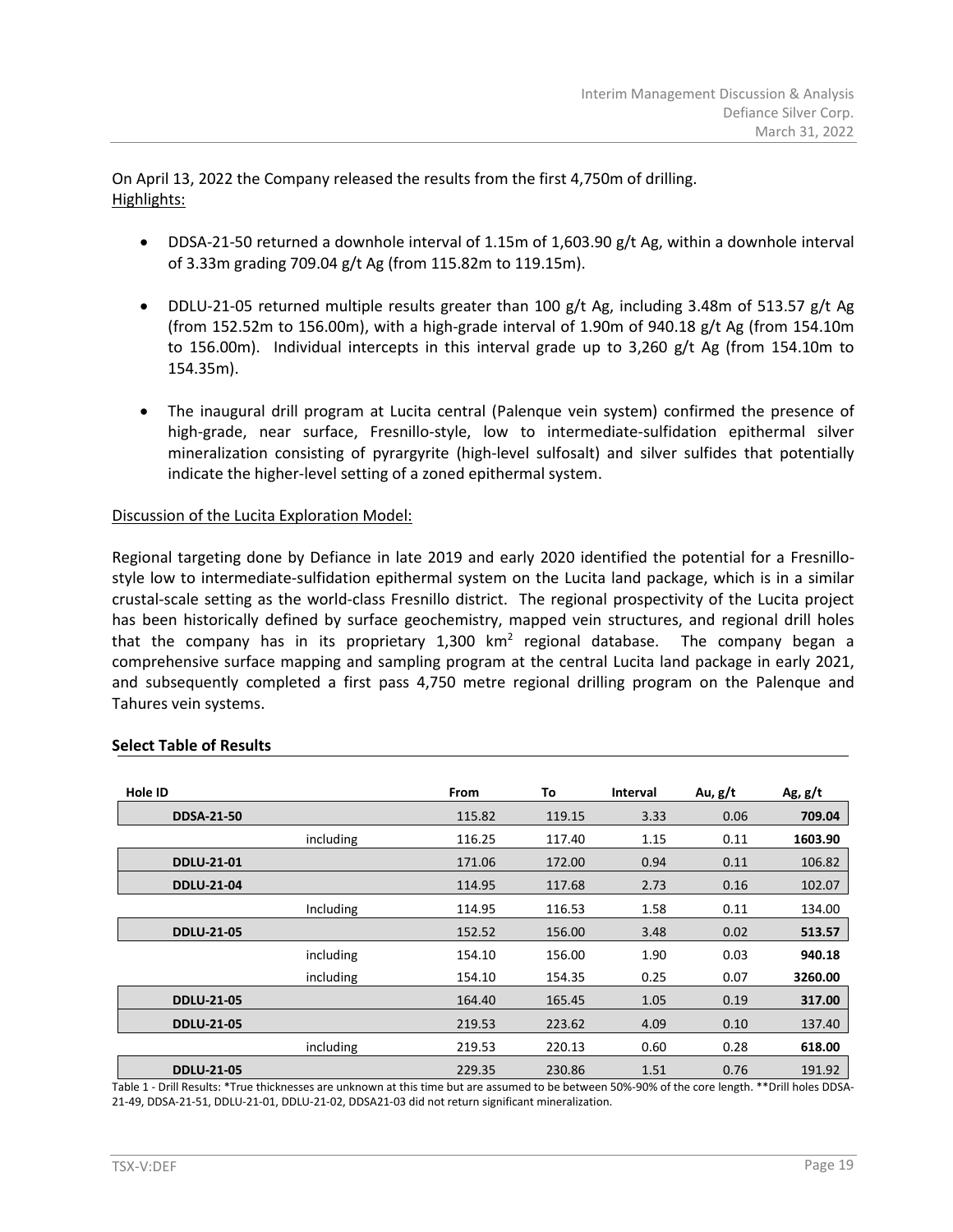# Discussion of Results:

The dominant silver mineralization consists of pyrargyrite-proustite, acanthite, and argentite hosted in polyphase quartz and calcite veins, breccias, and stockwork veinlet zones. As is common in the Zacatecas and Fresnillo districts, at least two structural events are evident, as well as wide zones of shallow-level alteration with elevated pathfinder element geochemistry. The style of mineralization in the central portion of the Palenque vein system is dominantly silver and gold, with little to no lead and zinc. This metal assemblage differs from the Veta Grande system in Defiance's San Acacio project (See [News Release](https://defiancesilver.com/news/drilling-returns-high-grades-and-wide-widths-in-new-zone-at-defiance-silver-s-zacatecas-project) dated April 28th, 2021) which has a more polymetallic signature. Initial interpretations are that the central portion of Palenque is a shallow, low-sulfidation epithermal-style vein system. Future exploration and analysis of results will expand on the genesis of the vein systems at the company's Zacatecas district project.

DDSA-21-50 – The first hole of the campaign was drilled at the Tahures vein system. It encountered nearsurface, high-grade silver mineralization. Wide zones of hydrothermal alteration and veinlets were also encountered within the holes, indicating significant fluid flow and potentially highlighting a target at depth.

DDSA-21-51 – This hole was the second hole drilled in the Tahures area, designed to follow up on the shallow results encountered in hole DDSA-21-50. However, the hole did not encounter significant mineralization. Updated modelling indicates that the drill hole did not intersect the target structure due to the proximity of high-angle offset faulting, though wide-spread alteration and veining similar to hole DDSA-21-50 were encountered.

DDLU-21-01 – This was the first hole in the central Lucita area, which tested the Palenque vein below historic workings. A mineralized vein was encountered at the predicted projection of the vein structure, as informed from surface mapping, but did not carry adequate grade at this elevation.

DDLU-21-02 & DDLU-21-03 – These holes followed up on early results from DDLU-21-01. A vein system was also encountered here at the predicted vein projection; however, as in DDLU-21-01, it was not well mineralized at this elevation.

DDLU-21-04 – This hole stepped out to the east along strike of the Palenque vein, where historic workings and an interesting cross-structure were mapped at surface. This drill hole encountered several prospective intervals near the projection of the mapped Palenque vein, with the deepest interval yielding the best silver grade.

DDLU-21-05 – Encouraging results from DDLU-21-04 prompted the western and deeper step over for this hole. Targeting under this less-exposed part of the vein and at a slightly deeper target depth yielded the highest-grade silver to date in the Palenque vein system. This hole intersected multiple intervals of silverbearing quartz-calcite veins, breccias, and stockwork veinlet zones.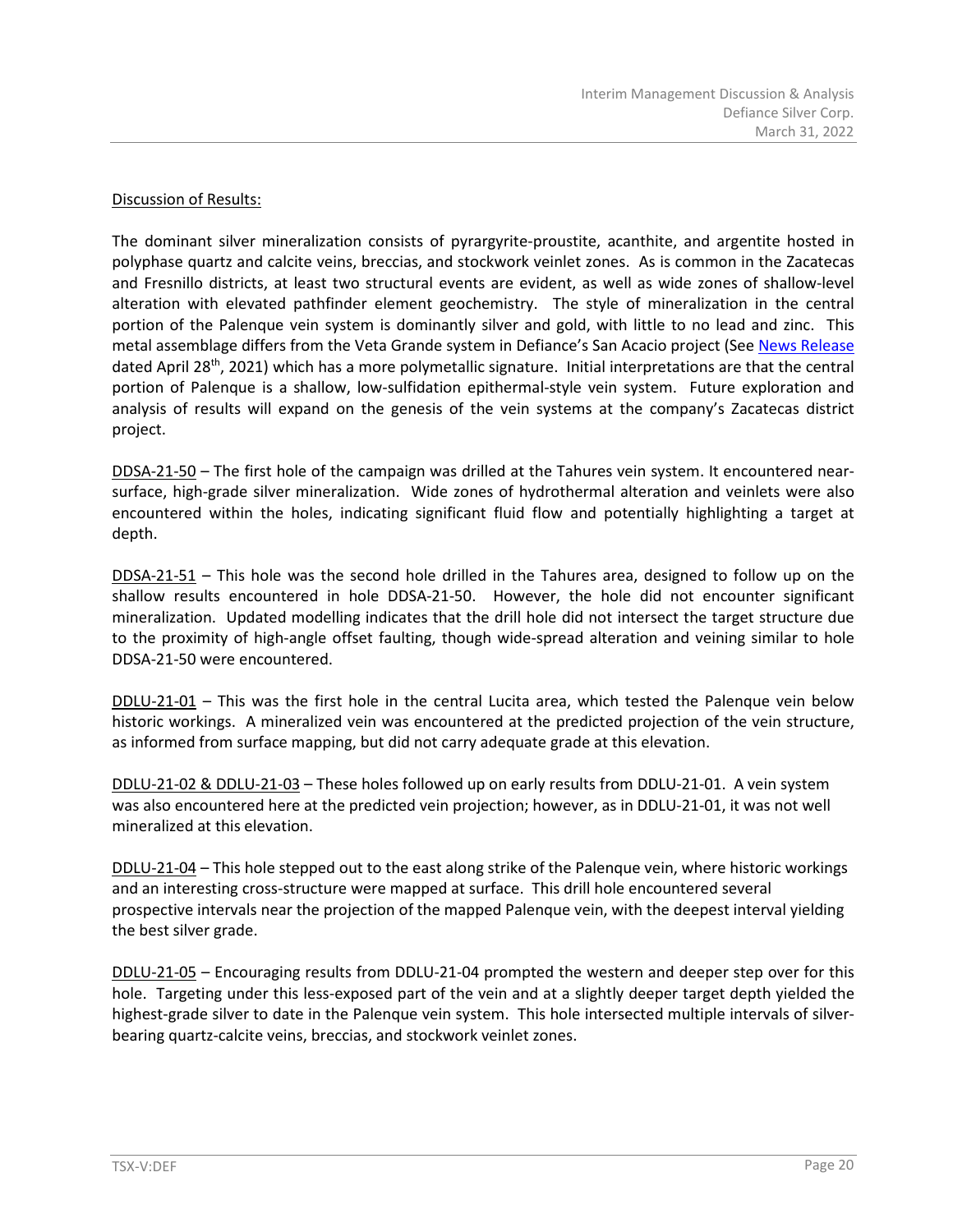#### **2022 Exploration plans at Lucita**

- 1) The Company continues to advance the geological understanding of the district and views the Lucita option as being a key greenfield exploration target.
- 2) Work will consist of a continuation of the geological mapping and geochemical sampling.
- 3) A preliminary diamond drill program is underway on selected portions of the Lucita property

#### **Minerva property**

During the year ended June 30, 2012, the Company applied for a mining claim located in Coahuila State, Mexico, known as the Minerva property. As of March 31, 2022, the application was still pending approval by the Mexican mining authorities.

# **Tepal Project**

#### **Acquisition of Valoro Resources Inc.**

Effective November 5, 2018, the Company and ValOro Resources Inc. ("Valoro") signed a Definitive Arrangement Agreement to complete a transaction whereby the Company acquired all of the issued and outstanding Valoro shares (the "Transaction").

The Company and Valoro completed the Transaction under the Business Corporations Act (British Columbia) on December 31, 2018. Former Valoro shareholders received 0.71 Defiance shares for each Valoro share held.

As consideration, the Company issued 15,421,520 common shares at a value of \$3,855,380. As part of the arrangement, all unexercised Valoro stock options and warrants were replaced with 1,371,011 stock options and 1,357,708 warrants of the Company at the exchange ratio of 0.71 and a total Black Scholes value of \$93,134. The Company incurred \$27,409 in transaction costs and \$260,630 in severance costs relating to the acquisition, and these costs were capitalized as part of the acquisition. The acquisition of Valoro has been treated as an acquisition of exploration and evaluation assets.

(See Note 7 - Acquisition of the June 30, 2019 Financial Statements).

At the time of completion, the Company had 118,773,341 common shares outstanding, of which shareholders of Defiance owned 87% and the former shareholders of Valoro owned approximately 13%.

#### *Highlights of the Transaction*

- The Tepal Gold Copper Project having a 2017 Preliminary Economic Assessment ("PEA") estimating a pre-tax NPV5% of \$299 million and a 36% IRR with a 1.6-year payback period and a post-tax NPV5% of \$169 million and a 24% IRR with a 2.4-year payback period. The PEA is based on an estimated Measured and Indicated Resource containing 4 M oz. gold equivalent.
- Proven management team: Extensive experience in all critical mining and exploration disciplines with demonstrated capabilities in financing, acquiring, developing and operating mines and a proven track record of exploration successes.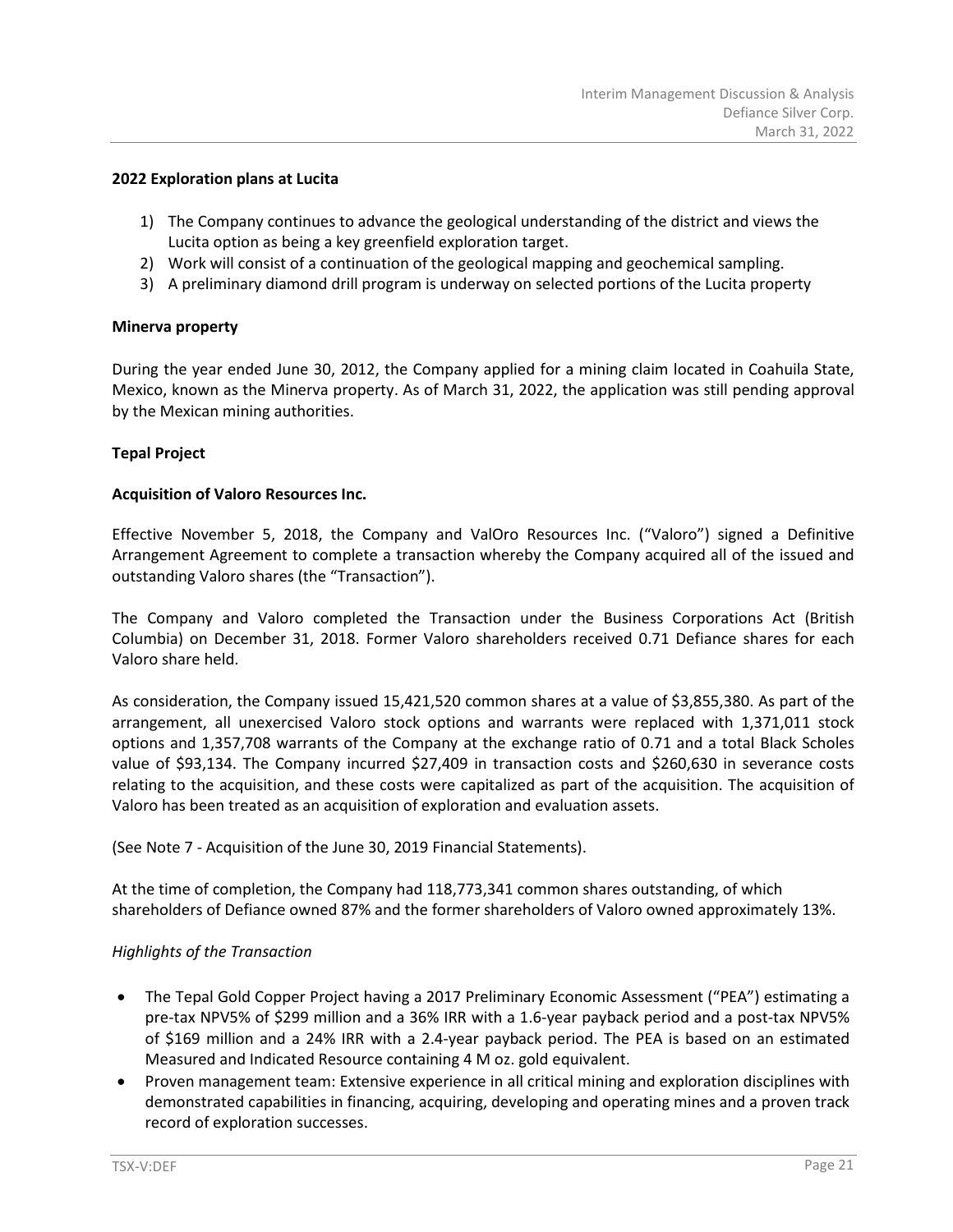- Enhanced market presence: The larger merged company is expected to appeal to a broader institutional shareholder base and improve share trading liquidity.
- Compelling value proposition: Significant leverage among junior Mexico explorer's equities and attractive relative valuation based on net asset value.

# *Qualified Person*

*The disclosure of technical information on the Tepal Project has been approved by Dunham Craig, B.Sc., P. Geo., a 'qualified person' for the purpose of National Instrument 43-101, Standards of Disclosure for Mineral Projects of the Canadian Securities Administrators ("NI 43-101"). He has verified that the data disclosed is in accordance with the published results of the reports described under the Tepal Project.*

The Tepal Gold/Copper Project ("**Tepal Project**") is located in Michoacán State, Mexico.

Information on the Tepal Project in this MD&A is summarized or extracted from the following reports and news releases as reported by Valoro Resources Inc. ("Valoro") (formerly Geologix Explorations Inc.), previous to the completion of the merger:

- *Technical Report on the Mineral Resources of the Tepal Gold-Copper Project Michoacán State, Mexico* with an effective date of March 29th, 2012 (the "**2012 Resource Report**") of David K. Makepeace, M.Eng., P.Eng. of Micon International Limited, an independent 'qualified person' as defined in NI 43-101;
- *Technical Report on the Prefeasibility Study of the Tepal Project Michoacán State, Mexico* with an effective date of March 19th, 2013 (the "**2013 PFS Study**") of Matt R. Bender, P.E. et al. of JDS Energy & Mining Inc., each of whom are 'qualified persons' for the purpose of NI 43-101;
- *Technical Report on the Preliminary Economic Assessment on the Tepal Project, Michoacán, Mexico* with an effective date of January 19, 2017 (the "**2017 PEA Study**") of Gord Doerksen, P.E. et al. of JDS Energy & Mining Inc., each of whom are 'qualified persons' for the purpose of NI 43-101;
- News releases dated February 23, 2012, March 27, 2012, June 13, 2012, July 16, 2012, August 29, 2012, November 8, 2012, February 4, 2013, March 19, 2013, May 7, 2013, July 24, 2013, October 23, 2013, April 8, 2014, January 19, 2017, February 27, 2017, August 31, 2017 and March 15, 2018.

For a complete description of the assumptions, qualifications, and procedures associated with the following information, reference should be made to the full text of the 2012 Resource Report, the 2013 PFS Study, the 2017 PEA Study and all relevant news releases detailed above. All financial information disclosed in this MD&A and referenced from the 2012 Resource Report, 2013 PFS Study and 2017 PEA Study are stated in US dollars, unless specifically noted. The geological and other non-financial disclosure which follows is a summary of the geological and technical results as at the filing date of this MD&A.

A chronology of Tepal Project milestones completed by Valoro are as follows:

• March 2012 Resource Report containing Measured and Indicated category of 187.8 million tonnes ("**t.**") grading 0.30 g/t gold ("**Au**.") and 0.20 % copper ("**Cu**."), containing 1.80 million ounces ("**oz.**") Au and 813 million pounds Cu, for a gold equivalent ("**Au Eq.**") of 4.04 million oz. and an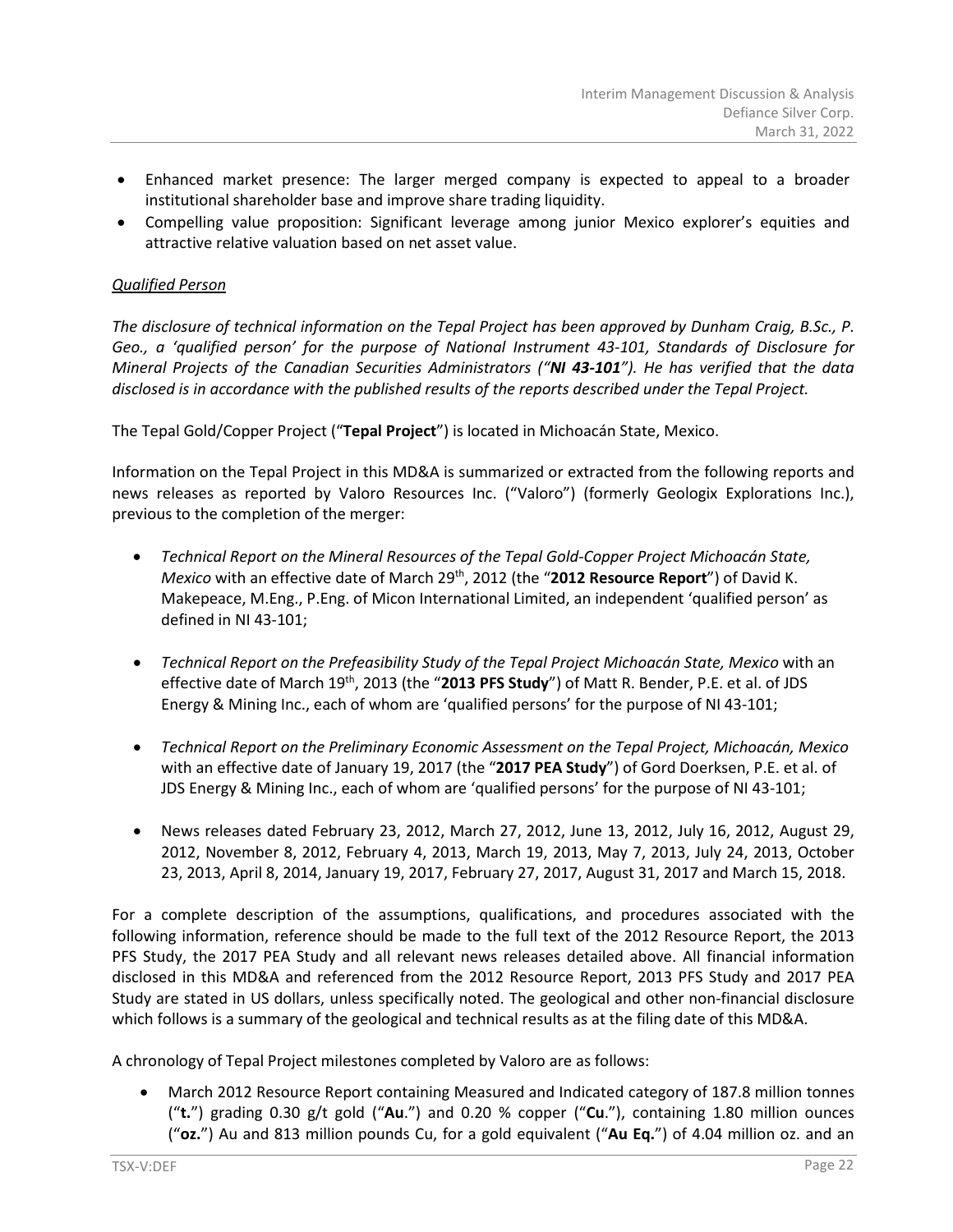Inferred category of 35.7 million t. grading 0.16 g/t Au and 0.15 % Cu, containing 182,000 oz. Au and 120 million lbs. Cu for an AuEq of 512,000 oz.

- Detailed mapping, extensive soil (1,064 samples) and rock chip (1,263 samples) sampling completed over seven airborne geophysical anomalies highlighting five high priority areas for exploration drill testing.
- A reverse circulation ("**RC**") drill program was completed with the purpose of drill testing prospective zones of mineralization as outlined by geophysical, soil and rock chip sampling anomalies. The drill program consisted of 34 drill holes with a total drilled of 4,906 metres ("**m.**").
- Archeological Permit for construction granted by Mexican authorities.
- Metallurgical and comminution laboratory work.
- Field studies in preparation for the 2013 PFS Study.
- The 2013 PFS Study was completed on March 19, 2013.
- Pilot plant utilizing 12 tonnes of project material in September 2013.
- Environmental permit application and risk assessment submitted to SEMARNAT in September 2013. Tepal permit resolution received from the Mexican mining authority SEMARNAT for the project based on the PFS Study in April 2014.
- The 2017 PEA Study was completed on January 19, 2017.
- The results of the 2017 exploration program which identified new potential at Tepal were reported in the March 15, 2018 News Release.

# **2017 Exploration Program**

The 2017 exploration program was initiated in the third quarter of 2017. The objectives of the 2017 exploration program were to evaluate new higher-grade and/or bulk tonnage exploration targets with resource expansion potential as well as assess the potential for new discoveries. Key results are summarized as follows:

- Valoro geologists developed a new structurally controlled exploration model for Tepal that is a departure from the long-held porphyry exploration model, with upside implications for both property-scale and regional exploration.
- The 2017 work program successfully tested the updated model via surface mapping and sampling, alteration and structural surveys, core re-logging and 3D geophysical modeling. Exploration was extended into the 2018 calendar year to generate new drill-ready resource expansion and new exploration targets with potential for making a new discovery.
- The updated model identified under-drilled areas within and surrounding the three proposed PEA pits where there is excellent potential to improve the existing gold-copper resource through additional infill and step-out drilling targeting known structural controls to mineralization that remain under drilled.
- Importantly, the 2017 exploration program directly resulted in the discovery of a previously unknown and untested epithermal system underlying the Tepal property, with characteristics of a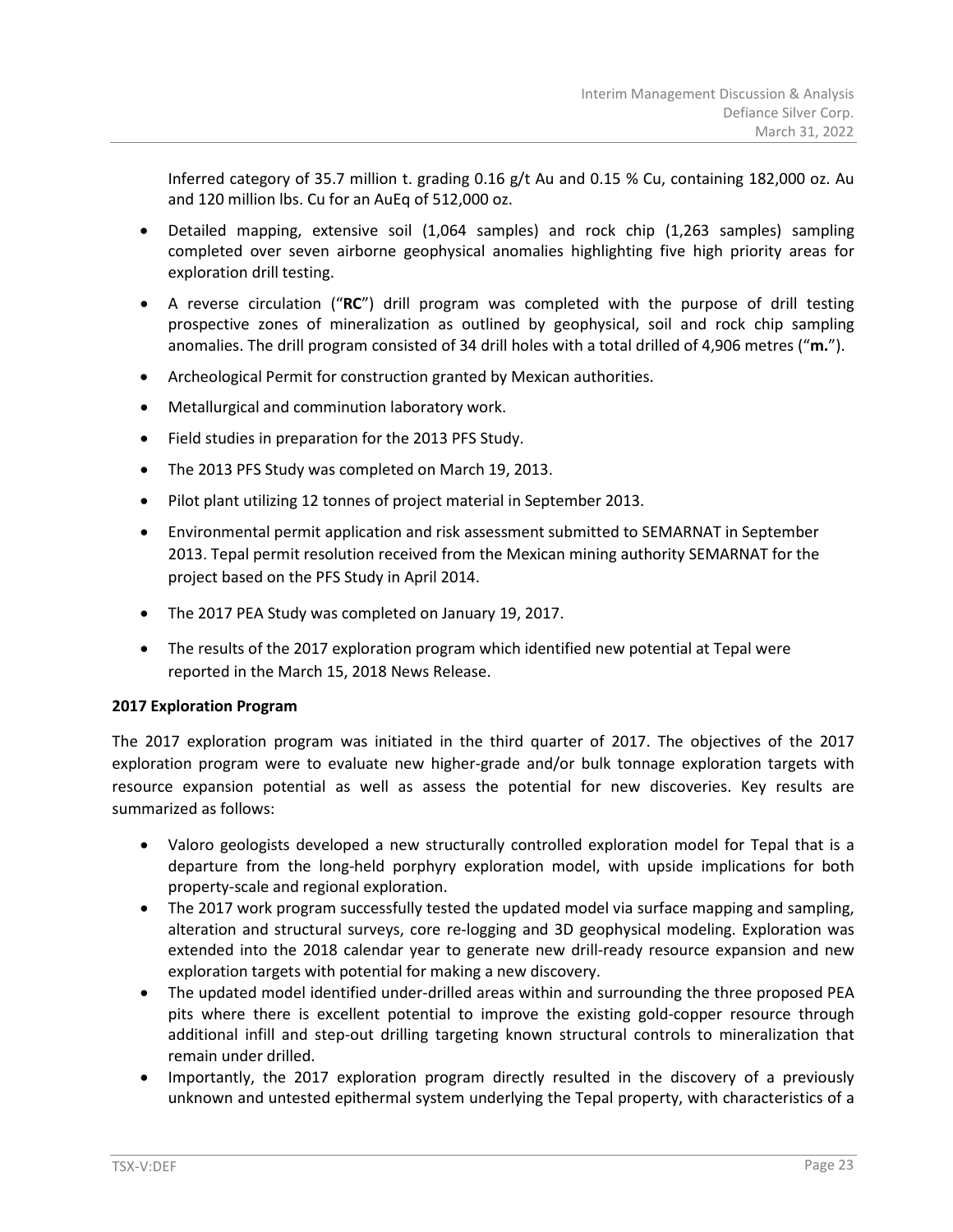high sulphidation system that will be advanced for drilling, representing an important new discovery potential for Tepal.

# **2017 PEA Study**

The 2017 PEA Study was completed during the first quarter of 2017. The purpose of the 2017 PEA Study was to revise and update the 2013 PFS Study and to generate an optimized mining development scenario based on updated capital and operating costs and new economic base case metal prices. The 2013 PFS Study was prepared using base case metals prices of \$1,390/oz. gold, \$3.44/lb. copper and \$26.03/oz. silver (\$1,400/oz. gold, \$3.15/lb. copper and \$26.00/oz. silver for pit design), which reflected the 4-year trailing average metals prices as of February 28, 2013. The 2017 PEA Study was prepared using more conservative base case metals prices of \$1,250/oz. gold, \$2.50/lb. copper and \$18.00/oz. silver (\$1,250/oz. gold, \$2.25/lb copper and \$20.00/oz. silver for pit design). As of May 23, 2017, spot metals prices as quoted on COMEX were \$1,261.40/oz. gold, \$2.60/lb. copper and \$17.19/oz. silver.

The 2017 PEA Study work included: a revised Whittle pit optimization, which applied estimates of metals prices, mining dilution, process recovery, off-site costs, geotechnical constraints (slope angles), and royalties to the current resource estimation (2012 Resource Report) in order to generate economic pit shells; a revised process flow sheet consisting primarily of reduction of the sulphide flotation throughput from an average 37,000 tonnes per day ("**t/d**") to 22,000 t/d, change from batch grinding oxide material in the SAG and ball mills to an independent oxide crushing and grinding circuit; and increase of oxide carbonin-leach (CIL) retention time from 8 hours to 24 hours; a revised mining schedule based on changes to the process plant; updated mining operating costs based on contractor mining rates; and updated capital and operating cost estimates (CAPEX and OPEX) based on revised designs and more recent equipment budgetary pricing. Engineering, metallurgical, environmental, and geotechnical studies were completed for the 2013 PFS Study and the 2017 PEA study relies upon this previous work. Permitting applications have been prepared and have in some instances already been approved by the Mexican Authorities (e.g. archeological and environmental permits). Community relations strategies are being developed and implemented as part of the 2017 work program.

Valoro continued discussions with the local communities in an effort to continually assess the environmental, social, and political risks or issues related to the project. Ongoing community relations and education programs were initiated as a means of informing the immediately surrounding communities as to the status and progress of the project to date.

The positive results of the 2017 PEA Study were announced on January 19, 2017 and the technical report was filed on SEDAR on February 24, 2017. Completion of the 2017 PEA Study involved evaluating design input parameters and mineral processing requirements, performing mining and processing optimizations and trade-off studies, estimating facilities, infrastructure and operating costs, and generating project economics associated with the potential development of the Tepal mineral resource.

Mine planning studies were completed for fleet sizing and costing utilizing contractor mining, vs. an owner-operator fleet in the 2013 PFS Study. It is planned to mine the three deposits at Tepal (North, South and Tizate) via conventional open pit ("**OP**") methods. Processing options were evaluated and resulted in the decisions to utilize independent circuits for processing oxide and sulphide material, increase the oxide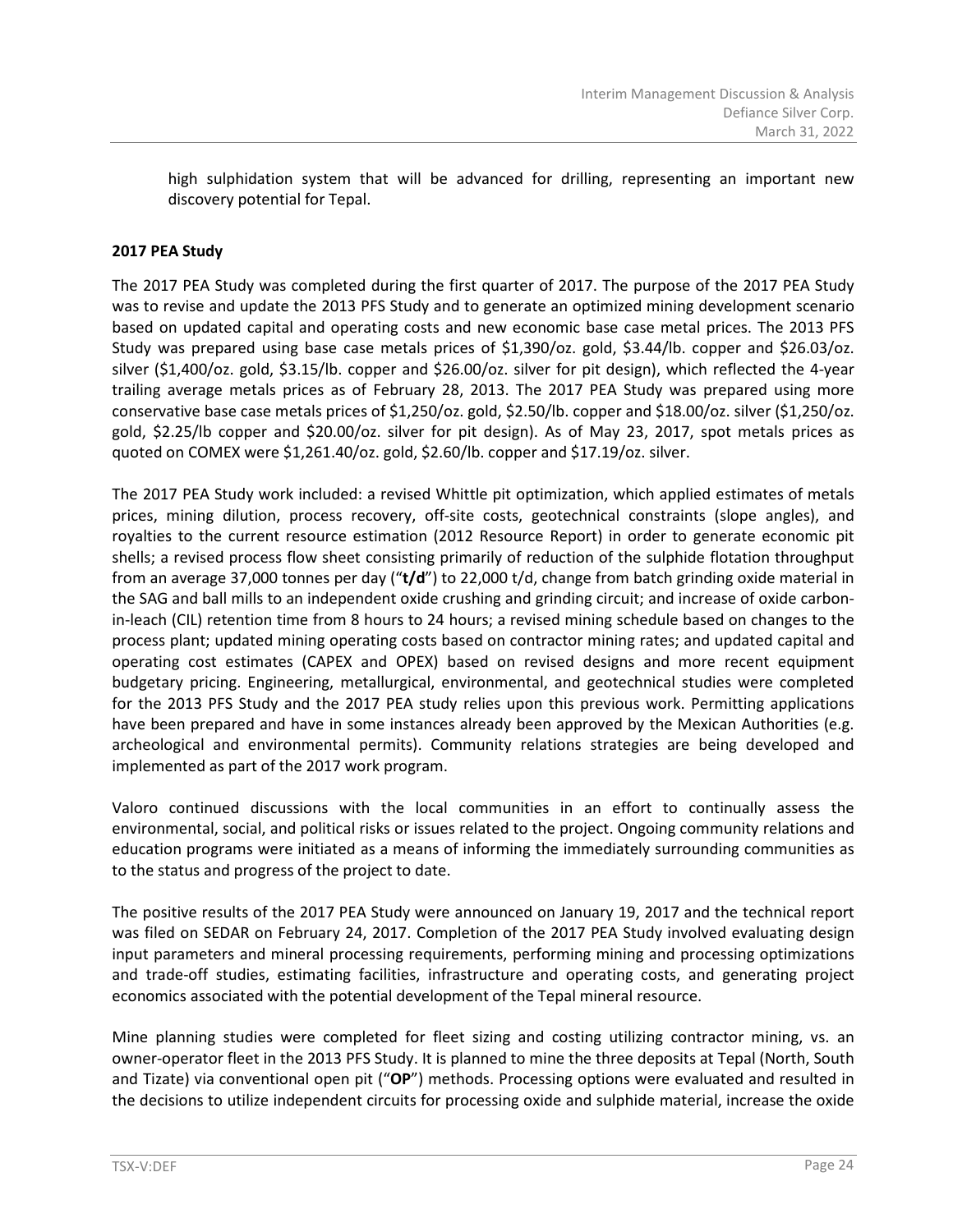CIL retention time from eight to 24 hours, and establish process throughput rates of 5,500 t/d for oxide material and 22,000 t/d for sulphide material.

Updated capital and operating cost estimates (CAPEX and OPEX) were prepared based on revised designs and more recent equipment budgetary pricing. The 2017 PEA Study results are outlined below:

- Pre-tax: NPV5% of \$299 million and 36% IRR with a 1.6-year payback period<sup>1</sup>
- After-tax: NPV5% of \$169 million and 24% IRR with a 2.3-year payback period<sup>1</sup>
- Production averages 79,000 oz. of gold and 32 Mlbs of copper over a 10-year mine life
- Life of mine ("LOM") average cash cost of \$313/oz. gold and LOM average cash cost plus sustaining cost of \$396/oz. gold (net of copper and silver by-product credits)<sup>1</sup>
- Initial capital costs estimated at \$214 million with a 2-year pre-production period
- LOM sustaining and closure capital costs estimated at \$87 million

<sup>1</sup> Using base case metals prices: \$1,250/oz. for gold, \$2.50/lb for copper, \$18.00/oz. for silver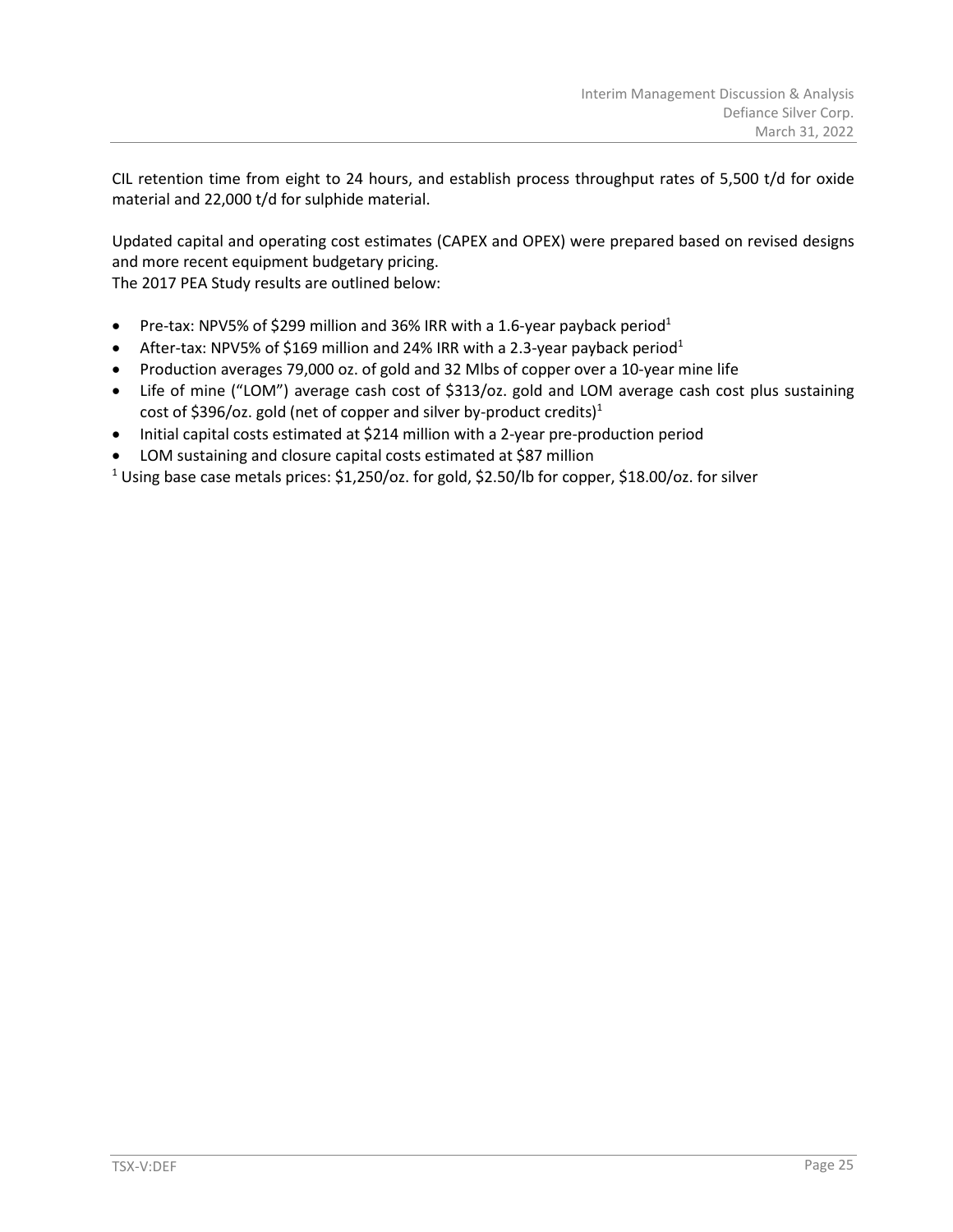# **Summary Economics**

Summary 2017 PEA Study economics are detailed below. The base case economic evaluation used metals prices that are close to current spot prices and near the median of current medium to long term analyst forecasts. After-tax economics were prepared using the following assumptions: a 2.5% Net Smelter Return (NSR) royalty, 0.5% Mexican royalty based on precious metals revenue, 7.5% Mexican royalty based on EBITDA, 12% annual depreciation rate, accumulated tax loss carry forward of US\$22.4 million, and a 30% Mexican income tax rate.

| <b>Operating Assumptions/Highlights</b>                                                     | (Currency in USD)    |
|---------------------------------------------------------------------------------------------|----------------------|
| Mine Life                                                                                   | 9.8 years            |
| <b>Total Material Mined</b>                                                                 | 142.9 million tonnes |
| <b>Strip Ratio</b>                                                                          | 0.6:1                |
| Average Plant Throughput (Sulphide + Oxide)                                                 | 9.6 Mtpa             |
| Average Au Sulphide Head Grade                                                              | $0.33$ g/t           |
| Average Cu Sulphide Head Grade                                                              | 0.21%                |
| Average Au Oxide Head Grade                                                                 | $0.45$ g/t           |
| LOM Average Au Sulphide Recovery (combined Flotation & CIL)                                 | 77%                  |
| LOM Average Cu Sulphide Recovery                                                            | 87%                  |
| LOM Average Au Oxide Recovery                                                               | 81%                  |
| <b>Total Au Ounces Recovered</b>                                                            | 766,248 oz.          |
| <b>Total Cu lbs Recovered</b>                                                               | 308.0 Mlbs           |
| Total AuEq. Ounces Recovered <sup>(1)</sup>                                                 | 1,417,618 oz.        |
| Average Au Production (Years 1-5)                                                           | 108,390 oz.          |
| Average Cu Production (Years 1-5)                                                           | 37.3 Mlbs            |
| Average AuEq. Production (Years 1-5) <sup>(1)</sup>                                         | 184,923 oz.          |
| LOM Average Au Production                                                                   | 78,572 oz.           |
| LOM Average Cu Production                                                                   | 31.6 Mlbs            |
| LOM Average AuEq. Production <sup>(1)</sup>                                                 | 145,239 oz.          |
| Pre-Production Capital Cost                                                                 | \$214.2 million      |
| LOM Sustaining and Closure Capital Cost                                                     | \$86.7 million       |
| LOM Average Cash Cost <sup>(2)</sup> per Au Ounce (net of by-products)                      | \$313/oz.            |
| LOM Average Cash Cost <sup>(2)</sup> plus Sustaining Cost per Au Ounce (net of by-products) | \$396/oz.            |

*(1) Using US\$1,250/oz. Au, US\$2.50/lb. Cu and US\$18.00/oz. Ag prices*

*(2) Cash cost includes all mining, milling & refining, transport, mine-level G&A, and royalty costs*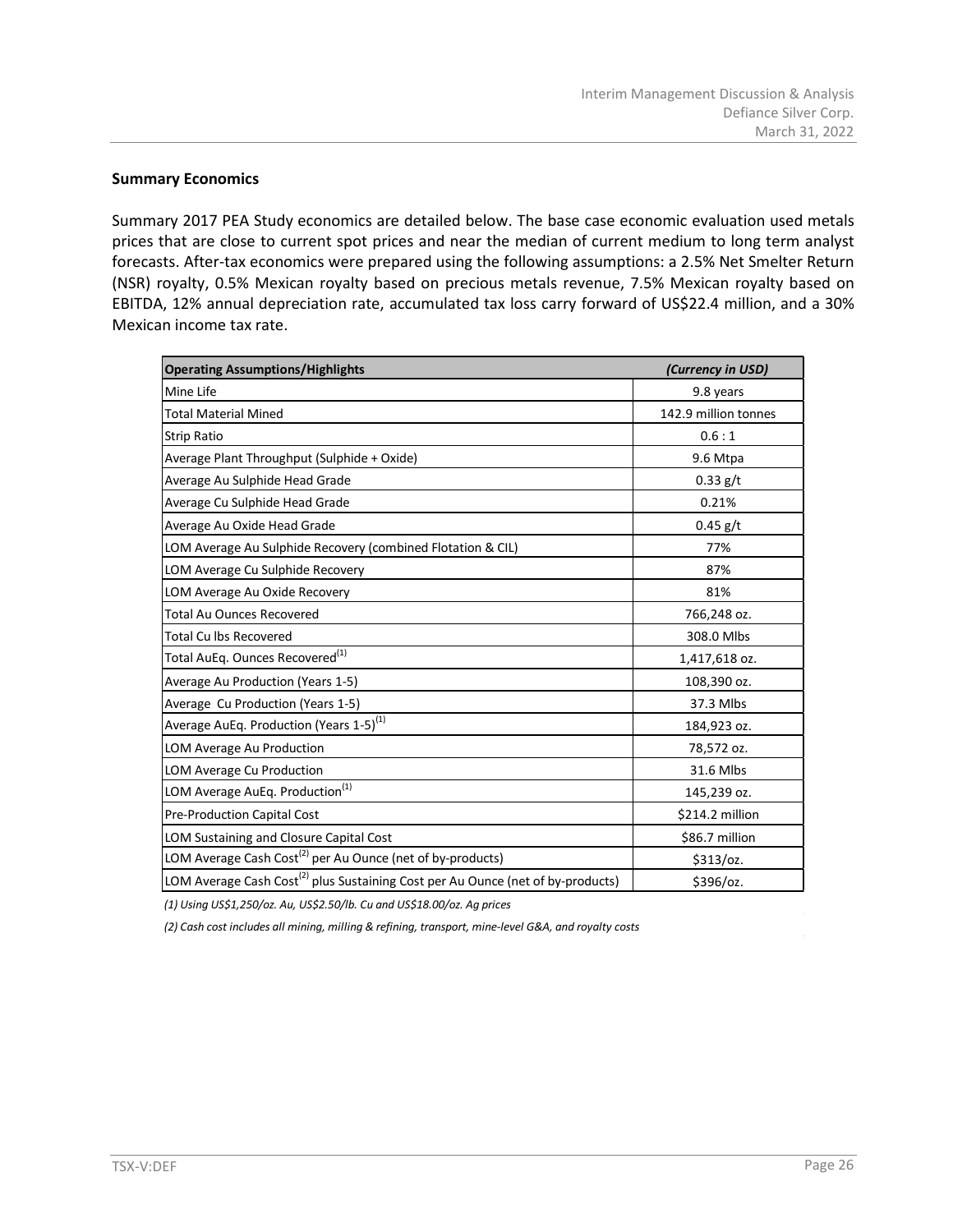# **2020**

The company is currently completing a strategic desktop analysis of all historical drilling and test work done at Tepal with plans on advancing the current targets to a drill-ready state. Areas of focus include the recently defined Mid Zone, a zone of advanced alteration located adjacent to the North and South conceptual pits; The Off-Tizate and North Tizate targets represent high-grade "feeder" targets that have demonstrated high grade Au-Ag results in drilling and are underlain by a strong IP Chargeability response.

On December 17, 2020, the Company entered into an option agreement to repurchase the existing 2.5% NSR on the Tepal Project from Minera Tepal, S.A. de C.V ("Minera Tepal") over four years for total consideration of USD \$4.85 million. The payment terms are as follows:

|                             |       |            | <b>Option Payment</b> |        |
|-----------------------------|-------|------------|-----------------------|--------|
| Sunday, January 10, 2021    |       | <b>USD</b> | 150,000               | (paid) |
| Wednesday, June 16, 2021    |       |            | 150.000               | (paid) |
| Thursday, December 16, 2021 |       |            | 300,000               | (paid) |
| Thursday, June 16, 2022     |       |            | 300,000               |        |
| Friday, December 16, 2022   |       |            | 550,000               |        |
| Friday, June 16, 2023       |       |            | 550,000               |        |
| Saturday, December 16, 2023 |       |            | 600,000               |        |
| Sunday, June 16, 2024       |       |            | 600,000               |        |
| Monday, December 16, 2024   |       |            | 1,650,000             |        |
|                             | Total |            | USD 4.850.000         |        |

# **2021**

Based on the computer desktop work done to date, Tepal has been sub-divided into 3 structural and alteration domains. Within these structural domains, 11 exploration targets have been identified. Criteria that have been used for target selection include: rock and soil geochem (pathfinder elements and anomalous metals), geophysical survey (aeromagnetics, 3D inversions of aeromagnetics, IP survey chargeability and resistivity, 3D inversion of resistivity, radiometics), alteration (new short-wave infrared processing and interpretation, historic mapping), geology (from historic government work), structures (new interpretation from previous various data sets), drilling (geochem and metal distribution, ore deposit styles), terrain, and others.

- 1) The company plans to continue its desktop modelling and detailed geological evaluation of the past exploration completed on the project. The new targets that have been developed will require additional modelling and onsite follow up.
- 2) The company anticipates beginning a surface exploration program consisting of detailed mapping, geochemistry and core re-logging.
- 3) The company will compile and integrate these surface works into an updated geologic model.
- 4) The company is actively reviewing its geophysical database and has engaged 3rd party support to re-process certain geophysical data.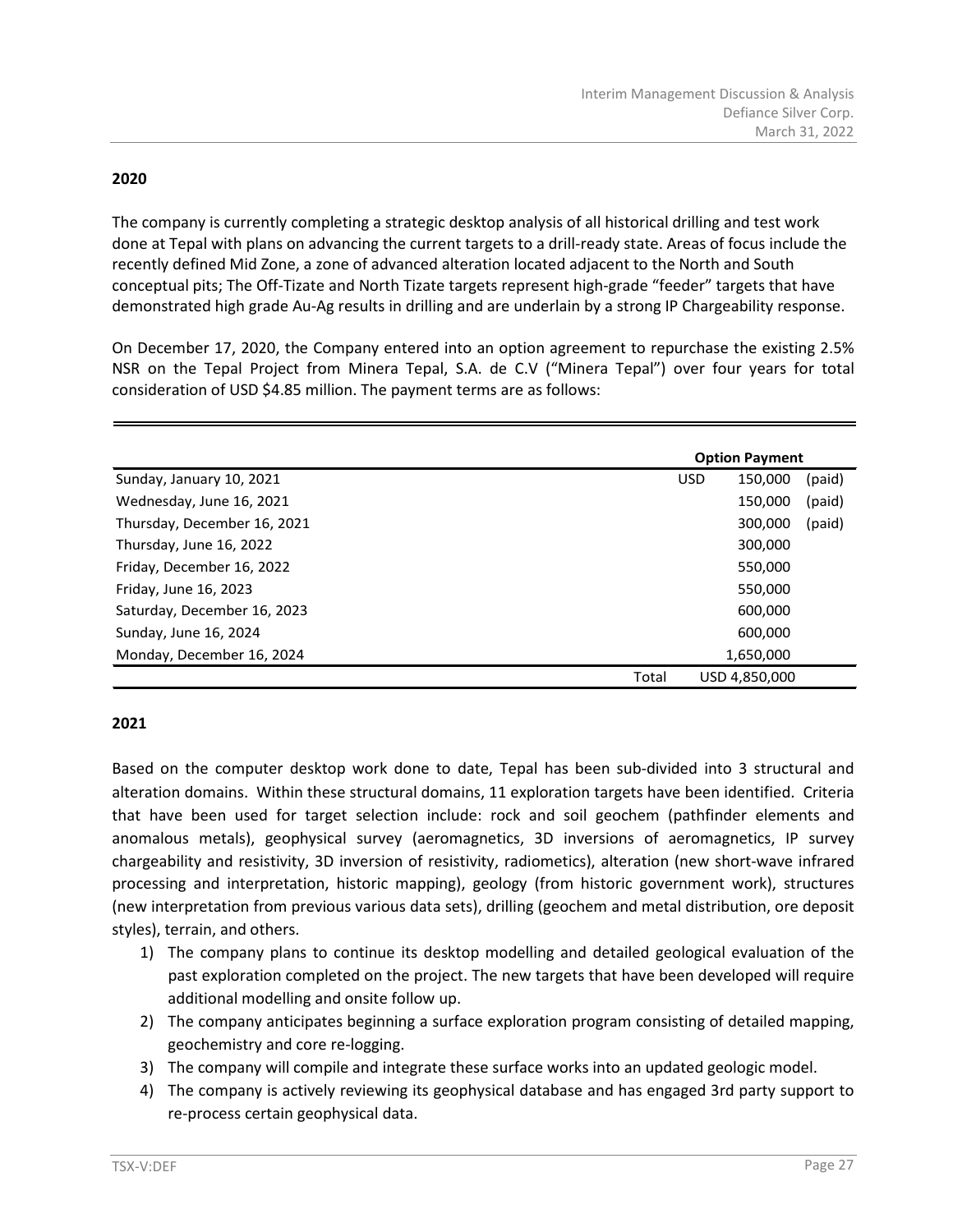# **Results of Operations**

#### **Summary of Quarterly Results**

The following quarterly financial data is derived from the unaudited condensed consolidated interim financial statements of Defiance as at (and for) the three month periods ended on the dates indicated below. The data should be read in conjunction with the Company's financial statements for the corresponding periods and the notes thereto.

The following tables summarize information derived from the Company's financial statements for each of the eight most recently completed quarters:

|                                        | March 31,<br>2022 | December 31, | 2021       | September 30, | 2021       | <b>June 30,</b><br>2021 |
|----------------------------------------|-------------------|--------------|------------|---------------|------------|-------------------------|
| Revenue<br>Loss and comprehensive loss | \$<br>Nil         | \$           | Nil        | \$            | Nil        | \$<br>Nil               |
| for the period                         | (1,200,912)       |              | (926, 746) |               | (783, 802) | (1,020,972)             |
| Exploration and<br>evaluation assets   | 24,899,380        |              | 23,527,032 |               | 20,807,245 | 19,920,805              |
| Total assets                           | 41,379,869        |              | 41,849,838 |               | 42,255,341 | 43,039,243              |
| Loss per share                         | (0.01)            |              | (0.01)     |               | (0.00)     | (0.01)                  |

|                             | March 31,<br>2021 | December 31, | 2020       | September 30, | 2020       | <b>June 30,</b><br>2020 |
|-----------------------------|-------------------|--------------|------------|---------------|------------|-------------------------|
| Revenue                     | \$<br>Nil         |              | Nil        | \$            | Nil        | Nil                     |
| Loss and comprehensive loss |                   |              |            |               |            |                         |
| for the period              | (597, 142)        |              | (944, 997) |               | (374, 931) | (244, 392)              |
| Exploration and             |                   |              |            |               |            |                         |
| evaluation assets           | 18,377,184        |              | 17,038,087 |               | 15,371,727 | 14,710,160              |
| Total assets                | 31,404,855        |              | 28,559,148 |               | 26,673,727 | 16,129,367              |
| Loss per share              | (0.00)            |              | (0.00)     |               | (0.00)     | (0.00)                  |

#### **Three months ended March 31, 2022**

The Company's loss for the three months ended March 31, 2022 totaled \$1,200,912 (\$0.01 per share) as compared to a loss \$597,142 (\$0.01 per share) for the three months ended March 31, 2021.

Expense details are as follows:

- a) Investor Relations fees of \$91,416 (2021 \$185,941) Investor relations fees reflect the cost of services for consultants engaged to provide media and investor relations services.
- a) Legal and audit fees of \$31,808 (2021 \$38,155) Accounting and audit fees reflect accrued expenses for the Company's annual external audit and income tax preparation. Legal fees relate to general corporate matters.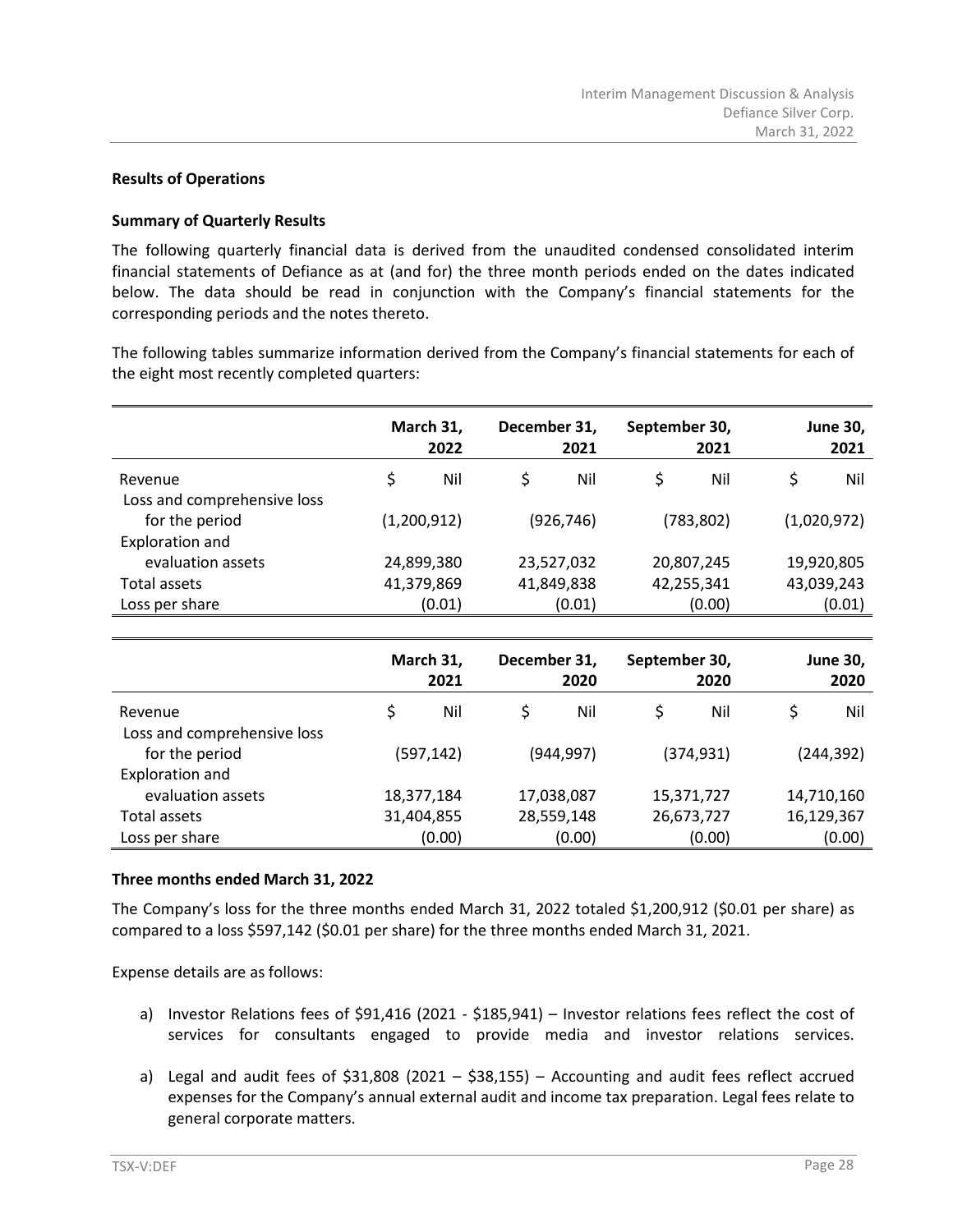- b) Management and consulting fees  $$166,661$  (2021  $$152,516$ ) The amount reflects management fee as well as fees paid to consultants engaged by the Company in the current period.
- c) Share-based compensation of  $$855,281$  (2021  $$103,783$ ) The share based-compensation expense is primarily affected by the number of awards granted and vesting during the period, the strike price at grant date and stock-price volatility calculations used in the Black-Scholes option pricing model.

# **Nine months ended March 31, 2022**

The Company's loss for the nine months ended March 31, 2022 totaled \$2,909,401 (\$0.01 per share) as compared to a loss \$1,917,070 (\$0.01 per share) for the nine months ended March 31, 2021.

Expense details are as follows:

- b) Investor Relations fees of \$439,884 (2021 \$380,222) The increase is primarily due to new consultants engaged to provide media and investor relations services.
- c) Legal and audit fees of \$230,344 (2021 \$165,082) Accounting and audit fees reflect accrued expenses for the Company's annual external audit and income tax preparation. Legal fees relate to general corporate matters.
- d) Management and consulting fees \$487,296 (2021 \$407,976) The changes reflect management fee as well as fees paid to consultants engaged by the Company in the current period.
- e) Share-based compensation of  $$1,449,623$  (2021  $$701,715$ ) The stock based-compensation expense is primarily affected by the number of awards granted and vesting during the period, the strike price at grant date and stock-price volatility calculations used in the Black-Scholes option pricing model.

#### **Value added tax (VAT)**

The Company, through its wholly-owned subsidiaries in Mexico, has a total of \$1,873,839 in VAT receivable as of March 31, 2022 (June 30, 2021 – \$1,404,951).

#### **Omnibus Equity Incentive Plan**

On December 8, 2021, the Company adopted an Omnibus Equity Incentive Plan ("Omnibus Plan") to amend and restate the Company's stock option plan ("Predecessor Plan"). Under the terms of the plan the Company may grant share-based compensation to Employees, Consultants, Persons performing Investor Relations Activities and Directors.

The maximum aggregate number of Shares issuable under this plan in respect of Options shall not exceed ten (10%) percent of the Corporation's issued and outstanding Shares at any point in time. The number of common shares reserved for issuance to consultant or persons performing Investor Relations activities will not exceed two (2%) of the issued and outstanding common shares in any twelve (12) month period. All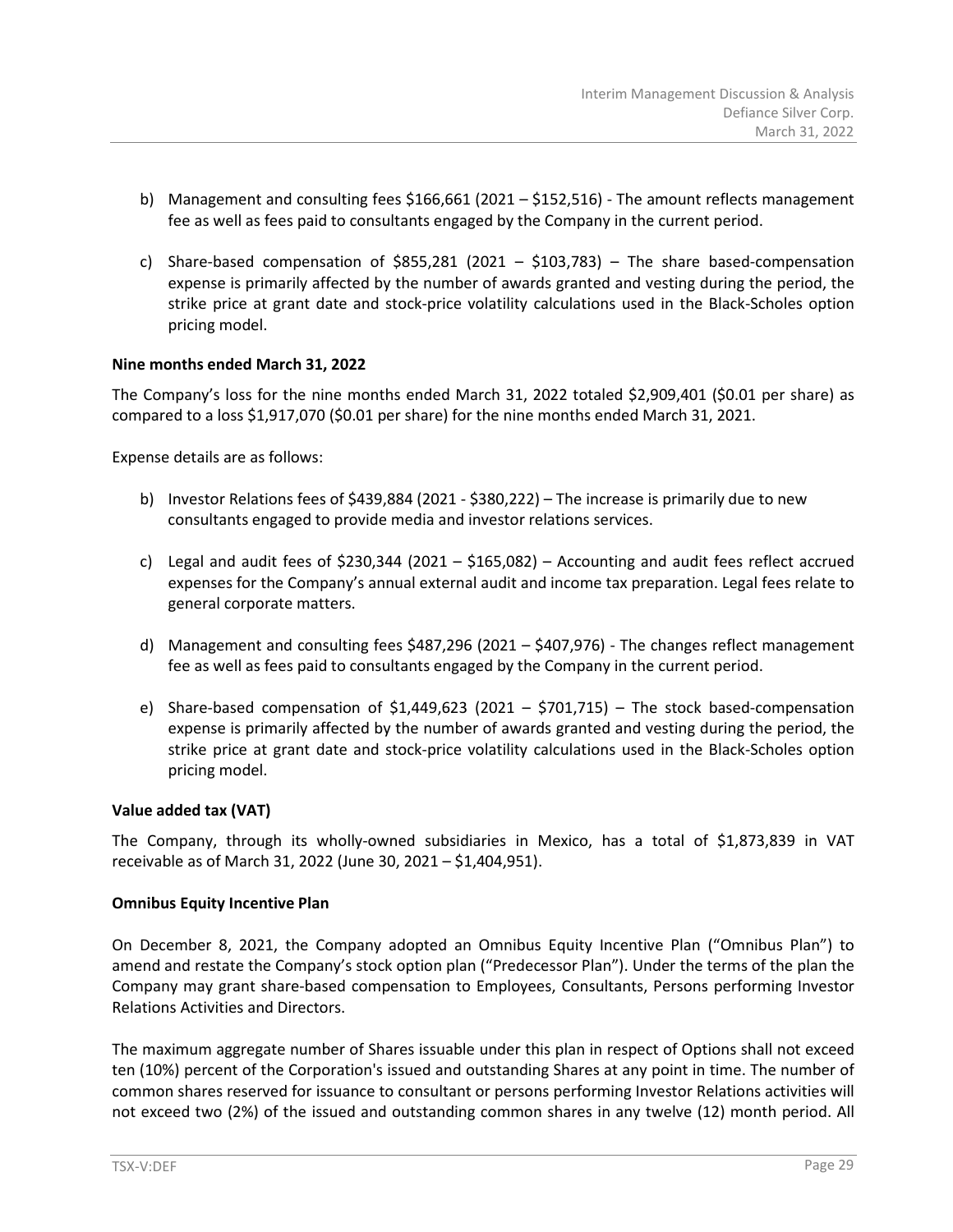outstanding stock options granted under the predecessor plan shall continue to be outstanding as stock options granted under and subject to the terms of this Omnibus Plan.

The maximum aggregate number of Shares issuable under this plan in respect of Deferred Share Units (DSUs), Restricted Share Units (RSUs) and Performance Share Units (PSUs) shall not exceed 22,022,672 at any point in time, representing 10% of the issued and outstanding Shares of the Corporation at the Effective Date. The total number of DSUs, RSUs, and PSUs issuable to any Participant under this plan shall not exceed one (1%) percent of the issued and outstanding Shares at the time of the Award.

# **Outstanding Share Data**

As at the date of this report, the Company had 221,216,037 common shares issued and outstanding.

| <b>Number of Options</b> | <b>Exercise Price</b> |                    | <b>Number of Options</b> | <b>Exercise Price</b> |
|--------------------------|-----------------------|--------------------|--------------------------|-----------------------|
| Outstanding              | (\$)                  | <b>Expiry Date</b> | Exercisable              | (\$)                  |
| 135,000                  | 0.35                  | February 15, 2023  | 135,000                  | 0.35                  |
| 273,350                  | 0.70                  | March 16, 2023     | 273,350                  | 0.70                  |
| 833,400                  | 0.59                  | November 5, 2025   | 553,400                  | 0.59                  |
| 1,144,000                | 0.66                  | June 30, 2026      | 381,333                  | 0.66                  |
| 1,756,250                | 0.41                  | January 31, 2027   | 410,833                  | 0.41                  |
| 850,000                  | 0.20                  | May 29, 2029       | 850,000                  | 0.20                  |
| 200,000                  | 0.31                  | July 23, 2029      | 200,000                  | 0.31                  |
| 605,000                  | 0.23                  | May 29, 2030       | 403,333                  | 0.23                  |
| 1,087,500                | 0.59                  | November 5, 2030   | 725,000                  | 0.59                  |
| 1,425,000                | 0.90                  | June 30, 2031      | 475,000                  | 0.90                  |
| 1,232,500                | 0.41                  | January 31, 2032   | 585,417                  | 0.41                  |
| 9,542,000                | 0.52                  |                    | 4,992,666                | 0.48                  |

The following stock options were outstanding at the date of this report:

As of the date of this report there were no DSU or PSU's outstanding. The following restricted share units were outstanding at the date of this report:

|                    | <b>Number of RSUs</b>           | Number of RSUs     |
|--------------------|---------------------------------|--------------------|
| <b>Expiry Date</b> | <b>Available for Settlement</b> | <b>Outstanding</b> |
| January 31, 2032   |                                 | 312.501            |
|                    | -                               | 312.501            |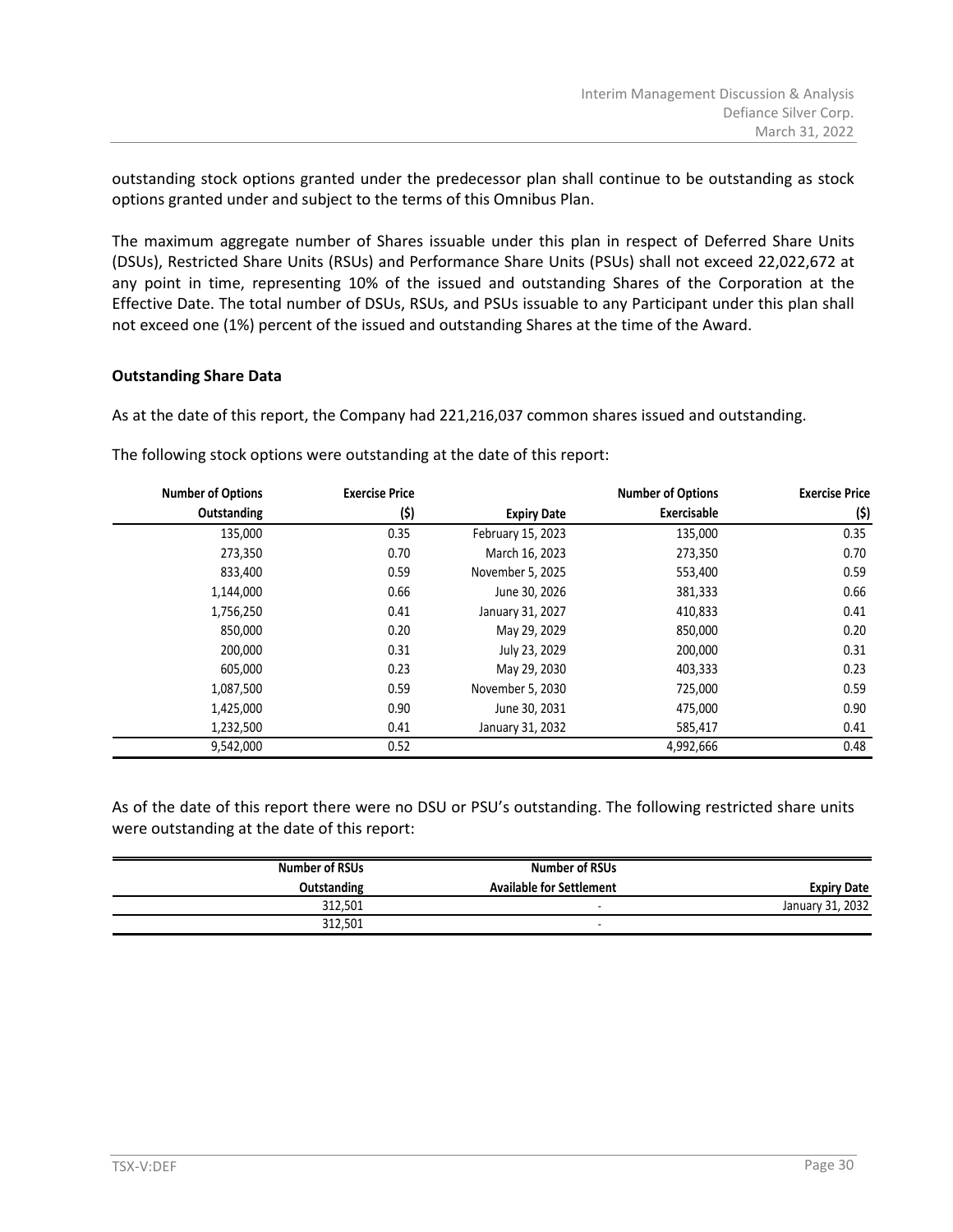#### **Warrants**

As at the date of this report, the Company had 29,118,946 warrants issued and outstanding as follows:

| <b>Number of Warrants</b> | Exercise Price (\$) | <b>Expiry Date</b> |
|---------------------------|---------------------|--------------------|
|                           |                     |                    |
| 8,505,591                 | 0.31                | August 12, 2022    |
| 14,224,466                | 0.48                | September 16, 2022 |
| 6,388,889                 | 1.35                | June 10, 2023      |
| 29,118,946                | 0.62                |                    |

#### Compensation Options

As at the date of this report, the Company had 1,701,939 compensation options issued and outstanding as follows:

|                    |                     | <b>Number of Compensation</b> |
|--------------------|---------------------|-------------------------------|
| <b>Expiry Date</b> | Exercise Price (\$) | <b>Options</b>                |
| September 16, 2022 | 0.34                | 1,029,548                     |
| June 10, 2023      | 0.90                | 672,391                       |
|                    | 0.56                | 1,701,939                     |

#### **Off-Balance Sheet Arrangements**

The Company does not have any off-balance sheet arrangements as at March 31, 2022 or as of the date of this report.

# **Related Party Transactions**

Related parties include the Board of Directors, officers, close family members and entities that are controlled by these individuals.

As at March 31, 2022, accounts payable and accrued liabilities included \$200,678 (June 30, 2021 - \$134,337) payable to directors, officers and companies controlled or related to directors and/or officers. Amounts payable to related parties have no specific terms of repayment, are unsecured and do not bear interest.

During the period ended March 31, 2022, related party transactions include the following payments: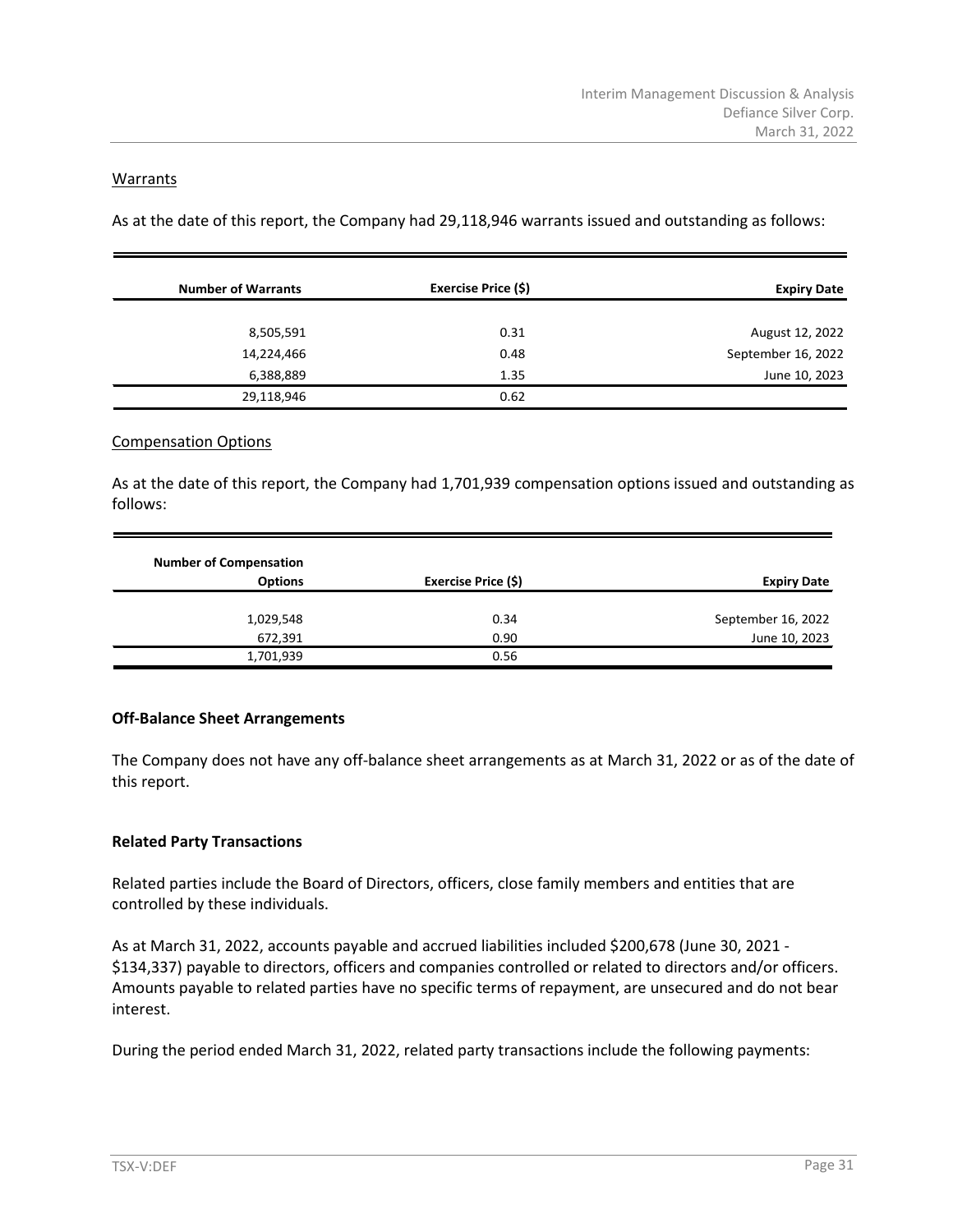|                                               |  | <b>PERIOD ENDED</b><br>MARCH 31, |  |         |  |
|-----------------------------------------------|--|----------------------------------|--|---------|--|
|                                               |  |                                  |  |         |  |
|                                               |  | 2022                             |  | 2021    |  |
| Management and consulting fees <sup>(1)</sup> |  | 970,932                          |  | 454,016 |  |
| Share-based payments <sup>(2)</sup>           |  | 1,449,623                        |  | 430,724 |  |
|                                               |  | 2,420,555                        |  | 884,740 |  |

 $(1)$  Included in management and consulting fees was \$670,150 capitalized as exploration and evaluation assets.

 $(2)$  Share-based compensation expense is the fair value of options granted which have been calculated using the Black-Scholes option-pricing model and the assumptions disclosed in Note 9.

#### **Subsequent Events**

Subsequent to March 31, 2022 the Company issued 163,500 common shares pursuant to exercise of warrants for gross proceeds of \$52,980.

#### **Proposed Transactions**

At the present time, there are no new proposed transactions that should be disclosed.

#### **Significant Accounting Policies**

The preparation of the financial data is based on accounting principles and practices consistent with those used in the preparation of the audited financial statements as at June 30, 2021.

#### **Risks and Uncertainties**

#### **Investment Considerations and Risk Factors**

An investment in securities of the Company involves a high degree of risk and must be considered highly speculative due to the nature of the Company's business and the present stage of exploration and development of its properties. In addition to information set out or incorporated by reference in this MD&A, prospective investors should carefully consider the risk factors set out below. Any one of such risk factors could materially affect the Company's financial condition and future operating results and could cause actual events to differ materially from those described in forward-looking statements relating to the Company.

# **Exploration and Mining Risks**

Resource exploration and development and mining operations are highly speculative and characterized by a number of significant risks which even a combination of careful evaluation, experience and knowledge may not eliminate, including, among other things, unprofitable efforts resulting not only from the failure to discover mineral deposits, but from finding mineral deposits which, though present, are insufficient in quantity and quality to be mined profitability. Few properties that are explored are ultimately developed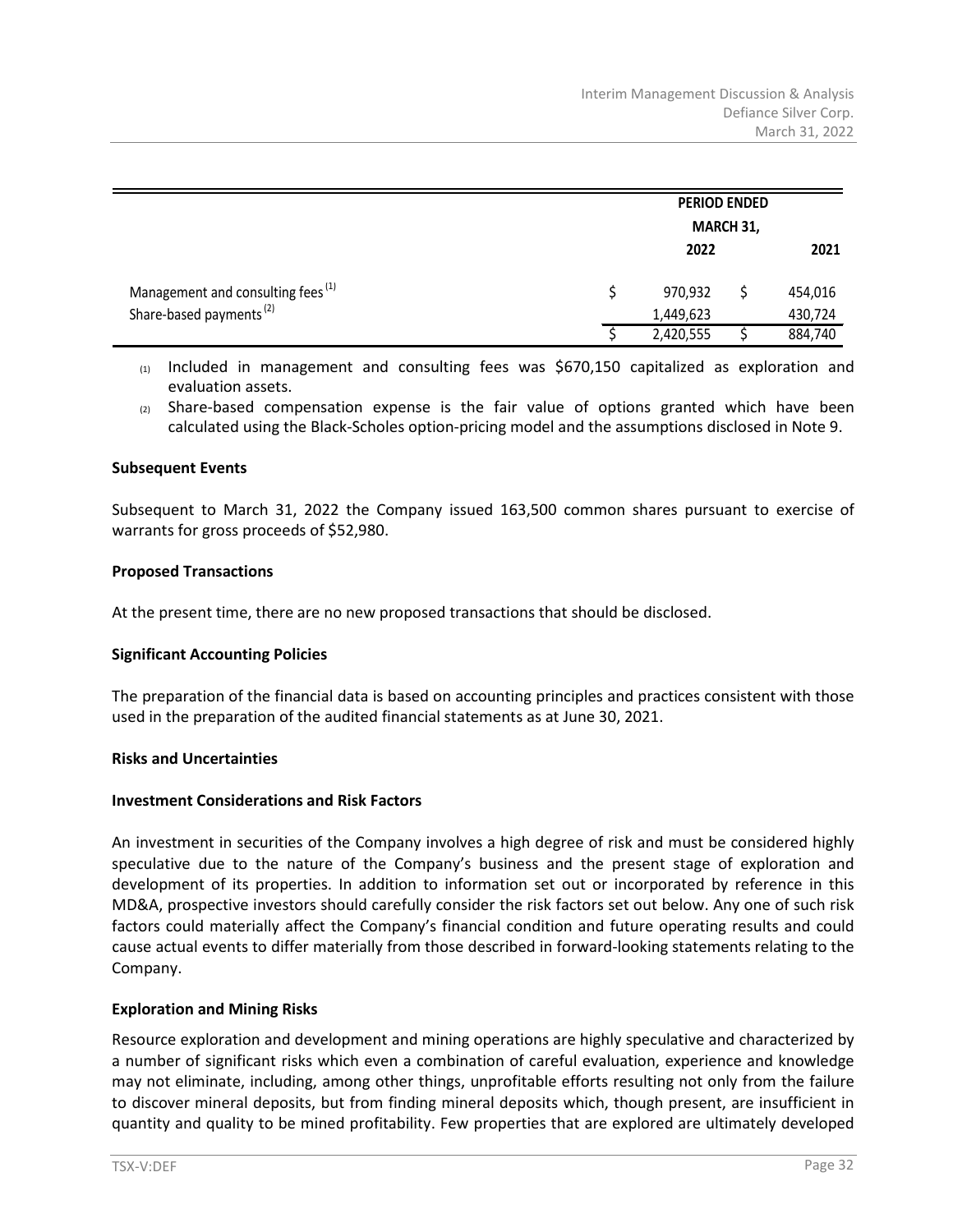into producing mines. There is no assurance that the Company's mineral exploration and development programs will result in any discoveries of bodies of commercial mineralization. There is also no assurance that even if commercial quantities of mineralization are discovered, a mineral property will be brought into commercial production.

Substantial expenditures are required to establish and upgrade mineral resources, to establish mineral reserves, to develop metallurgical processes to extract metals from mineral resources and, in the case of new properties, to develop the mining and processing facilities and infrastructure at any site chosen for mining. No assurance can be given that the funds required for development can be obtained on a timely basis. Whether a mineral deposit will be commercially viable depends on a number of factors, some of which are: the particular attributes of the deposit, such as size and grade; metal prices which are highly cyclical; and government regulations, including regulations relating to prices, taxes, royalties, land tenure, land use, importing and exporting of minerals and environmental protection. Unsuccessful exploration and development programs could have a material adverse impact on the Company's operations and financial condition.

# **Factors beyond the Company's Control**

The mining exploration business is subject to a number of factors beyond the Company's control including changes in economic conditions, intense industry competition, variability in operating costs, changes in government and in rules and regulations of various regulatory authorities. An adverse change in any one of such factors would have a material adverse effect on the Company, its business and results of operations which might result in the Company not identifying a body of economic mineralization, completing the development of a mine according to specifications in a timely, cost effective manner or successfully developing mining activities on a profitable basis.

#### **Uncertainty in the Estimation of Mineral Resources**

The figures for mineral resources contained in this MD&A are estimates only and no assurance can be given that the anticipated tonnages and grades will be achieved. Actual resources may not conform to geological, metallurgical or other expectations, and the volume and grade may be below the estimated levels.

There are numerous uncertainties inherent in estimating mineral resources and reserves, including many factors beyond the Company's control. Such estimation is a subjective process, and the accuracy of any resource estimate is a function of the quantity and quality of available data and of the assumptions made and judgments used in engineering and geological interpretation. If the Company's actual mineral resources and reserves are less than current estimates, or if the Company fails to develop its resource and reserve base through the realization of identified mineralized potential, its results of operations or financial condition may be materially and adversely affected.

Re-evaluation of resources occurs from time to time and they may change depending on further geological interpretation, drilling results and metal prices. The category of inferred resource is often the least reliable resource category and is subject to the most variability. The Company regularly evaluates its resources and it often determines the merits of increasing the reliability of its overall resources. **Reliance on Independent Contractors**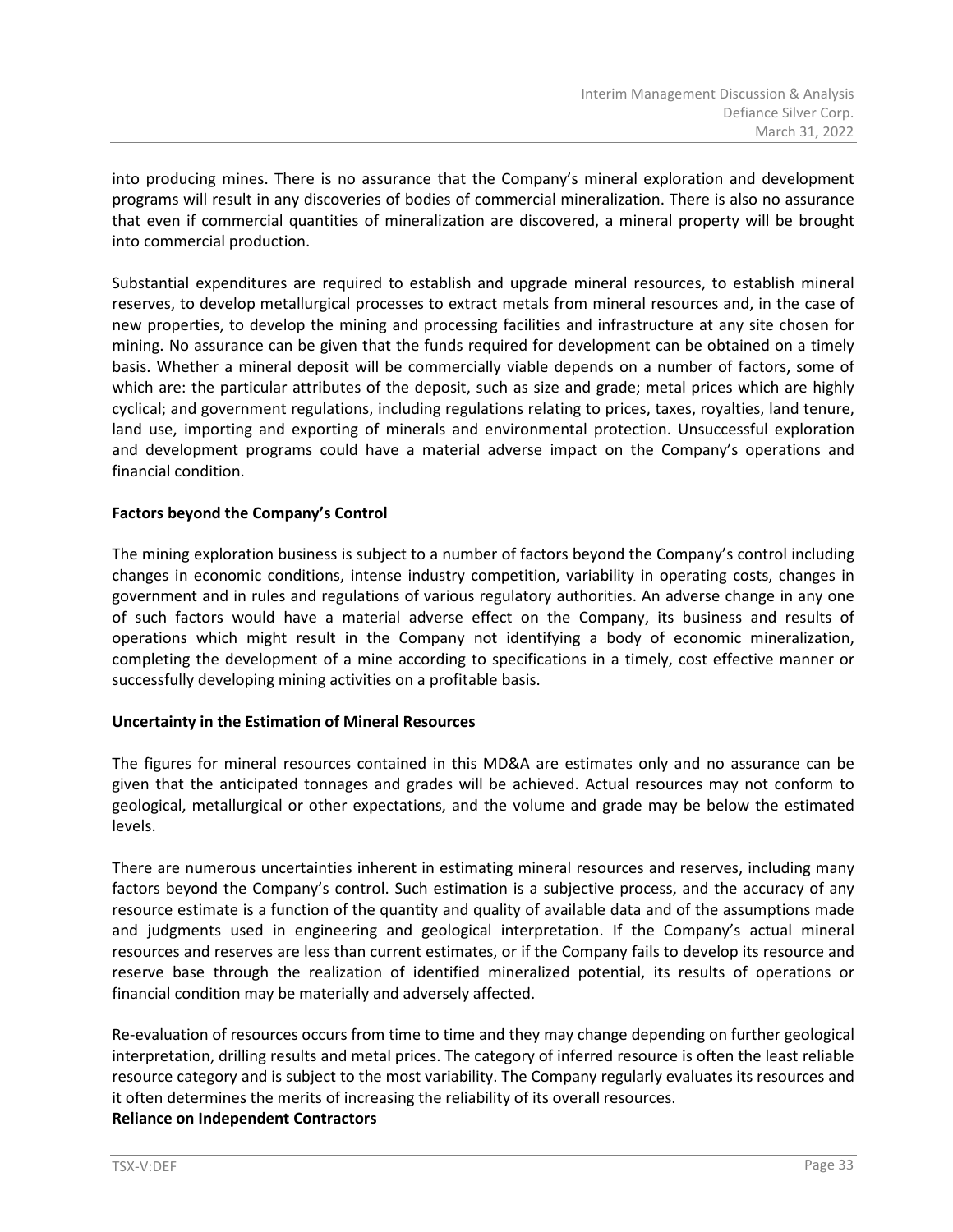The Company's success depends to an extent on the performance and continued service of certain independent contractors. The Company has contracted the services of professional drillers and others for exploration, environmental, engineering and other services. Poor performance by such contractors or the loss of such services could have a material and adverse effect on the Company, its business and results of operations and result in the Company failing to meet its business objectives. Nevertheless, the Company will continue to rely upon the advice and work of consultants and others for exploration, development, construction and operating expertise.

# **Write downs and Impairments**

Mining interests are the most significant assets of the Company and represent capitalized expenditures related to the development of the Company's Projects and related plant and equipment and the value assigned to exploration potential on acquisition. The costs associated with the property are allocated to exploration and evaluation assets and include acquired interests in the exploration stage property representing the fair value at the time the property was acquired. The value of such mineral property is primarily driven by the nature and amount of material interests believed to be contained or potentially contained, in the property to which they relate.

The Company reviews and evaluates its mining interests for impairment on a quarterly basis or when events or changes in circumstances indicate that the related carrying amounts may not be recoverable, which becomes more of a risk in the global economic conditions that exist currently. An impairment is considered to exist if the total estimated future undiscounted cash flows are less than the carrying amount of the assets. An impairment loss is measured and recorded based on discounted estimated future cash flows. Future cash flows are estimated based on expected future production, commodity prices, operating costs and capital costs. There are numerous uncertainties inherent in estimating mineral resources. Differences between management's assumptions and market conditions could have a material effect on the future on the Company's financial position and results of operation.

In addition, with a weaker global economy, there is a larger risk surrounding inventory levels. The assumptions used in the valuation of work in process inventories by the Company include estimates of minerals recovered, assumptions of the amount of minerals that will be crushed for concentrate, assumptions of the amount of minerals in these mill circuits and an assumption of the mineral prices expected to be realized when the minerals are recovered. If these estimates or assumptions prove to be inaccurate, the Company could be required to write down the recorded value of its work in process inventories, which would reduce the Company's earnings and working capital.

# **Foreign Operations**

The Company's mineral exploration and development operations are currently conducted in the foreign jurisdictions of Mexico, and, as such, the Company's operations are exposed to various levels of political, economic, regulatory and other such risks and uncertainties as military repression; extreme fluctuations in currency exchange rates; high rates of inflation; labour unrest; the risks of war, violence, terrorism or civil unrest; expropriation and nationalization; renegotiation or nullification of existing concessions, licenses, permits and contracts; illegal mining; changes in fiscal regimes, changes in royalty and taxation policies; uncertainty regarding enforceability of contractual rights and judgments; restrictions on foreign exchange and repatriation; changing political conditions, currency controls and governmental regulations that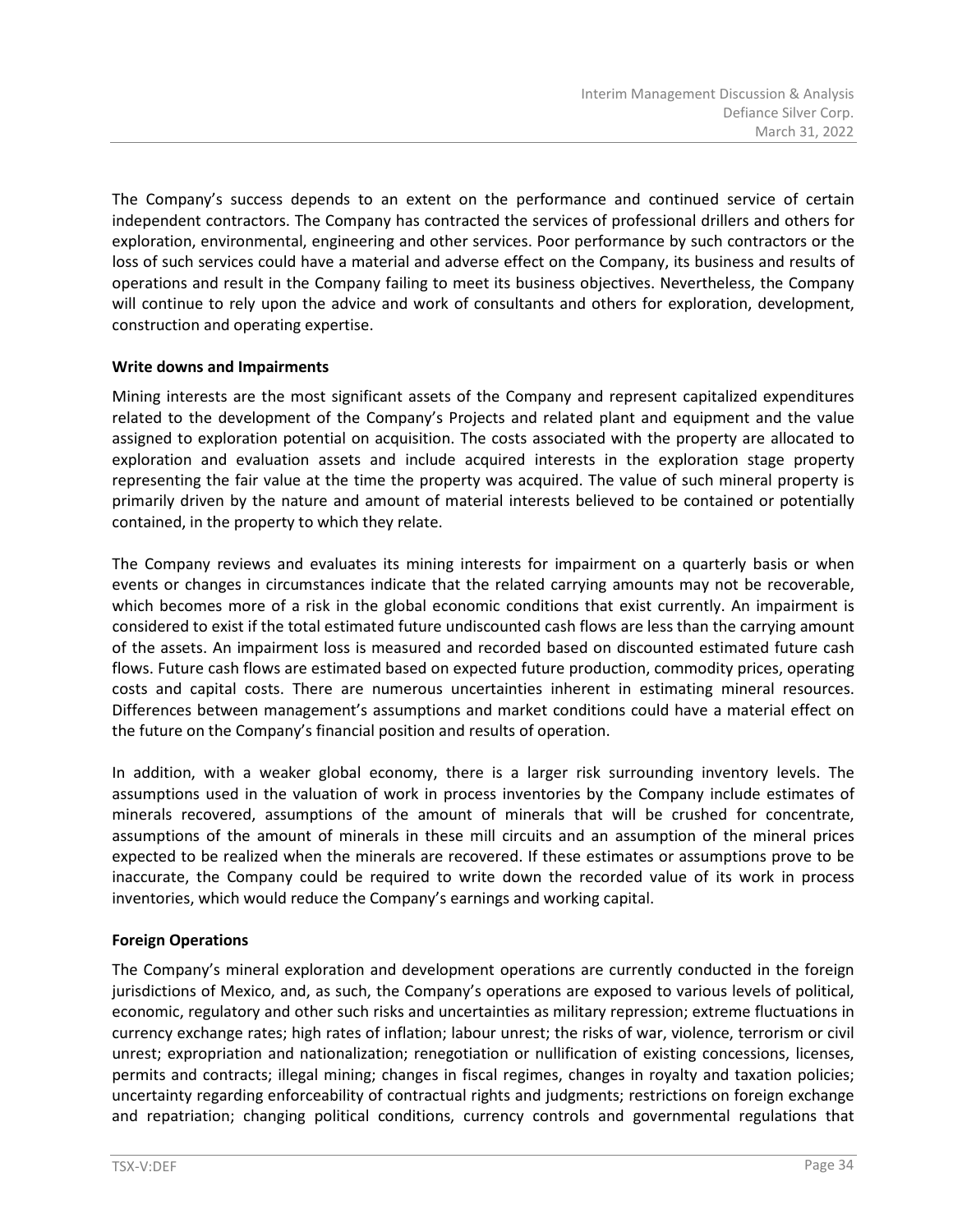favour or require the awarding of contracts to local contractors or require foreign contractors to employ citizens of, or purchase supplies from, a particular jurisdiction.

In the past, Mexico has been subject to political instability, changes and uncertainties, which may cause changes to existing governmental regulations affecting mineral exploration and mining activities. Mexico's status as a developing country may make it more difficult for the Company to obtain any required financing for its projects.

The Company's operations and property are subject to a variety of governmental regulations governing health and worker safety, employment standards, waste disposal, protection of historic and archaeological sites, mine development, protection of endangered and protected species and other matters.

The Company's mineral exploration and mining activities in Mexico may be adversely affected in varying degrees by changing government regulations relating to the mining industry or shifts in political conditions that increase the costs related to the Company's activities or the maintenance of its properties.

Changes, if any, in mining or investment policies or shifts in political attitude may adversely affect the Company's operations and financial condition. Operations may be affected in varying degrees by government regulations with respect to, but not limited to, restrictions on production, price controls, export controls, currency remittance, income and other taxes, expropriation of property, foreign investment, maintenance of claims, environmental legislation, land use, land claims of local people, water use and mine safety.

Failure to comply strictly with applicable laws, regulations and local practices relating to mineral right applications and tenure could result in loss, reduction or expropriation of entitlements, or the imposition of additional local or foreign parties as joint venture partners with carried or other interests.

The occurrence of these various factors and uncertainties cannot be accurately predicted and could have an adverse effect on the Company's operations and financial condition.

Future changes in applicable laws and regulations or changes in their enforcement or regulatory interpretation could negatively impact current or planned exploration and development activities on the Company's property or in respect of any other projects in which the Company becomes involved. Any failure to comply with applicable laws and regulations, even if inadvertent, could result in the interruption of exploration and development operations or material fines, penalties or other liabilities.

# **Title Risks**

Although the Company believes that it has taken reasonable measures to ensure that title to the Company's properties are held by the Company, including obtaining title opinions, there is no guarantee that title to any of the claims comprising the Company's property will not be challenged or impaired.

The Company's properties may be subject to prior unregistered agreements, interests or native land claims, and title may be affected by undetected defects. There may be valid challenges to the title of any of the claims comprising the Company's property that, if successful, could impair development or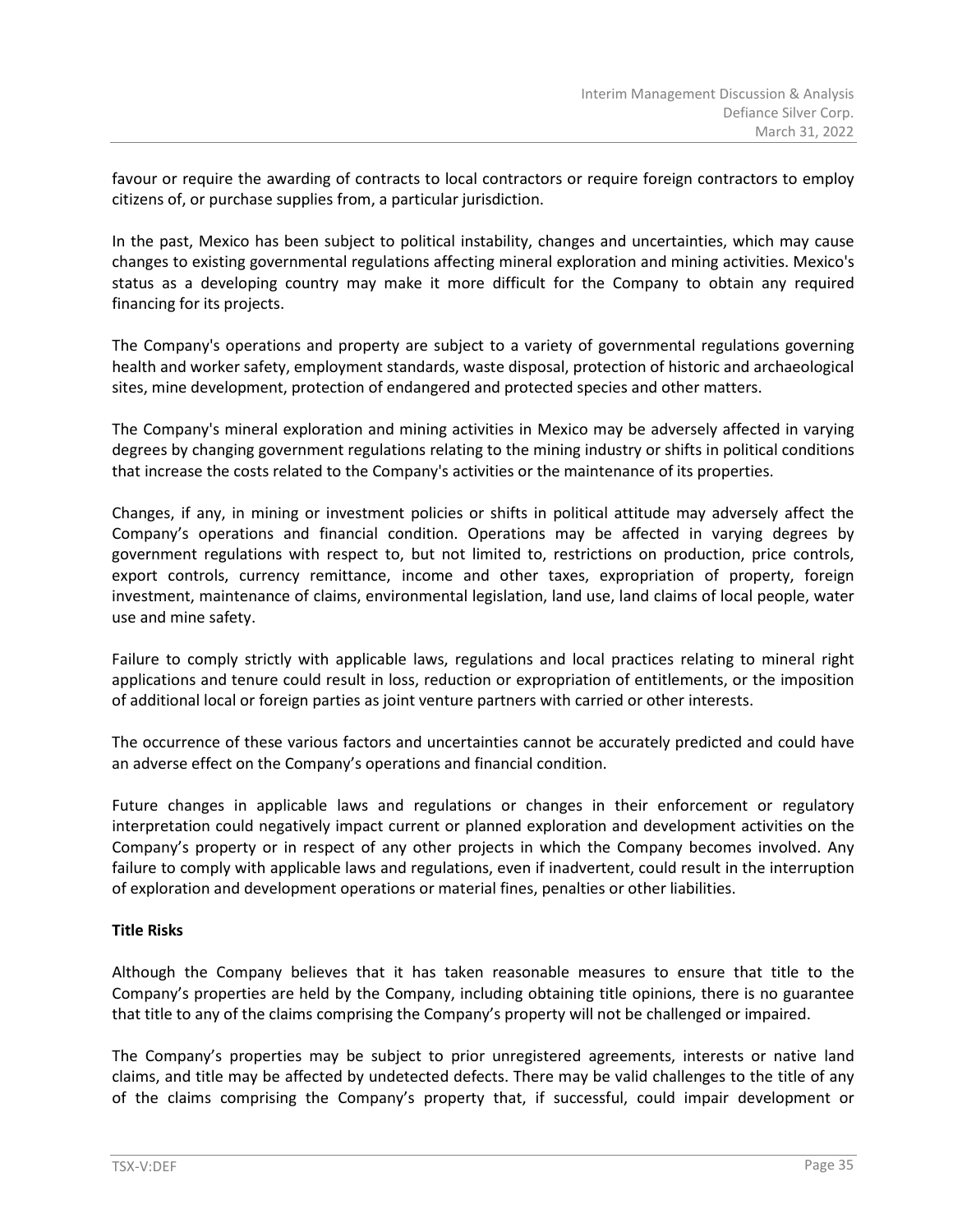operations. A defect could result in the Company losing all or a portion of its right, title, estate and interest in and to the property to which the title defect relates.

# **Additional Funding Required**

Further exploration on, and development of, the Company's projects, will require significant additional financing. Accordingly, the continuing development of the Company's property will depend upon the Company's ability to obtain financing through equity financing, debt financing, the joint venturing of projects or other external sources. Failure to obtain sufficient financing may result in a delay or an indefinite postponement of exploration, development or production on the Company's property, or even a loss of property interest, or have a material adverse impact on the Company's future cash flows, earnings, results of operations and financial condition or result in the substantial dilution of its interests in its property. There can be no assurance that additional capital or other types of financing will be available if needed or that, if available, the terms of such financing will be favourable to the Company. Debt financing will expose the Company to the risk of leverage, while equity financing may cause existing shareholders to suffer dilution. There can be no assurance that the Company will be successful in overcoming these risks or any other problems encountered in connection with such financings. Failure to raise capital when needed would have a material adverse effect on the Company's business, financial condition and results of operations.

The Company has and will continue to have negative operating cash flow until one of the properties commences commercial production should exploration and development efforts demonstrate that commercial production from such mineral property is feasible.

# **Global Financial Conditions**

Current global financial conditions have been subject to increased volatility. The Company is exposed to liquidity risks in meeting its operating and capital expenditure requirements in instances where cash positions are unable to be maintained or appropriate financing is unavailable. These factors may impact the ability of the Company to obtain loans and other credit facilities or equity or debt financing in the future and, if obtained, on terms favourable to the Company. If these increased levels of volatility and market turmoil continue, the Company's operations could be adversely impacted and the trading price of the common shares could be adversely affected.

# **Fluctuations in Metal Prices and Currencies**

The Company raises its equity in Canadian dollars and maintains its accounts in Canadian dollars. Foreign expenditures by the Company are subject to foreign currency fluctuations which may materially and adversely affect the Company's financial operations. The Company does not engage in any hedging or other transactions to protect itself against such currency fluctuations.

# **Market Price of Common Shares**

The trading price of the Company's common shares is likely to be significantly affected by short term changes in mineral prices or in its financial condition or results of operations as reflected in its quarterly earnings reports. Other factors unrelated to the Company's performance that may have an effect on the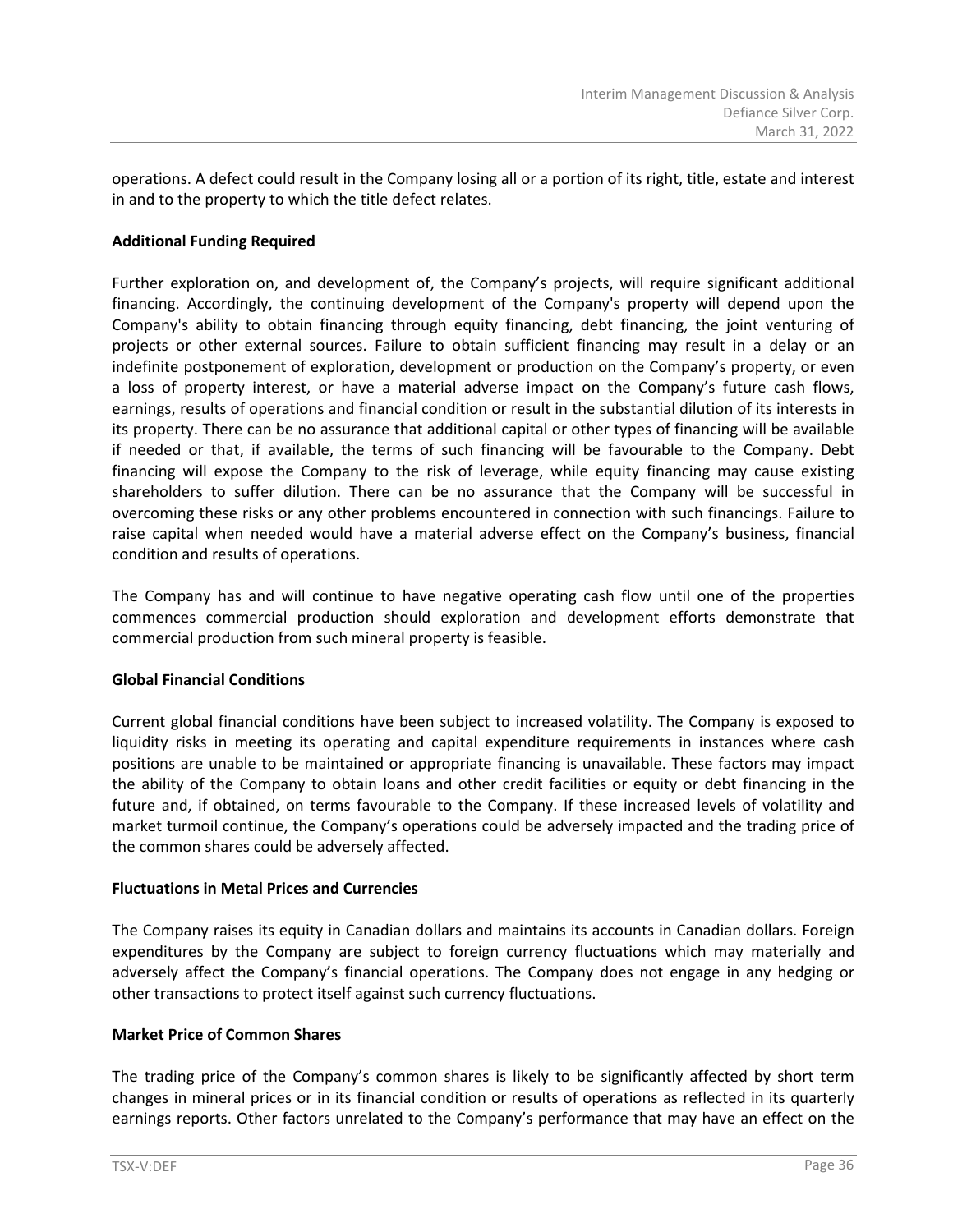price of the common shares include the following: the extent of analytical coverage available to investors concerning the Company's business; the lessening in trading volume and general market interest in the Company's securities (which may affect an investor's ability to trade significant numbers of common shares); and the price of the common shares and size of the Company's public float (which may limit the ability of some institutions to invest in the Company's securities).

As a result of any of these factors, the market price of the common shares at any given point in time may not accurately reflect the Company's long term value. Securities class action litigation often has been brought against companies following periods of volatility in the market price of their securities. The Company could be the target of similar litigation. Securities litigation could result in substantial costs and damages and divert management's attention and resources.

# **Dilution to Common Shares**

During the life of the Company's outstanding common share purchase warrants, as well as options and other rights granted or assumed by the Company, if any, the holders are given an opportunity to profit from a rise in the market price of the common shares. The Company's ability to obtain additional financing during the period such rights are outstanding may be adversely affected and the existence of the rights may have an adverse effect on the price of the common shares. The holders of common share purchase warrants, options and other rights of the Company may exercise such securities at a time when the Company would, in all likelihood, be able to obtain any needed capital by a new offering of securities on terms more favourable than those provided by the outstanding rights.

The increase in the number of common shares in the market and the possibility of sales of such shares may have a depressive effect on the price of the common shares. In addition, as a result of such additional common shares, the voting power of the Company's existing shareholders will be diluted.

# **Future Sales of Common Shares by Existing Shareholders**

Sales of a large number of common shares in the public markets could decrease the trading price of the common shares and impair the Company's ability to raise capital through future sales of common shares.

# **Volatility of Share Price**

The price of the shares of resource companies tends to be volatile, as has been particularly evidenced during recent economic crisis and price volatilities in the commodity markets. The market price of the Company's common shares has experienced wide fluctuations which may not necessarily be related to the operating performance, underlying asset values or prospects of the Company. Fluctuations in the market price for precious metals and other elements which are beyond the control of the Company could materially affect the price of the securities of the Company.

#### **Future Profits or Losses and Production Revenues and Expenses**

There can be no assurance that significant losses will not occur in the near future or that the Company will be profitable in the future. The Company's operating expenses and capital expenditures may increase in subsequent years as required consultants, personnel and equipment associated with advancing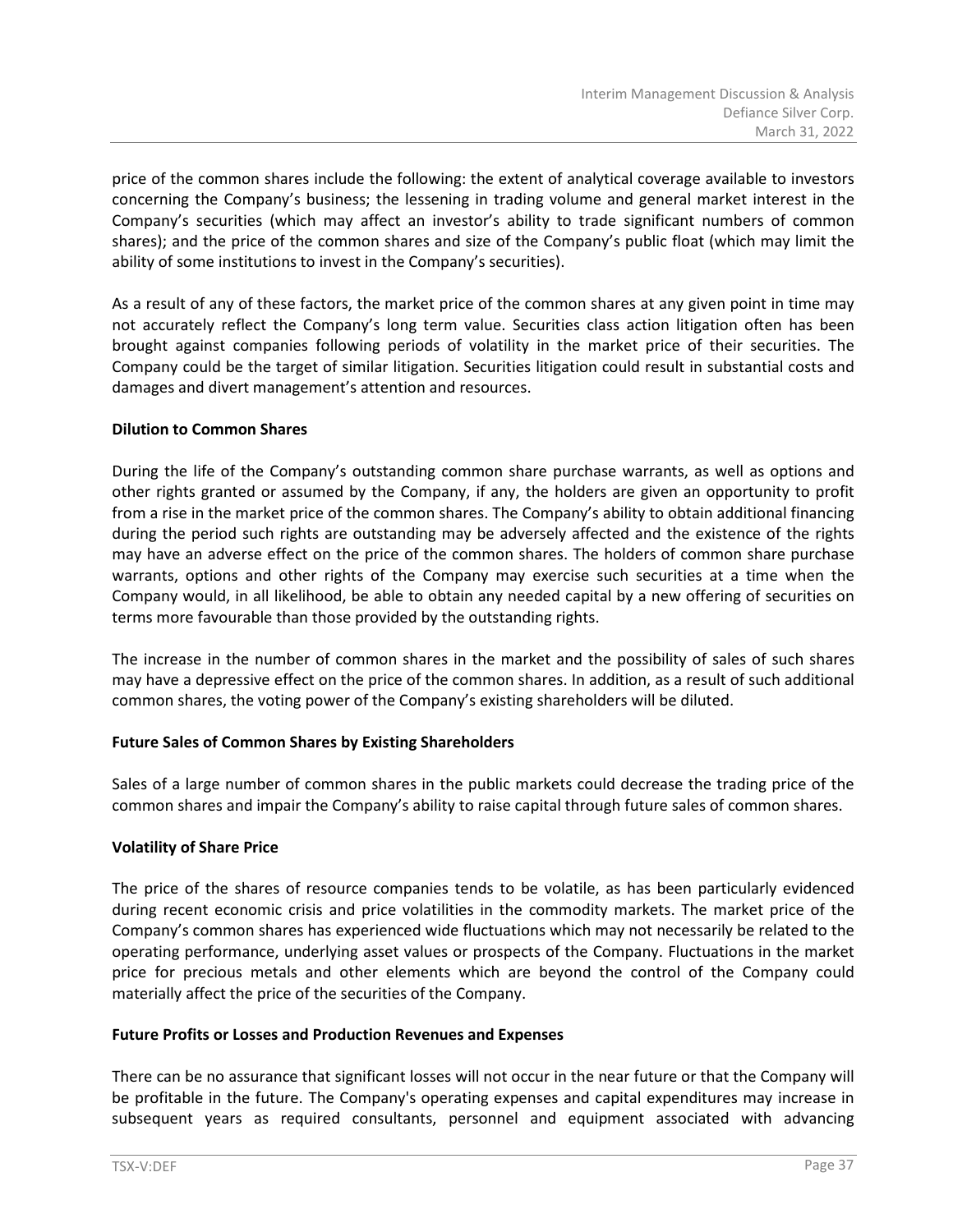exploration, development and commercial production of the Company's properties and any other properties that the Company may acquire are added. The amounts and timing of expenditures will depend on the progress of ongoing exploration and development, the results of consultants' analyses and recommendations, the rate at which operating losses are incurred, the execution of any joint venture agreements with strategic partners, if any, and the Company's acquisition of additional properties, in addition to other factors, many of which are beyond the Company's control.

The Company expects to incur expenditures and losses unless and until such time as the Company's current property or future properties may achieve a sufficient level of commercial production and revenues to fund continuing operations. The development of the Company's properties will require the commitment of substantial resources to conduct the time-consuming exploration and development of properties. There can be no assurance that the Company will generate any revenues or achieve profitability, nor can there be any assurance that the underlying assumed levels of expenses will prove to be accurate.

#### **Labour and Employment Matters**

While the Company has good relations with its employees, its operations are dependent upon the efforts of its employees. In addition, relations between the Company and its employees may be affected by changes in the scheme of labour relations that may be introduced by the relevant governmental authorities in whose jurisdictions the Company carries on business. Changes in such legislation or in the relationship between the Company and its employees may have a material adverse effect on the Company's operations and financial condition.

# **Acquisitions and Integration**

From time to time, the Company examines opportunities to acquire additional mining assets and businesses. Any acquisition that the Company may choose to complete may be of a significant size, may change the scale of the Company's business and operations, and may expose the Company to new geographic, political, operating, financial and geological risks. The Company's success in its acquisition activities depends on its ability to identify suitable acquisition candidates, negotiate acceptable terms for any such acquisition, and integrate the acquired operations successfully with those of the Company. Any acquisitions would be accompanied by risks. For example, there may be a significant change in commodity prices after the Company has committed to complete the transaction and established the purchase price or exchange ratio; a material orebody may prove to be below expectations; the Company may have difficulty integrating and assimilating the operations and personnel of any acquired companies, realizing anticipated synergies and maximizing the financial and strategic position of the combined enterprise, and maintaining uniform standards, policies and controls across the organization; the integration of the acquired business or assets may disrupt the Company's ongoing business and its relationships with employees, customers, suppliers and contractors; and the acquired business or assets may have unknown liabilities which may be significant. If the Company chooses to raise debt capital to finance any such acquisition, the Company's leverage will be increased. If the Company chooses to use equity as consideration for such acquisition, existing shareholders may suffer dilution. Alternatively, the Company may choose to finance any such acquisition with its existing resources. There can be no assurance that the Company would be successful in overcoming these risks or any other problems encountered in connection with such acquisitions.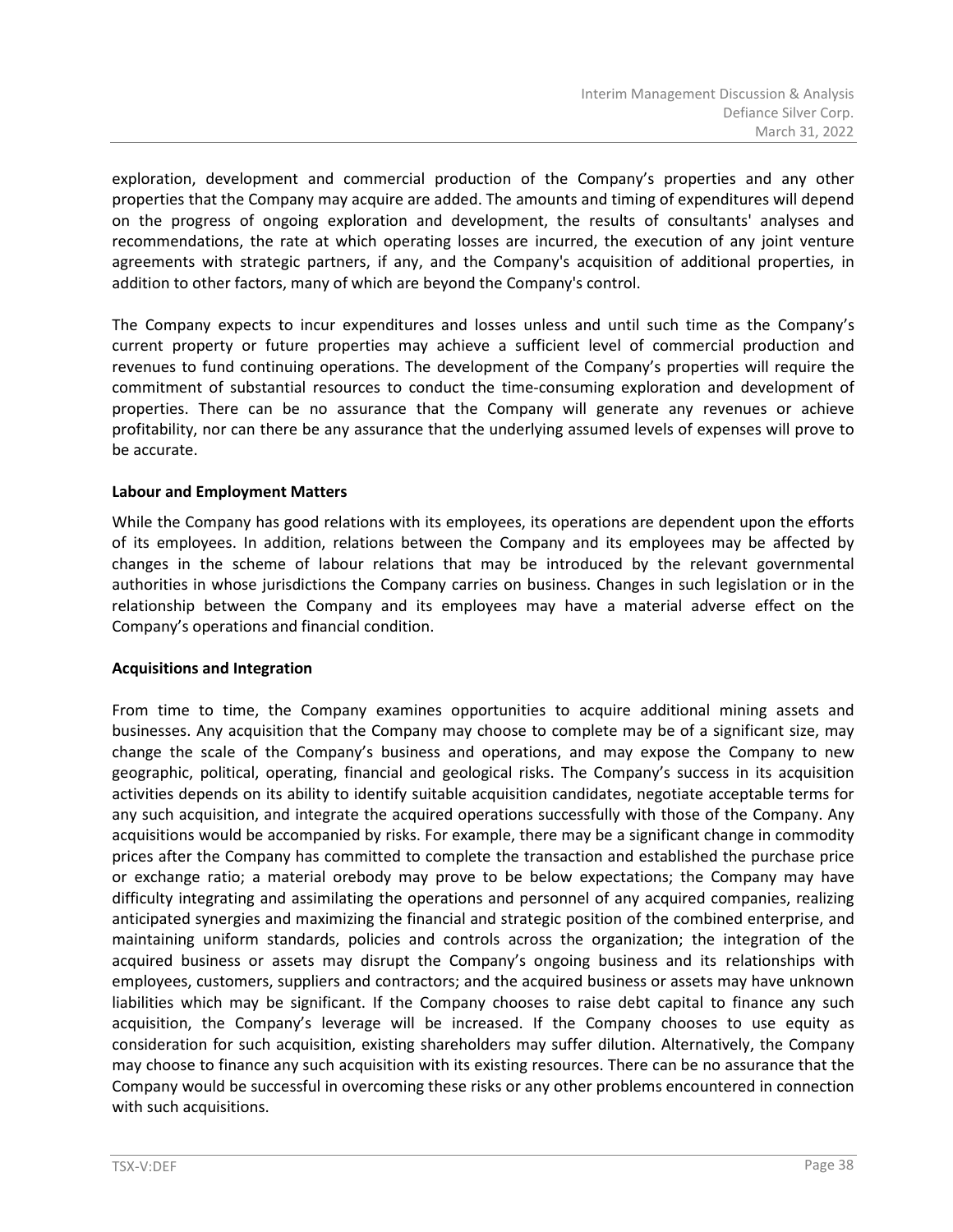# **Competition**

The Company's business is intensely competitive in all of its phases and the Company will compete with other mining companies for natural resource acquisition opportunities, many of which have greater resources and technical facilities than the Company. Competition in the mining industry is primarily for mineral rich properties which can be developed and can produce economically; the technical expertise to find, develop, and operate such properties; the skilled labour to operate such properties; and the capital for the purpose of funding such properties. Many competitors not only explore for and mine metals, but also conduct refining and marketing operations on a world-wide basis. Such competition may result in the Company being unable to (i) acquire desired properties, (ii) recruit or retain qualified employees or (iii) raise or generate the capital necessary to fund its operations and develop its properties. The Company's inability to compete with other mining companies for these resources could have a material adverse effect on its operations, financial condition and trading price of the securities of the Company.

#### **Loss of Key Employees**

The Company depends on the business and technical expertise of a number of key personnel, including its directors and executive officers and key personnel working full-time in management and administrative capacities or as consultants. The number of persons skilled in the acquisition, exploration and development of mining properties is limited and competition for such persons is intense. As the Company's exploration and development activities expand, it will require additional key personnel. The Company does not maintain life insurance for such personnel. The loss of any key personnel, or the failure to retain such personnel, could have a material adverse effect on the Company's operations and financial condition.

# **Environmental Regulations**

The operations of the Company are subject to environmental regulations promulgated by government agencies from time to time. Environmental legislation provides for restrictions and prohibitions on spills, releases or emissions of various substances produced in association with certain mining industry operations, such as seepage from tailings disposal areas, which would result in environmental pollution. A breach of such legislation may result in the imposition of fines and penalties. In addition, certain types of operations require the submission and approval of environmental impact assessments.

Environmental legislation is evolving in a manner which means stricter standards, and enforcement, fines and penalties for non-compliance are more stringent. Future legislation and regulations could cause additional expenses, capital expenditures, restrictions, liabilities and delays in the development of the Company's properties, the extent of which cannot be predicted. Environmental assessments of proposed projects carry a heightened degree of responsibility for companies and directors, officers and employees. The cost of compliance with changes in governmental regulations has a potential to reduce the profitability of operations.

# **Litigation and Tax Risks**

All industries, including the mining industry, are subject to legal claims, with and without merit. Defence and settlement costs can be substantial, even with respect to claims that have no merit. Due to the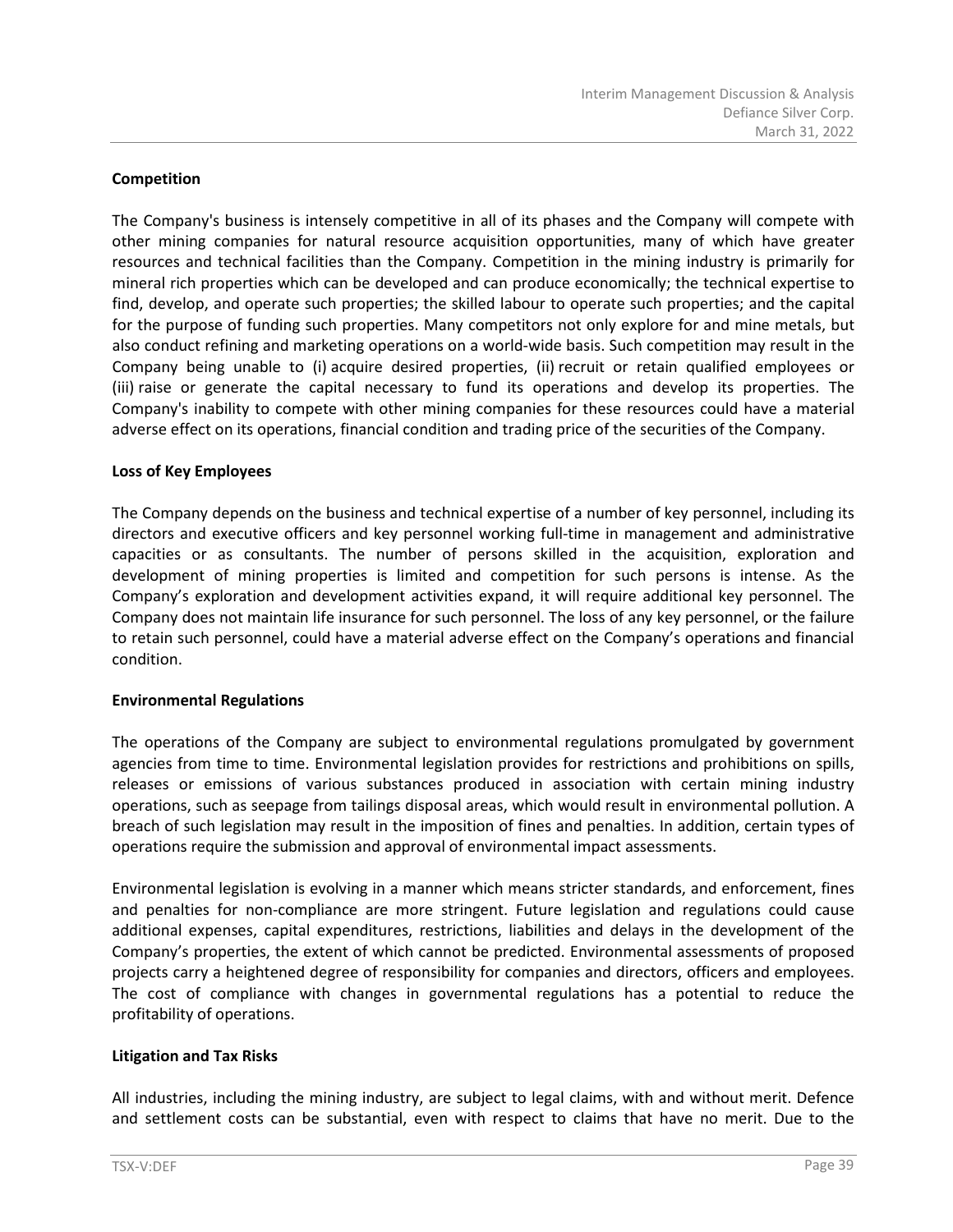inherent uncertainty of the litigation process, there can be no assurance that the resolution of any particular legal proceeding will not have a material effect on the Company's operations and financial position.

The Company conducts operations through foreign subsidiaries and substantially all of its assets are held in such entities. Accordingly, any limitation on the transfer of cash or other assets between the parent corporation and such entities, or among such entities, could restrict the Company's ability to fund its operations efficiently. Any such limitations, or the perception that such limitations may exist now or in the future, could have an adverse impact on the Company's valuation and stock price. In addition, the use of foreign subsidiaries could give rise to tax risks and obligations for the Company.

# **Enforcement of Civil Liabilities**

Two directors of the Company reside outside of Canada and, similarly, a majority of the assets of the Company are located outside of Canada. It may not be possible for investors to effect service of process within Canada upon the director not residing in Canada. It may also not be possible to enforce against the Company and certain of its directors and officers judgments obtained in Canadian courts.

# **Operating Hazards and Risks**

Unusual or unexpected formations, formation pressures, fires, power outages, labour disruptions, flooding, explosions, pit-wall failures, cave-ins, seismic activity, rock bursts, pollution, accidents relating to historical workings, landslides and the inability to obtain suitable or adequate machinery, equipment or labour are several of the hazards and risks involved in the operation of mines and the conduct of exploration programs, any of which could result in damage to or destruction of mines and other producing facilities, personal injury or death, damage to property, environmental damage and possible legal liability for any or all damage.

Any future milling operations will be subject to various hazards, including, without limitation, equipment failure and failure of retaining dams around tailings disposal areas, which may result in environmental pollution and legal liability.

The Company maintains insurance against risks in the operation of its business in amounts that it believes to be reasonable. Such insurance, however, contains exclusions and limitations on coverage and the Company's insurance may not cover all potential risks associated with a company with operations of the nature of those of the Company. There can be no assurance that any such insurance will continue to be available, will be available at economically acceptable premiums or will be adequate to cover any resulting liability. In some cases, such as with respect to environmental risks, coverage is not available or considered too expensive relative to the perceived risk. Losses resulting from any uninsured events may cause the Company to incur significant costs that could have a material adverse effect on the Company's operations and financial condition.

# **Infrastructure**

Mining, development and exploration activities depend, to one degree or another, on adequate infrastructure. Reliable roads, bridges, power sources and water supply are important determinants, which affect capital and operating costs. Unusual or infrequent weather phenomena, sabotage,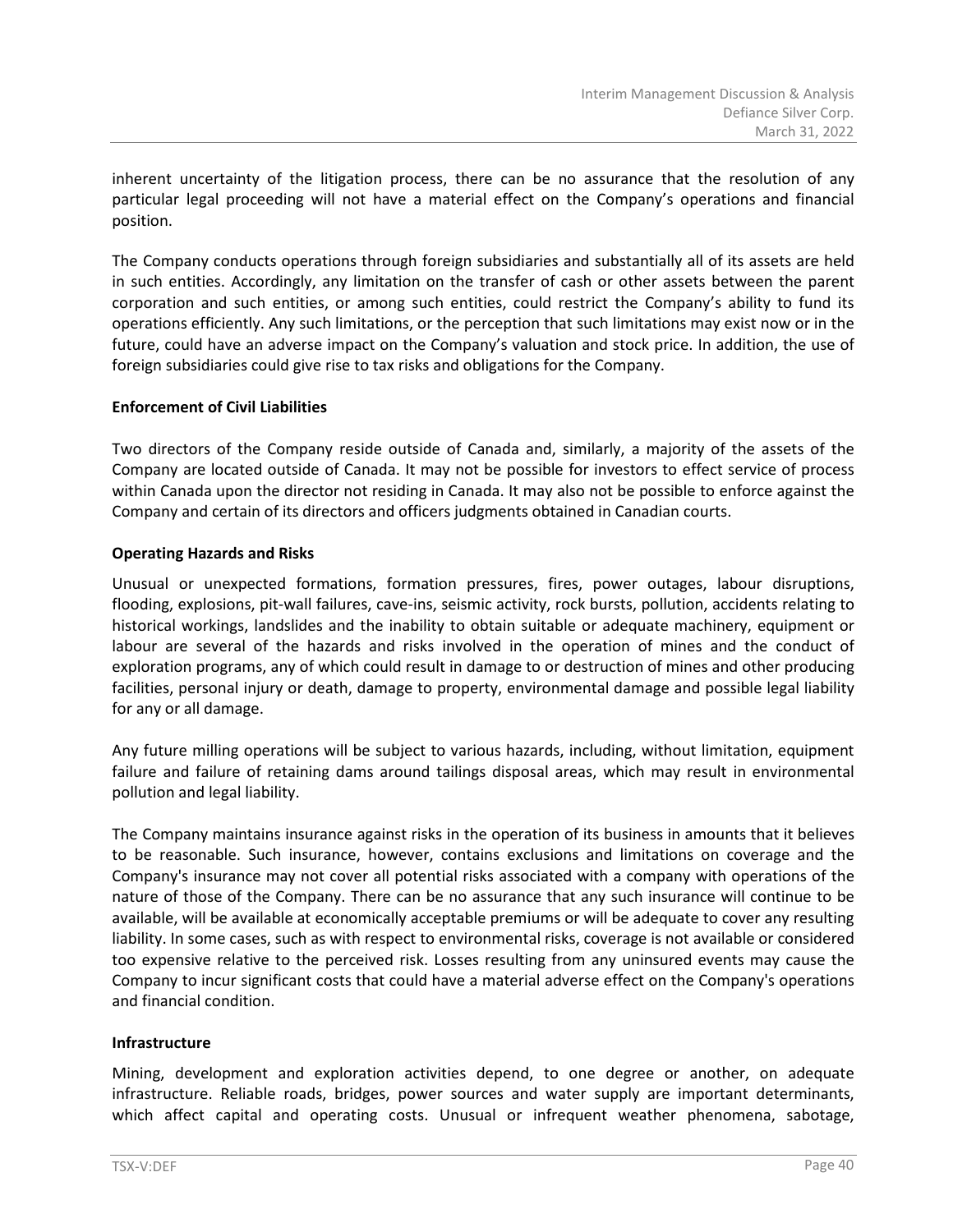government or other interference in the maintenance or provision of such infrastructure could adversely affect the Company's operations and financial condition.

# **No History of Dividends**

Investors cannot expect to receive a dividend on their investment in the foreseeable future, if at all. Accordingly, it is likely investors will not receive any return on their investment in the Company's securities other than possible capital gains.

# **Activities of the Company may be impacted by the spread of COVID-19**

The Company's business could be significantly and adversely affected by the effects of the Covid-19 pandemic, which is a widespread global outbreak of a contagious disease-causing respiratory illness. The Company cannot accurately predict the impact the Covid-19 pandemic will have on either the Company's operations or on third parties' abilities to meet their obligations with the Company, including due to uncertainties relating to the ultimate geographic spread of the virus, the severity of the disease, the duration of the outbreak, and the length of travel and quarantine and economic restrictions imposed by governments of affected countries. In particular, the continued spread of the Covid-19 globally could materially and adversely impact the Company's business including without limitation, employee health, limitations on travel, the availability of industry experts and personnel, restrictions to planned drill programs, and other factors that will depend on future developments beyond the Company's control. In addition, a significant outbreak of a contagious disease such as Covid-19 in the human population generally could result in a widespread health crisis that could adversely affect the economies and financial markets of many countries, resulting in an economic downturn that could negatively impact the Company's operating results, its ability to conduct exploration programs, and its ability to raise capital.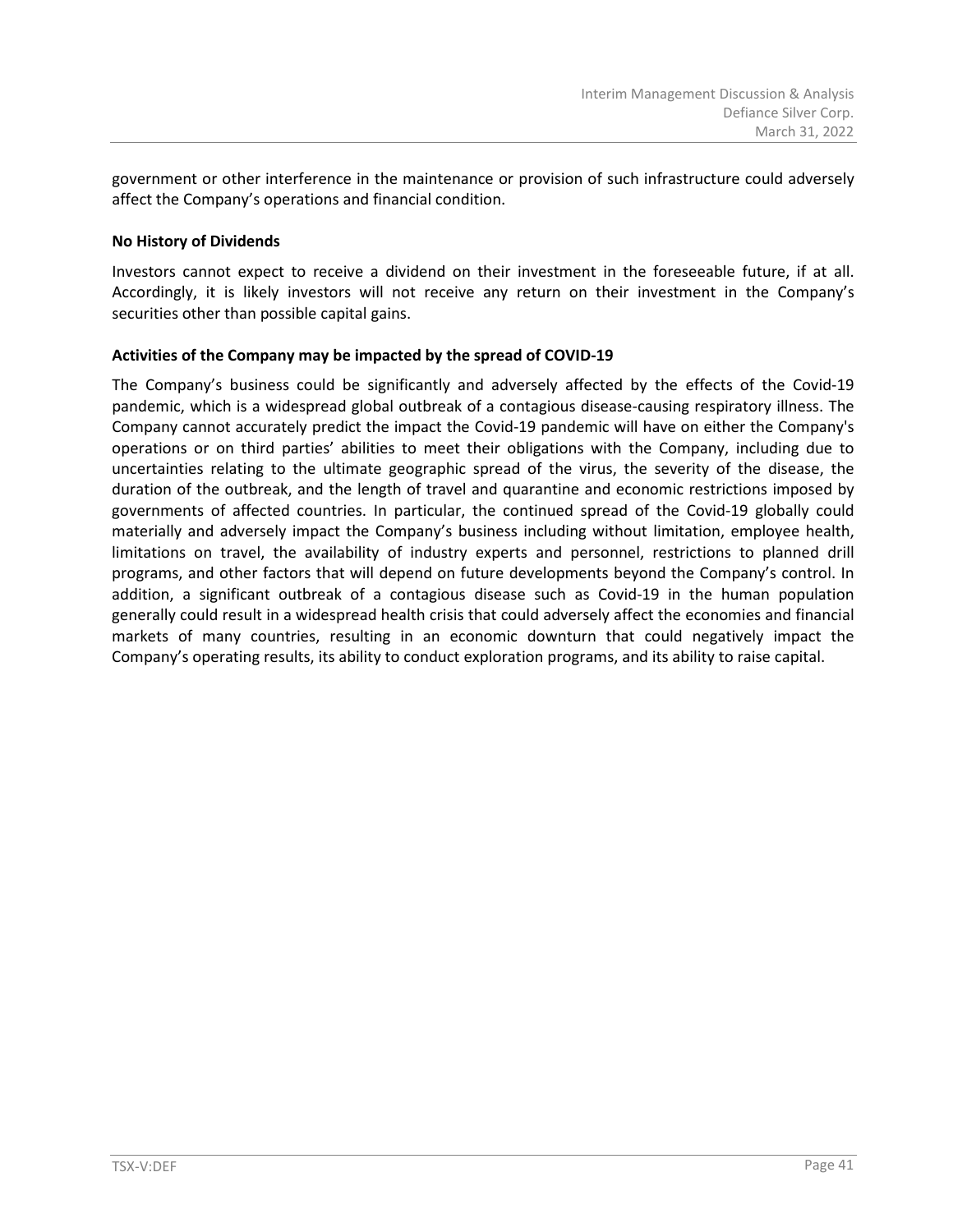# **Conflicts of Interest**

Certain directors and officers of the Company are also directors or officers or shareholders of other companies that are similarly engaged in the business of acquiring, developing and exploiting natural resource properties. Such associations may give rise to conflicts of interest from time to time. The directors of the Company are required by law to act honestly and in good faith with a view to the best interests of the Company and to disclose any interest which they may have in any project or opportunity of the Company. If a conflict of interest arises at a meeting of the board of directors, any director in a conflict will disclose his interest and abstain from voting on such matter.

Directors and officers with conflicts of interests will be subject to, and will follow the procedures set out in, applicable corporate and securities legislation. In determining whether or not the Company will participate in any project or opportunity, the directors will primarily consider the degree of risk to which the Company may be exposed and its financial position at that time.

From time to time several companies may participate in the acquisition, exploration and development of natural resource properties, thereby allowing for their participation in larger programs, permitting involvement in a greater number of programs and reducing financial exposure in respect of any one program. It may also occur that a particular company will assign all or a portion of its interest in a particular program to another of these companies due to the financial position of the Company making the assignment. In determining whether or not the Company will participate in a particular program and the interest therein to be acquired by it, the directors will primarily consider the risk to which the Company may be exposed and its financial position at that time.

# **These risk factors could materially affect the Company's future results and could cause actual events to differ materially from those described in forward-looking statements relating to the Company.**

Certain statements contained in this document constitute "forward-looking" statements. Such forwardlooking statements involve known and unknown risks, uncertainties, and other factors which may cause the actual results, performance, or achievements of the Company to be materially different from any future results, performance, or achievements expressly stated or implied by such forward-looking statements.

# **Disclosure For Venture Issuers Without Significant Revenue**

An analysis of the material components of the Company's general and administrative expenses is disclosed in the condensed consolidated interim financial statements for the period ended March 31, 2022 to which this MD&A relates. An analysis of the material components of the exploration and evaluation assets of the Company is disclosed in the condensed consolidated interim financial statements for the period ended March 31, 2022 to which this MD&A relates.

#### **Contingencies**

The Company was named in a lawsuit filed in October 2020 (the "Action") by Avalos y Abogados, S.C. ("Avalos"), former legal counsel for Minera Santa Remy S.A. de C.V. ("Santa Remy"), which resigned as legal counsel in January 2020. Avalos seeks to recover an alleged debt owing under invoices issued to Santa Remy. In conjunction with the lawsuit, a prejudgment garnish order was served on the Company which resulted in \$388,560 being held by the BC Supreme Court pending the outcome of the lawsuit. The